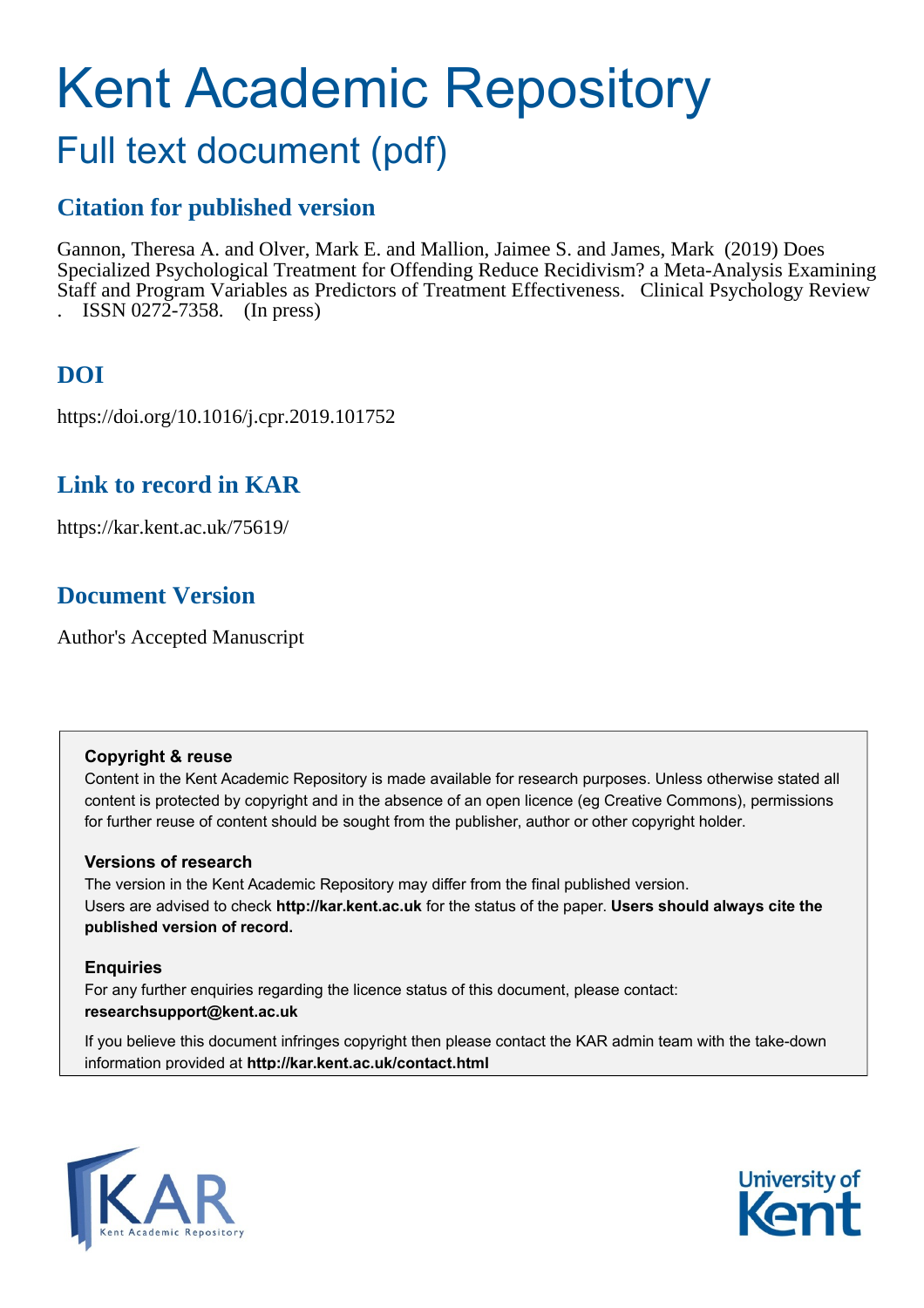#### Accepted Manuscript

Does specialized psychological treatment for offending reduce recidivism? A meta-analysis examining staff and program variables as predictors of treatment effectiveness



Theresa A. Gannon, Mark E. Olver, Jaimee S. Mallion, Mark James

| PII:            | S0272-7358(18)30329-5                     |
|-----------------|-------------------------------------------|
| DOI:            | https://doi.org/10.1016/j.cpr.2019.101752 |
| Article Number: | 101752                                    |
| Reference:      | CPR 101752                                |
| To appear in:   | Clinical Psychology Review                |
| Received date:  | 17 August 2018                            |
| Revised date:   | 26 June 2019                              |
| Accepted date:  | 27 June 2019                              |
|                 |                                           |

Please cite this article as: T.A. Gannon, M.E. Olver, J.S. Mallion, et al., Does specialized psychological treatment for offending reduce recidivism? A meta-analysis examining staff and program variables as predictors of treatment effectiveness, Clinical Psychology Review, <https://doi.org/10.1016/j.cpr.2019.101752>

This is a PDF file of an unedited manuscript that has been accepted for publication. As a service to our customers we are providing this early version of the manuscript. The manuscript will undergo copyediting, typesetting, and review of the resulting proof before it is published in its final form. Please note that during the production process errors may be discovered which could affect the content, and all legal disclaimers that apply to the journal pertain.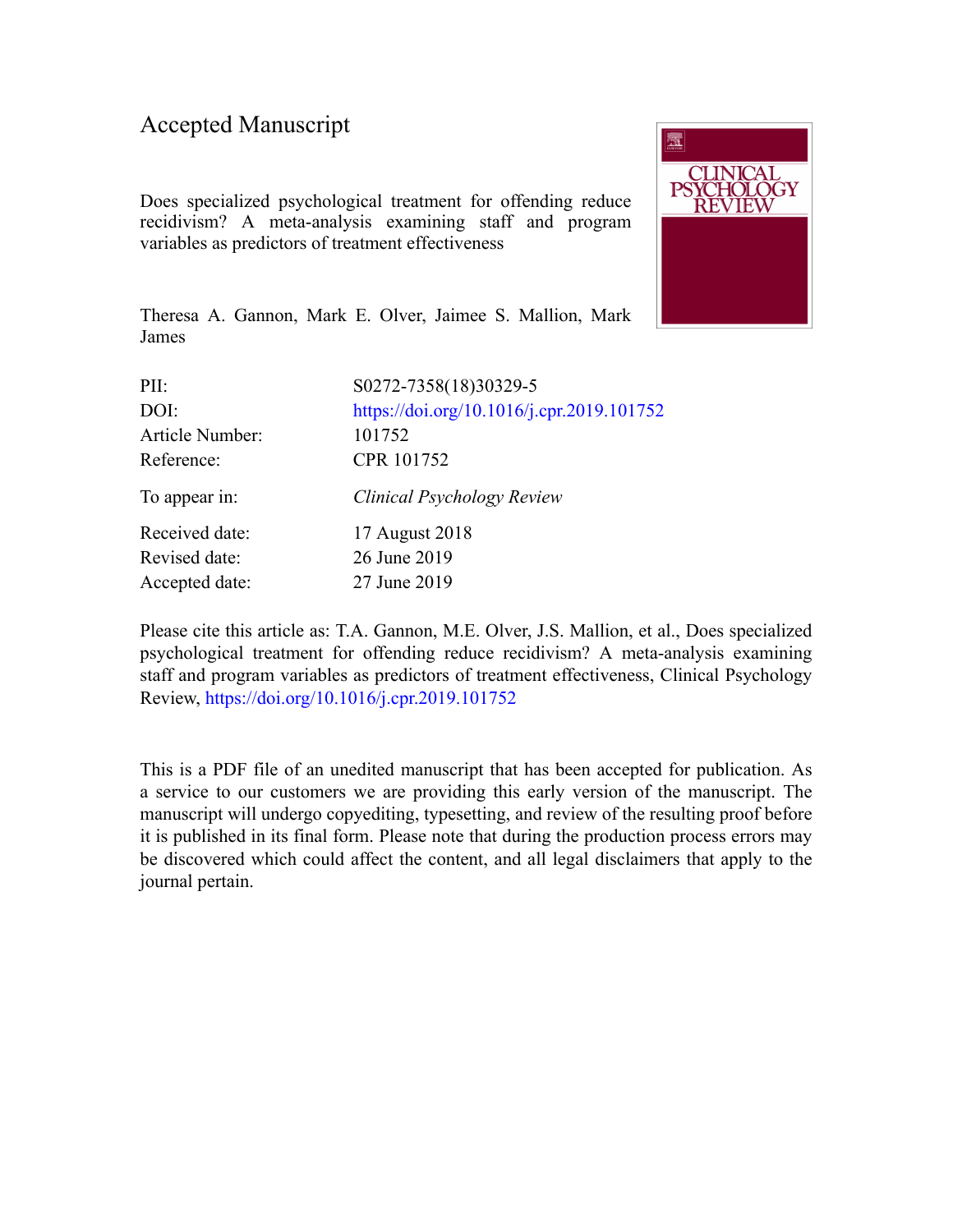APA Citation: Gannon, T. A., Olver, M. E., Mallion, J. S., & James, M. (2019). *Does specialized psychological treatment for offending reduce recidivism? A meta-analysis examining staff and program variables as predictors of treatment effectiveness.* Manuscript submitted for publication.

Does Specialized Psychological Treatment for Offending Reduce Recidivism? A Meta-Analysis Examining Staff and Program Variables as Predictors of Treatment Effectiveness

Theresa A. Gannon<sup>1,\*</sup> T.A.Gannon@Kent.ac.uk, Mark E. Olver<sup>2</sup>, Jaimee S. Mallion<sup>3</sup>, Mark

James $3$ 

<sup>1</sup>School of Psychology, University of Kent, UK

<sup>2</sup>Department of Psychology, University of Saskatchewan, Canada

<sup>3</sup>School of Psychology, University of Kent, UK

Corresponding author at: Centre of Research and Education in Forensic Psychology, School of

Psychology, University of Kent, Canterbury, Kent, CT2 7NP, England.

Author Note

nnon<sup>1,\*</sup> T.A.Gannon@Kent.ac.uk, Mark E. Olver<sup>2</sup>, Jaimee S. Mall<br>
ychology, University of Kent, UK<br>
of Psychology, University of Saskatchewan, Canada<br>
ychology, University of Kent, UK<br>
g author at: Centre of Research and Theresa A. Gannon, Jaimee S. Mallion, Mark James, Centre of Research and Education in Forensic Psychology, School of Psychology, University of Kent, Canterbury, Kent, England. Mark E. Olver, Department of Psychology, University of Saskatchewan, Canada.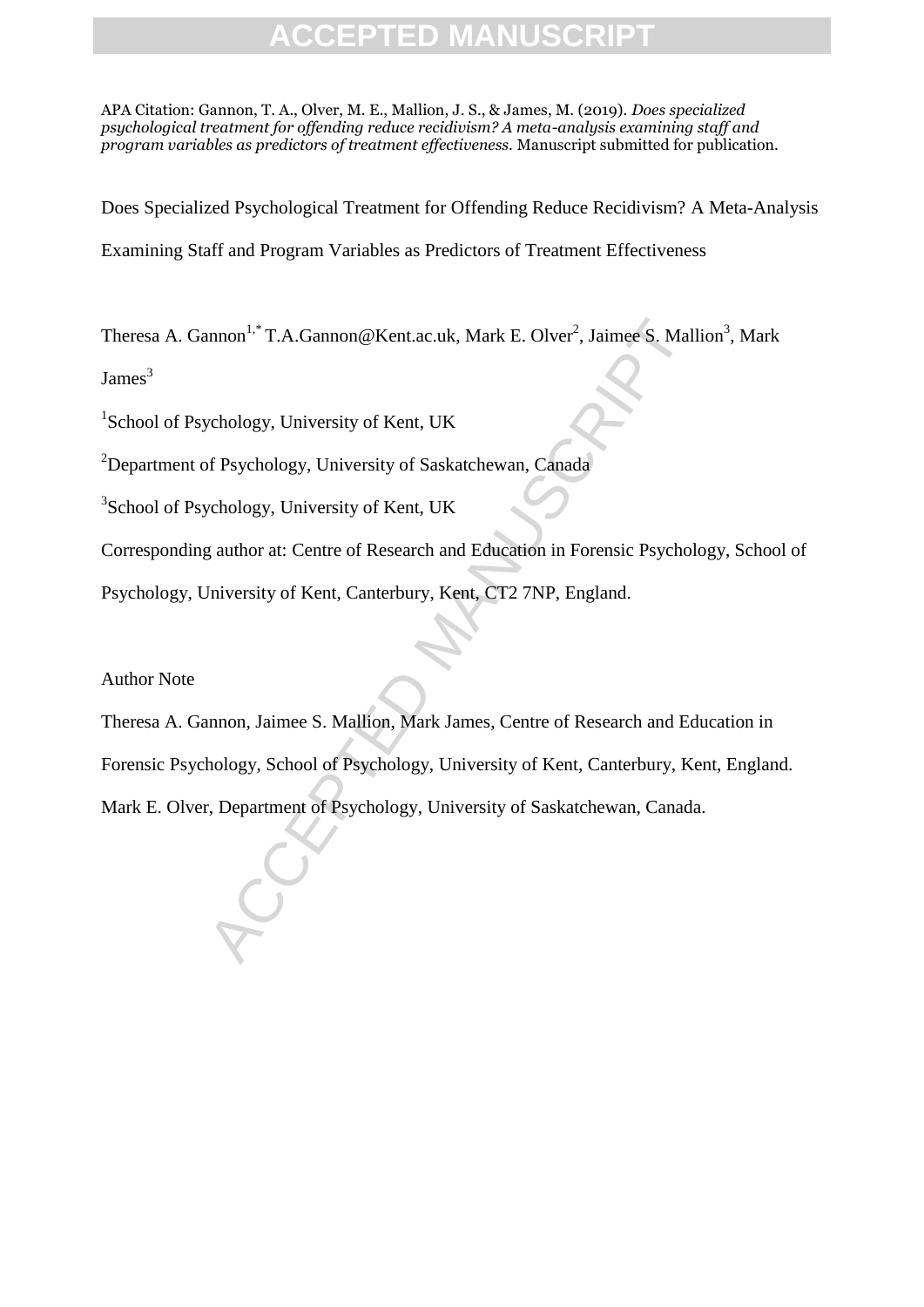#### **Abstract**

ed: sexual offense, domestic violence, and general violence programes and general violence programs and 15 mparisons over an average follow up of 66.1 months. Relative red iffic recidivism were 32.6% for sexual offense pro A meta-analysis was conducted to examine whether specialized psychological offense treatments were associated with reductions in offense specific and non-offense specific recidivism. Staff and treatment program moderators were also explored. The review examined 68 studies and 55,604 individuals who had offended. Three specialized treatments were examined: sexual offense, domestic violence, and general violence programs. Across all programs, offense specific recidivism was 13.4% for treated individuals and 19.4% for untreated comparisons over an average follow up of 66.1 months. Relative reductions in offense specific recidivism were 32.6% for sexual offense programs, 36.0% for domestic violence programs, and 24.3% for general violence programs. All programs were also associated with significant reductions in non-offense specific recidivism. Overall, treatment effectiveness appeared improved when programs received consistent hands-on input from a qualified registered psychologist and facilitating staff were provided with clinical supervision. Numerous program variables appeared important for optimizing the effectiveness of specialized psychological offense programs (e.g., arousal reconditioning for sexual offense programs, treatment approach for domestic violence programs). The findings show that such treatments are associated with robust reductions in offense specific and nonoffense specific recidivism. We urge treatment providers to pay particular attention to staffing and program implementation variables for optimal recidivism reductions.

Keywords: Offense Treatment; Meta-Analysis; Sexual Offending; Domestic Violence; General Violence.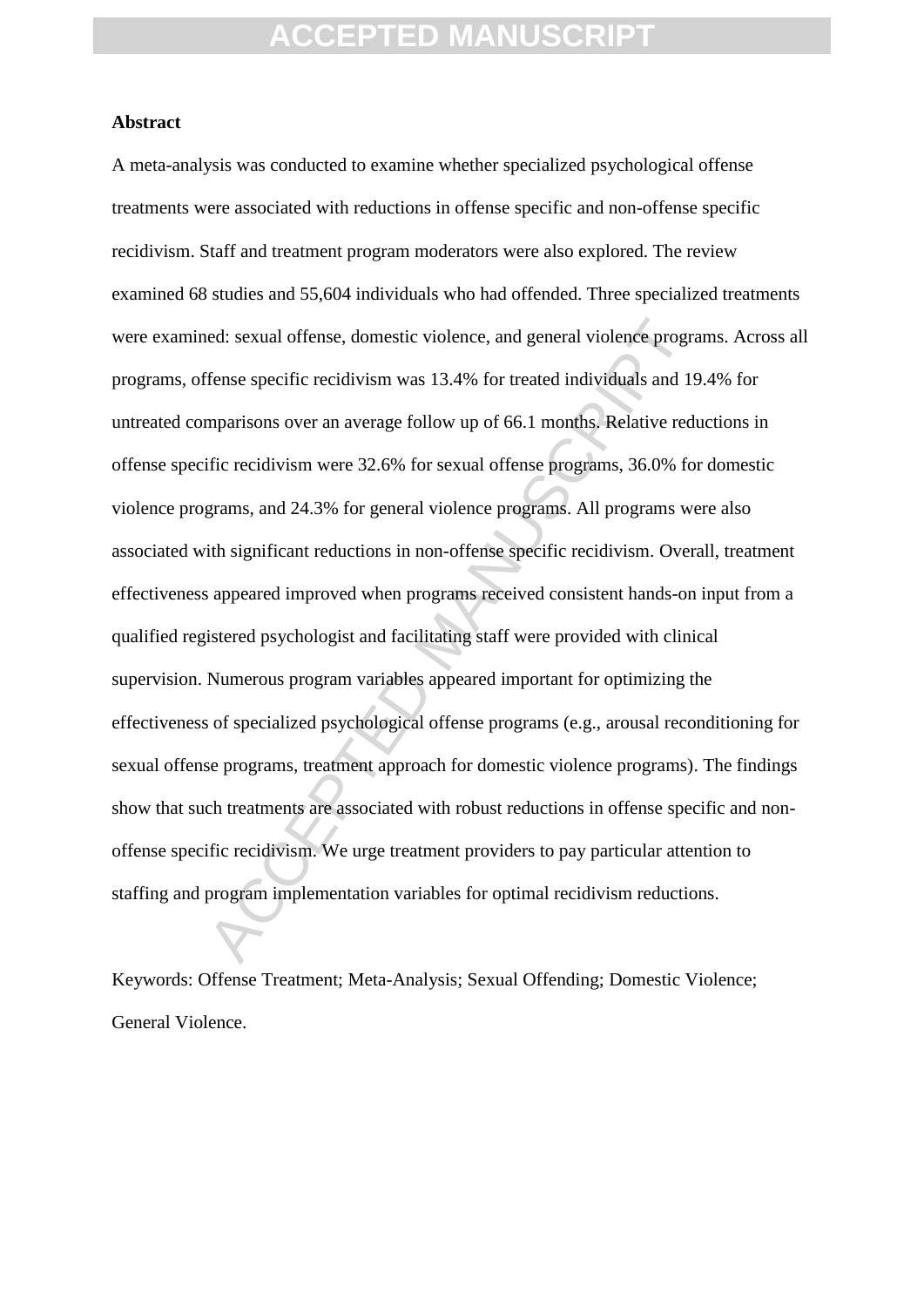The overarching aim of offense specific (i.e., specialized) psychological treatments for individuals who have offended is to reduce recidivism. Knowing whether such treatments result in meaningful recidivism reduction is crucial for informing future rehabilitative policy. Sexual offense and domestic violence programs comprise the lion's share of specialized psychological programs offered in correctional and community settings, although some programs have emerged targeting general non-familial violence (Cortoni, Nunes, & Latendresse, 2006; Polaschek, 2006). To date, meta-analyses and reviews have been conducted separately to examine sexual offense and domestic violence programs. Evaluations of general violence programs have tended to either group these in with sexual and domestic violence programs (Dowden & Andrews, 2000) or focus broadly on violent offenders but not violence specific programs per se (Jolliffe & Farrington, 2007). As such, no review has yet synthesized all specialized treatments across these three violent offending groups.

#### **Sexual Offending**

ive emerged targeting general non-familial violence (Cortoni, Nune 2006; Polaschek, 2006). To date, meta-analyses and reviews have parately to examine sexual offense and domestic violence program olence programs have tende Meta-analyses examining sexual offense programs appear to indicate some level of treatment effectiveness (Alexander, 1999; Gallagher, Wilson, Hirschfield, Coggeshall, & MacKenzie, 1999; Hall, 1995; Hanson et al., 2002; Lösel & Schmucker, 2005; Schmucker & Lösel, 2015). The three most comprehensive meta-analyses to date are the best illustrations. Hanson et al. (2002) examined 43 evaluations of specialized and non-specialized<sup>1</sup> psychological treatment for adults and adolescents who had sexually offended (*N* = 9,454) and found significant unweighted average reductions for sexual recidivism (12.3% treated vs. 16.8% untreated) and any general recidivism (27.9% treated vs. 39.2% untreated). Although few program variables were examined, Hanson et al. found that specialized treatments produced the best effects. Significant treatment effects were comparable across institutions and community settings.

1

<sup>&</sup>lt;sup>1</sup> These are non-offense specific psychological treatments such as cognitive skills programs.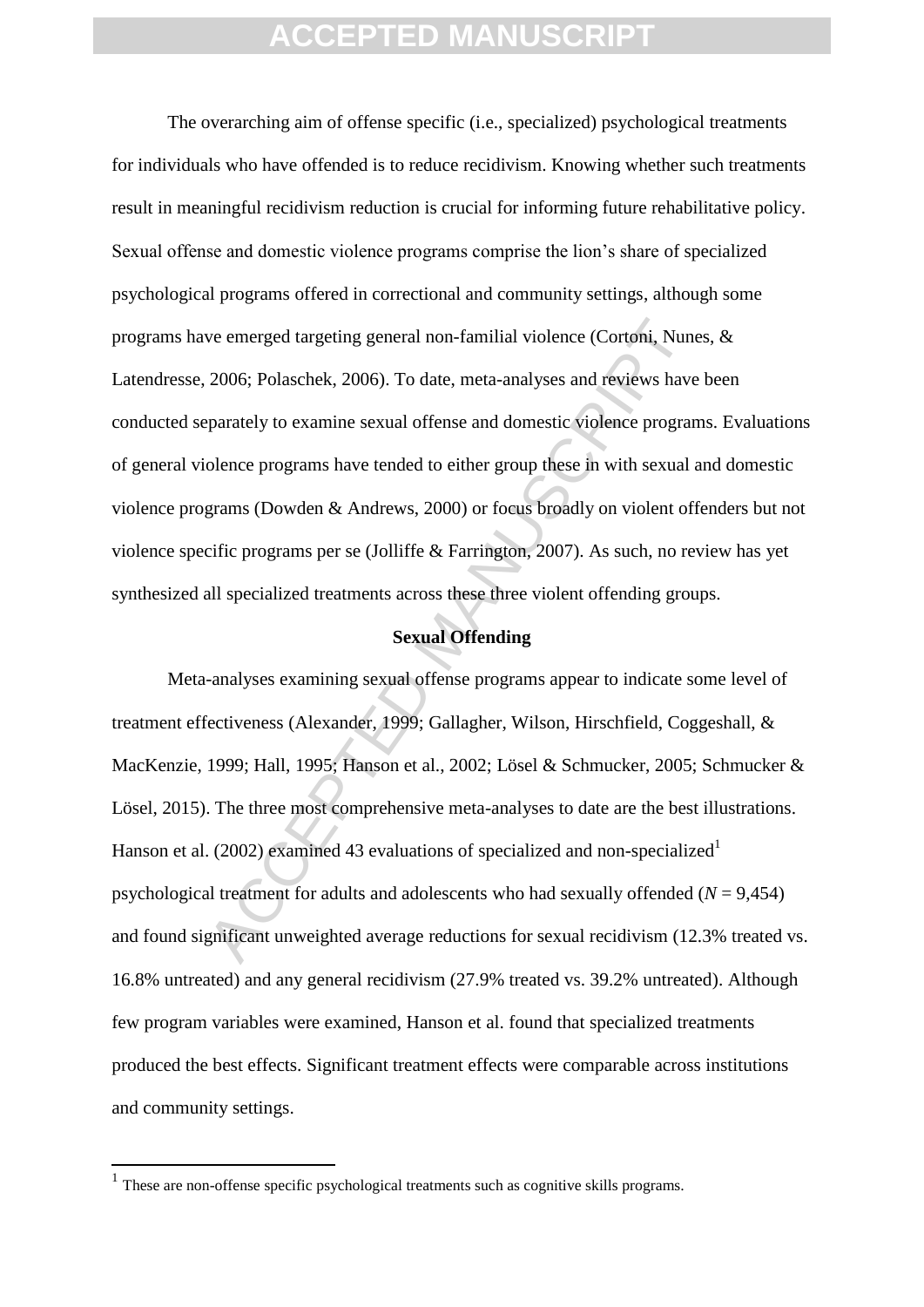eatments (vs. psychological) produced the strongest treatment effectionerifically targeting sexual offenses. Of the psychological treatment all approaches were effective. Quality of evaluation design did not ugh studies wi Lösel and Schmucker (2005) examined 69 treatment evaluations for individuals who had sexually offended  $(N = 22.181)$ —incorporating biological (e.g., castration) and psychological treatments as well as adult and adolescent clients—and found significant *n*weighted relative reductions for sexual (11.1% treated vs. 17.5% untreated), violent (6.6% treated vs. 11.8% untreated), and any general recidivism (22.4% treated vs. 32.5% untreated). Biological treatments (vs. psychological) produced the strongest treatment effects, as did treatments specifically targeting sexual offenses. Of the psychological treatments, only CBT and behavioral approaches were effective. Quality of evaluation design did not moderate the results, although studies with smaller samples produced stronger overall effects. Schmucker and Lösel (2015) later updated this meta-analysis, restricting the inclusion criteria to only the highest quality research designs (i.e., studies of at least quasi-experimental design with between-group equality; 27 studies,  $N = 10,387$ ). This time, biological treatments did not meet inclusion criteria, and *n-*weighted treatment effects for recidivism, although significant, were notably smaller (sexual recidivism, 10.1% treated vs. 13.7% untreated; general recidivism, 32.6% treated vs. 41.2% untreated). In addition, only community programs (but not prison programs) significantly reduced sexual recidivism. Specialized psychological treatment targeting sexual offenses and treatment for adolescents also produced stronger effects, as did treatment that was individualized (rather than purely group based). Schmucker and Lösel's study represents the latest authoritative meta-analysis on psychological treatment for individuals who have sexually offended.

One large scale single study evaluation  $(N = 15,781)$  published by Mews, Di Bella, and Purver (2017) for the UK Ministry of Justice examined the "Core" sexual offense treatment program delivered to men across prisons in England and Wales from 2000 to 2012. Mews et al. (2017) propensity matched 87 variables to promote equivalence between the treated ( $N = 2.562$ ) and untreated groups ( $N = 13,219$ ) and found that sexual recidivism for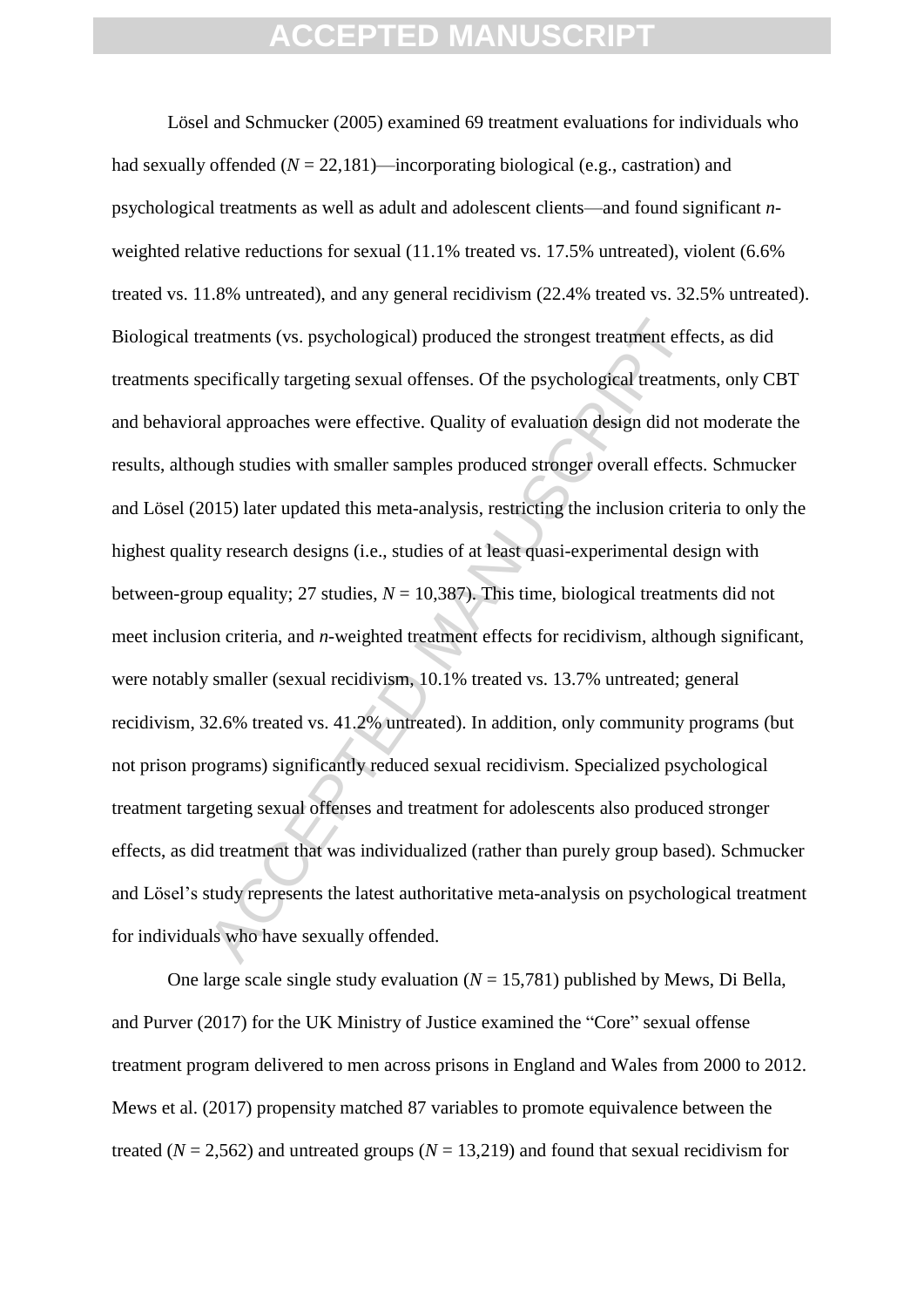treated individuals *increased* by an absolute value of 2% and a relative value of 25% (10% treated vs. 8% untreated) over a mean 8.2-year follow-up. The sheer scale and apparent rigor of this individual study has cast significant international doubt on whether individuals who have sexually offended can be rehabilitated using specialized psychological programs (see Forde, 2017). This is despite the fact that Mews et al.'s findings have not yet been incorporated into a meta-analysis.

#### **Domestic Violence**

into a meta-analysis.<br> **Domestic Violence**<br>
ral reviews and meta-analyses have been published that focus on the<br>
rale reviews and meta-analyses have been published that focus on the<br>
decree  $\&$  Taylor, 1999; Eckhardt et Several reviews and meta-analyses have been published that focus on treatment for domestic violence, each generating largely equivocal findings (Babcock, Green, & Robie, 2004; Davis & Taylor, 1999; Eckhardt et al., 2013; Feder & Wilson, 2005; Sartin, Hansen, & Huss, 2006; Smedslund, Dalsbø, Steiro, Winsvold, & Clench-Aas, 2007). In the first metaanalysis, Babcock et al. (2004) reported a "small" treatment effect  $(d = 0.18)$  for studies using police reports as the recidivism outcome. However, they did not publish comparative weighted or unweighted reoffending rates and their study was not limited to specialized psychological treatment. A limited number of moderators were examined showing that, although results did not vary according to treatment approach (i.e., Duluth vs. CBT), experimental designs were associated with a slight reduction in treatment effects. This metaanalysis was relatively large  $(k = 22)$  but many comparison groups included treatment dropouts who hold unique risk characteristics that impact recidivism (Hanson et al., 2002; Olver, Stockdale, & Wormith, 2011). Two later published meta-analyses have been unable to establish treatment effectiveness for specialized domestic violence programs (Feder & Wilson, 2005; Smedslund et al., 2007). Feder and Wilson (2005) limited their meta-analysis to court-mandated treatment programs in North America  $(k = 10)$  and found a significant reduction in domestic violence recidivism for studies using some type of randomization, but no effects for those conducted without randomization. Smedslund et al. (2007) focused their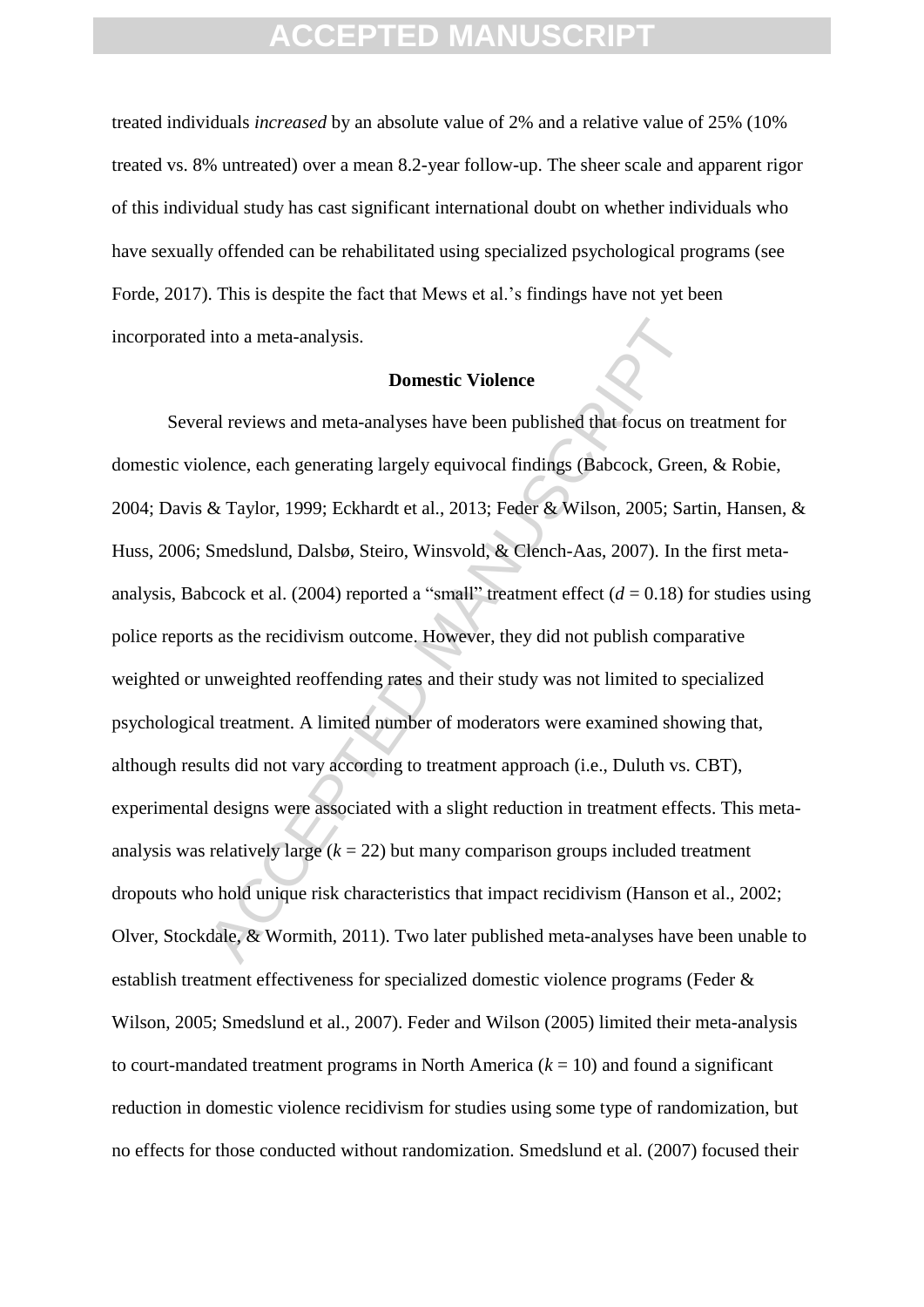meta-analysis solely on treatments using CBT elements and randomized controlled designs. In this small meta-analysis of North American studies  $(k = 4)$ . Smedslund et al. concluded that findings were "inconsistent and heterogeneous" (p. 12). Given the difficulty researchers have had examining domestic violence program effectiveness, it is unsurprising that potential program and staffing moderators have not yet received attention. Further, no meta-analysis has examined how specialized domestic violence programs might impact recidivism more generally.

#### **Staff and Program Variables**

Researchers have typically focused on research design as a key factor hindering knowledge proliferation regarding treatment effectiveness (Beech, Freemantle, Power, & Fisher, 2015; Dennis et al., 2012; Hanson, Bourgon, Helmus, & Hodgson, 2009; Seto et al., 2008; Walton & Chou, 2015). However, variables relating to the program and its implementation are also important (Dowden & Andrews, 2004; Hoberman, 2016).

d how specialized domestic violence programs might impact recid<br> **Staff and Program Variables**<br> **Staff and Program Variables**<br> **Acception**<br> **Acception**<br> **Acception**<br> **Acception**<br> **Acception**<br> **Acception**<br> **Acception**<br> **Acc** Correctional policy makers experience huge pressures to provide effective specialized offense treatments on a large scale at low cost. This has resulted in a growing reliance on paraprofessionals—rather than qualified psychologists—to implement treatment (Forde, 2017; Gannon & Ward, 2014). Gannon and Ward (2014) hypothesized that programs facilitated by qualified psychologists should produce optimal outcomes. Their predictions centered on the premise that fully trained psychologists hold the level of expertise and associated clinical competencies necessary to expertly detect and respond to complex client need. Problems with treatment delivery may well have underpinned the disappointing results from the British Ministry of Justice sexual offense program evaluation (Bullock, Bunce, & Dodds, 2017; Mews et al., 2017), since fully qualified psychologists were rarely involved in hands-on treatment. Yet, to our knowledge, this variable remains untested. Other staff variables such as the provision of facilitator clinical supervision (Bullock et al., 2017) may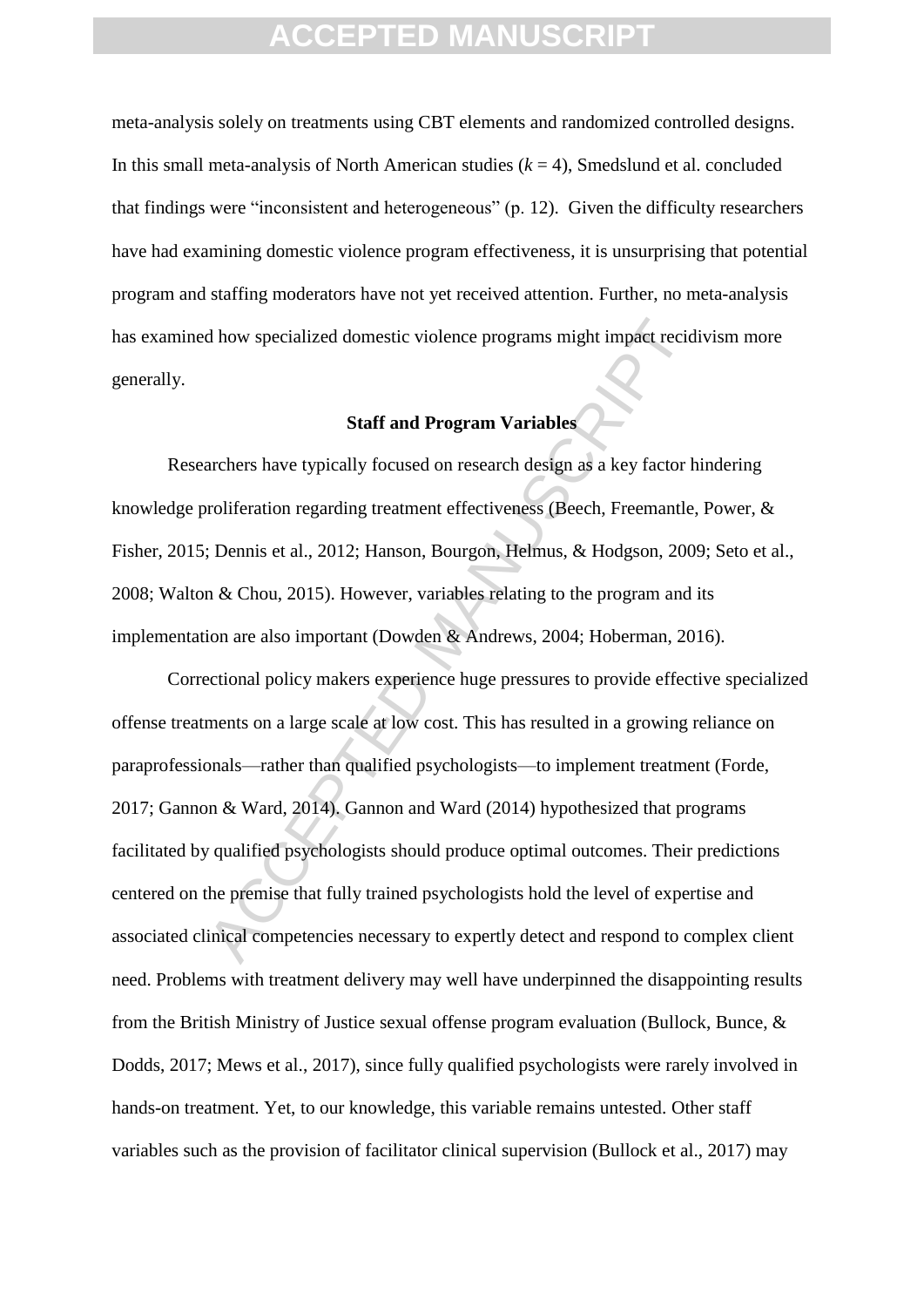also impact upon treatment effectiveness and, as a corollary to Gannon and Ward's predictions, whether or not supervising staff hold psychological expertise. However, again, these variables have not yet been formally tested.

Regarding program variables, meta-analyses show that adherence to the Risk, Need, and Responsivity (RNR) principles of correctional treatment (Andrews & Bonta, 2006, 2010a) reduce many types of recidivism (Andrews & Bonta, 2010b; Babcock et al., 2004; Dowden & Andrews, 2000; Hanson et al., 2009). For psychological approaches, CBT appears to generate optimal recidivism reductions (Hanson et al., 2002; Lösel & Schmucker, 2005; Schmucker & Lösel, 2008) with the seeming exception of domestic violence programs (Babcock et al., 2004; Smedslund et al., 2007). Other program variables—except for a small selection investigated in sexual offending (Lösel & Schmucker, 2005; Schmucker & Lösel, 2015)—have received less attention.

#### **Meta-Analysis Need and Open Science Framework Preplanned Hypotheses**

ie many types of recidivism (Andrews & Bonta, 2010b; Babcock Andrews, 2000; Hanson et al., 2009). For psychological approache<br>ptimal recidivism reductions (Hanson et al., 2002; Lösel & Schmu<br>& Lösel, 2008) with the seeming Previous meta-analyses examining offense programs have focused on one single offense type and have often examined a mixture of specialized and non-specialized treatments. No previous work has synthesized specialized psychological offense treatments to examine their impact on both offense specific and non-offense specific recidivism. Our predefined hypotheses are publicly available via the Open Science Framework repository (https://osf.io/euv7t/). We predict that individuals treated with a specialized psychological offense program (vs. comparison untreated individuals) will show reduced offense specific and non-offense specific recidivism. Based on the extant literature, we expect the largest recidivism effects to be associated with sexual offense (vs. domestic violence) programs. Previous meta-analyses have not examined the impact of staff variables—in particular qualified psychological input—as a moderator of recidivism outcomes. We examine this and predict that specialized psychological offense treatment facilitated by psychologists (vs. non-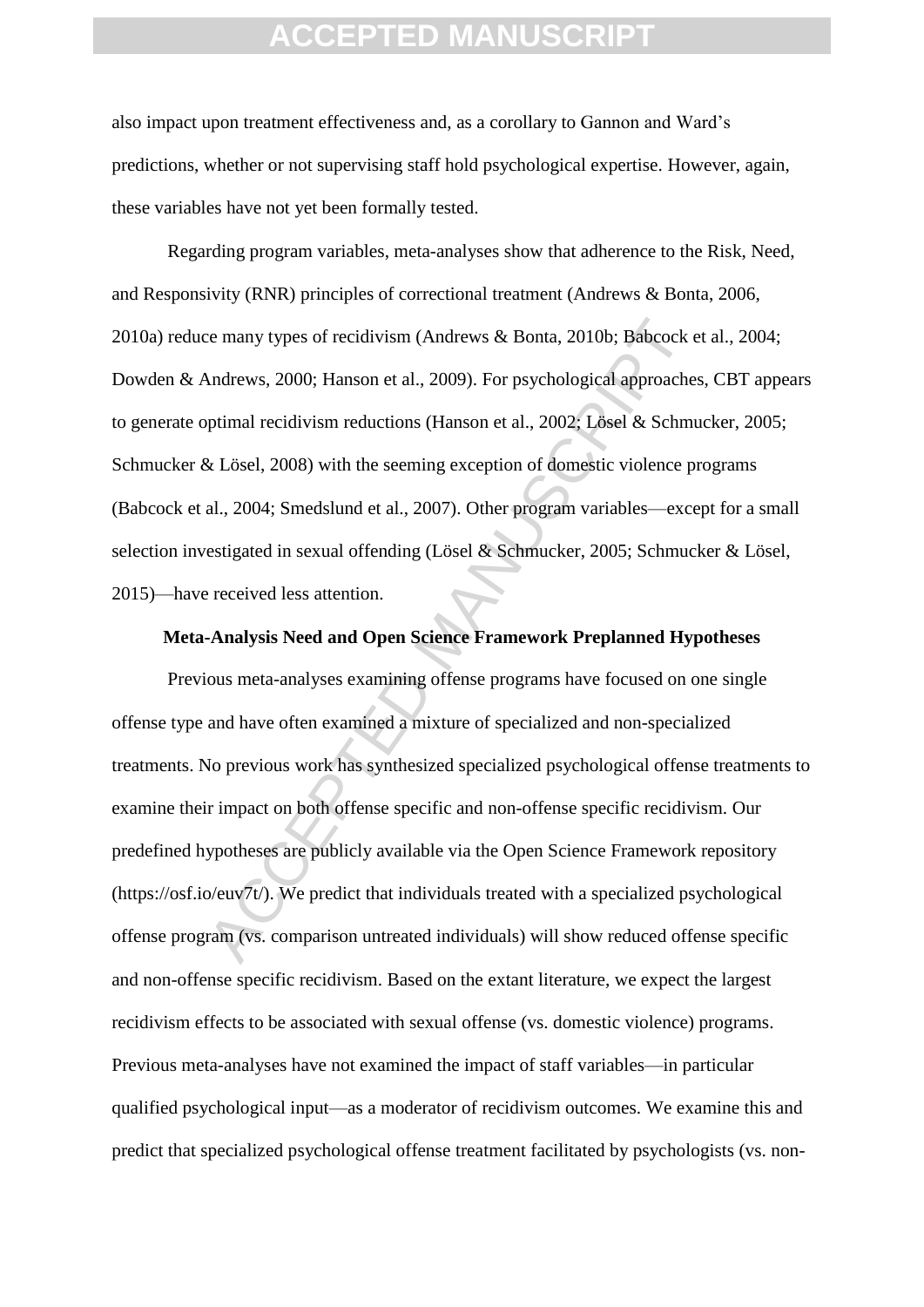psychologists) will be associated with greater reductions in both offense specific and nonoffense specific recidivism. In addition to these key hypotheses, we explore the effects of demographic variables, data source variables, treatment staff, and treatment program variables on both offense specific and non-offense specific recidivism.

#### **Method**

We report our method in line with the Meta-Analysis Reporting Standards (MARS), PRISMA (Moher, Liberati, Tetzlaff, & Altman, 2009), and with our publicly available Open Science Framework study plan.

#### **Study Selection**

ACCEPTED MANUSCRIPT We did not time limit publication or study completion dates when undertaking searches. However, we did limit searches to articles published in English. We electronically searched PsychINFO®, Web of Science™, ProQuest®, MEDLINE, Dissertation Abstracts International, the Cochrane Controlled Trials Register, the National Criminal Justice Reference Service, the UK Ministry of Justice, UK Home Office, Canada Correctional Services, New Zealand Correctional Services, the UK National Archives, and the National Police Library (UK). All keyword combinations used in our searches are available in our Open Science Framework study plan. We searched publication reference lists and sent requests to three international Listservs (Association for the Treatment of Sexual Abusers, Gender-based Research Network, National Organisation for the Treatment of Abusers) and one national Listserv (Division of Forensic Psychology Trainees, UK). We also sent individual e-mails to key researchers identified in our search strategy asking them to identify unpublished data. We concluded the search process on 1 February 2018; approximately 12 months following our first computerized search.

For inclusion, studies needed to (1) evaluate an offense specific (i.e., specialized) psychological treatment provided to adjudicated offenders, (2) examine recidivism as an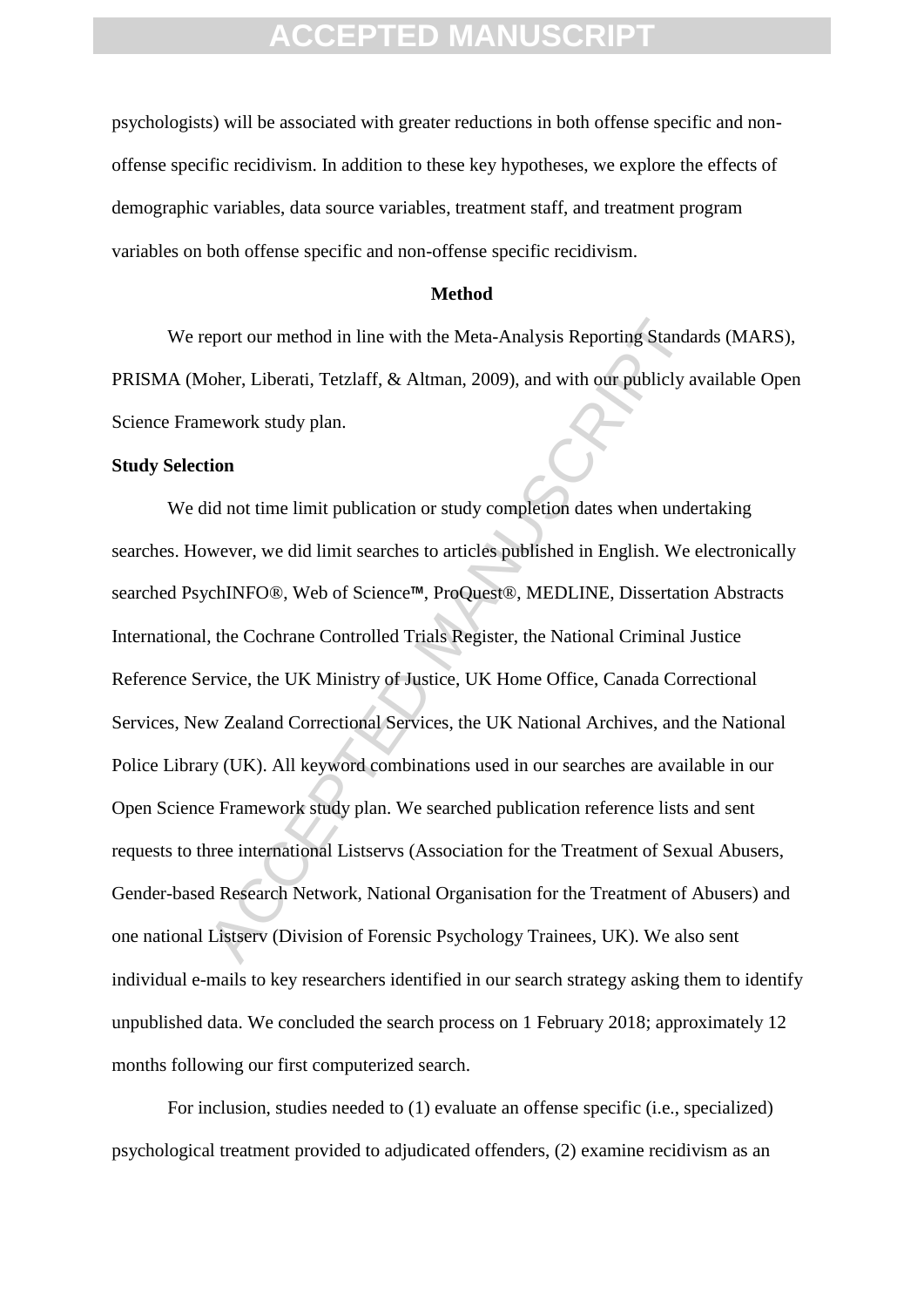learning disability or other cognitive impairment, or those committy due to a significant mental disorder<sup>2</sup>. We also excluded drink driation these programs are less usual within clinical-forensic settings dies described t outcome variable, (3) include a comparison group of adjudicated offenders who did not receive the specialized treatment in question (or comparable treatment)—and for whom recidivism was also examined, and (4) provide descriptive or inferential statistics adequate for effect size calculation. We excluded studies focusing on clients under 18 years since these clients have been associated with strongest treatment effects (Schmucker & Lösel; 2015), clients with learning disability or other cognitive impairment, or those committed to a mental health facility due to a significant mental disorder<sup>2</sup>. We also excluded drink driving treatment evaluations since these programs are less usual within clinical-forensic settings. Where multiple studies described the same treatment outcome data or programme, the manuscript outlining the highest quality data and typically the largest and most representative sample was used for analysis.

#### **Variables**

We coded 27 predictor and outcome variables using over 80 categories. Variables were informed by previous offending behavior meta-analyses and research literature gaps. Key variable descriptions are provided below. For each variable, an *unknown* category was used to incorporate information that could not be classified using preexisting categories.

#### **Predictors**

1

**Demographic variables.** Age (closest available to time of institutional release); race; gender; offense type; and sample size *N* (treatment, comparison).

**Data source variables.** Year of publication or study completion; country of publication origin; type of publication (i.e., journal, government report, book chapter, thesis, presentation, unpublished).

**Treatment program variables.** Facility setting (prison, community, special facility); therapeutic community (yes, no); primary treatment method used (CBT, Duluth,

<sup>&</sup>lt;sup>2</sup> We did not exclude individuals relocated or committed to mental health facilities specifically to receive treatment for their offending or offense relevant disorder (e.g., pedophilia).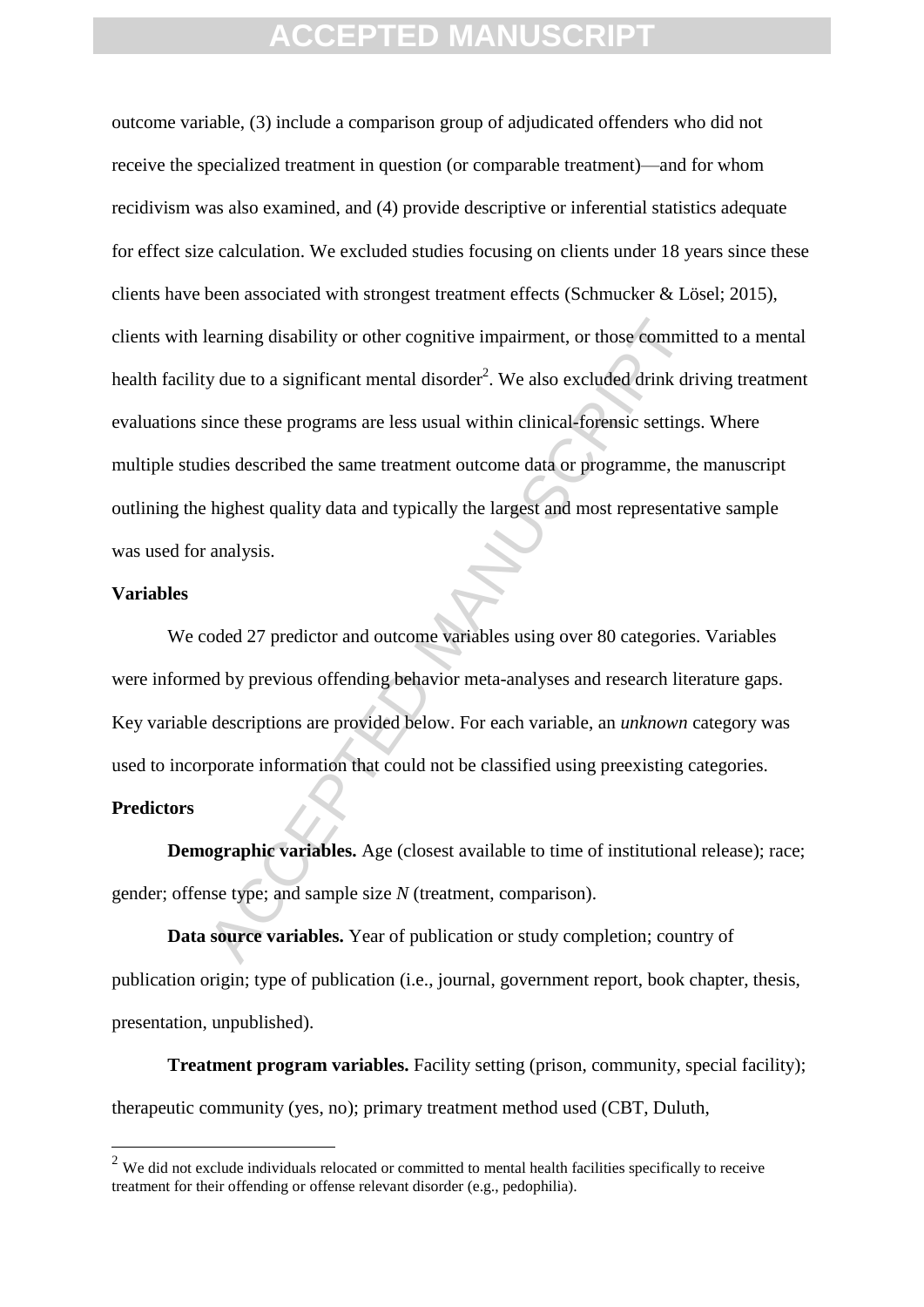psychoeducation, behavioural, mixed); type of offense targeted in treatment (sexual, general violence, family violence); mode of treatment provision (group, individual, mixed); treatment format (closed, rolling); treatment length (hours); treatment site roll out (single site, multiple sites); polygraph usage (yes, no); treatment quality (Most promising [uses RNR or evidence based practice], Promising [uses some RNR or evidence based practice], Weaker [does not use RNR or evidence based practice]). For programs targeting sexual offending we also examined whether behavioral conditioning procedures had been used in an attempt to recondition inappropriate sexual arousal (yes, no).

evidence based practice]). For programs targeting sexual offending<br>hether behavioral conditioning procedures had been used in an atte<br>nappropriate sexual arousal (yes, no).<br>**tment staff variables<sup>3</sup>**. Presence of registere **Treatment staff variables<sup>3</sup> .** Presence of registered autonomous postgraduate psychologist in hands-on program provision (consistently present [i.e., always], inconsistently present [i.e., usually/sometimes present], or never present); facilitator supervision (yes, no); profession of individual(s) providing facilitator supervision (registered autonomous postgraduate psychologist, non-psychologist, or mixed).

#### **Outcomes**

1

**Recidivism variables**. Recidivism source (conviction, arrests or charges, institutional records, unofficial reports, self-report<sup>4</sup>); recidivism type (sexual, domestic violence, and any violence or any general recidivism); recidivism follow up time (months); and recidivism/nonrecidivism sample size *ns* (treatment, comparison).

**Study quality variables.** Matching of the control and treatment participants (yes, no); study design (randomized or not); and recidivism quality score<sup>5</sup> (1 = very low quality [poor data source such as self-report and inadequate follow up time of one or less years],  $2 =$ low quality [uses either a poor data source such as self-report or inadequate follow up time of one

 $3$  As outlined in our preregistration document, we also attempted to collect information on other key program and staff variables (e.g., number and type of staff facilitating treatment). However, we were unable to populate these variables sufficiently for analysis and so we do not describe them.

<sup>&</sup>lt;sup>4</sup> If a paper reported multiple recidivism types then we always took the conviction data since this offered us the highest level of assurance that a new offense had been committed.

<sup>5</sup> Adapted from Hanson and Bussière (1998).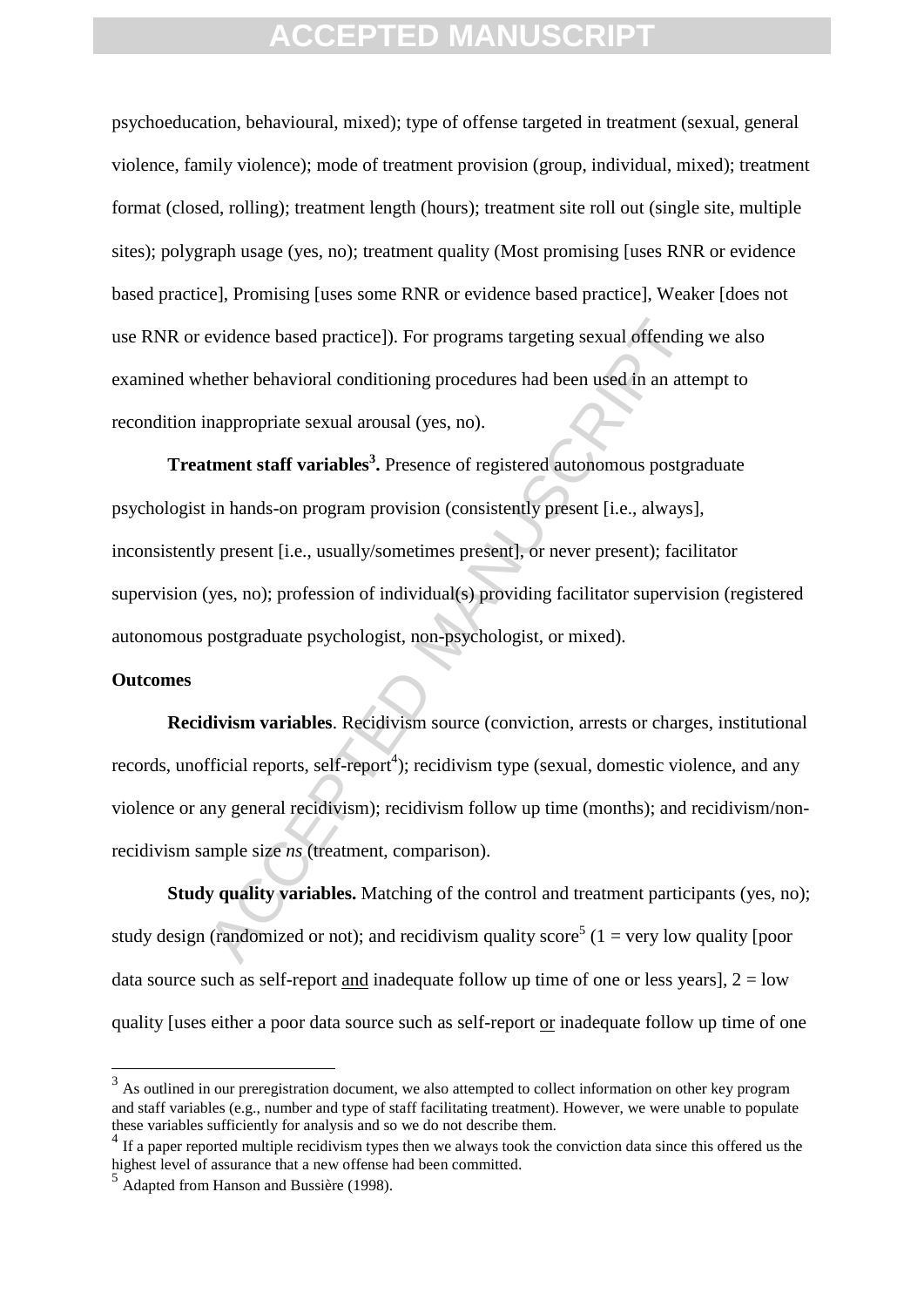or less years but not both], 3 = moderate quality [uses either a moderate data source such as arrests or charges or adequate follow up time of more than one year],  $4 =$  high quality [uses a moderate data source such as arrests or charges and adequate follow up time of more than one year],  $5 =$  very high quality [uses a high quality data source such as national conviction data and three or more years follow up]).

#### **Study Coding Protocol and Procedure**

**ng Protocol and Procedure**<br>
ding protocol incorporating all variables described above was used<br>
udy. Studies were independently double coded and cross-checked<br>
Jaimee S. Mallion. Discrepancies stemmed from minor coding o A coding protocol incorporating all variables described above was used to code each individual study. Studies were independently double coded and cross-checked by Theresa A. Gannon and Jaimee S. Mallion. Discrepancies stemmed from minor coding oversights resolved easily through discussion. When information was missing for key predictor and outcome categories, Theresa A. Gannon used electronic mail to make contact with either the corresponding manuscript author or, if that contact was unsuccessful, another co-author. At least two reminder emails were sent and when contact was unsuccessful, a follow up phone call was made. We attempted to contact the study author of all but three articles<sup>6</sup> and obtained a response rate of 79% (*n* = 53). Responding authors were not always able to provide all information requested due to job changes or significant time lapses. Categories were purposefully merged with other categories when they were underused prior to hypothesis testing. The final coding protocol is available, upon request, from the first author.

#### **Effect Size Calculations**

1

Odds Ratios (ORs) were computed for the treatment and comparison groups, comparing the ratio of recidivists to non-recidivists for each offense specific and non-offense specific recidivism type (i.e., sexual recidivism, domestic violence recidivism, general violence [combined sexual and nonsexual], or any general recidivism [all recidivism, violent and

 $<sup>6</sup>$  In these cases, it was clear that contact would not produce the information required (e.g., the author specified</sup> in the article that this information was unobtainable).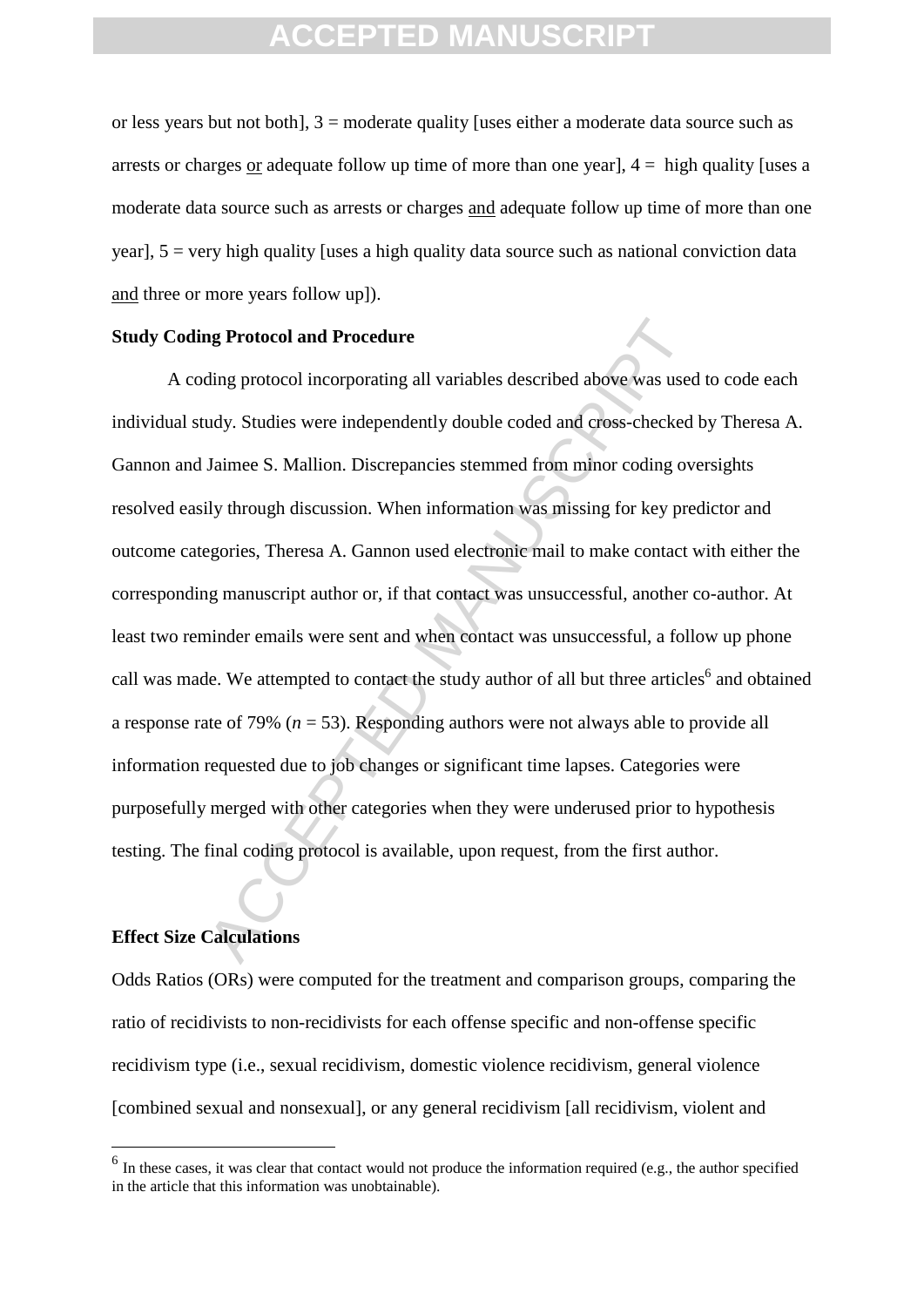nonviolent, as a single outcome variable]). ORs were computed so that values below 1.0 indicated lower rates of recidivism for treatment, above 1.0 indicated higher rates of recidivism for treatment, and 1.0 indicated zero effect. We did not include studies that contained treatment drop-outs in the comparison group due to the higher recidivism rates associated with this group (see Lösel & Schmucker, 2005; Olver et al., 2011). Instead, we included all participants originally assigned to receive the offense specific treatment in the treatment group wherever possible (i.e., intent to treat analysis). This is likely to represent a more conservative test of the effects of specialized psychological offense treatment. All effect size calculations were electronically calculated by Mark E. Olver and seven studies (10%) were randomly selected and hand recalculated by Mark James. Overall, there was 100% agreement across the 13 effect sizes.

#### **Effect Size Aggregation and Analyses**

participants originally assigned to receive the offense specific treat<br>oup wherever possible (i.e., intent to treat analysis). This is likely t<br>vative test of the effects of specialized psychological offense treat<br>ions we ORs were aggregated to generate overall effect sizes with 95% confidence intervals with both fixed and random effects models using Comprehensive Meta-Analysis 3.0. A minimum of  $k = 3$  studies was required to compute a meaningful effect size. Effect size heterogeneity across studies was examined using the Q test with associated *p* value (Cochran, 1954) and  $I^2$  statistic (Higgins, Thompson, Deeks, & Altman, 2003). Analyses were conducted including outliers (defined as extreme values that contribute approximately 50% or more of the variability in effect size heterogeneity) and with outliers removed. Moderator variables were examined through aggregating effect sizes at different levels within moderators and examining the difference in effect size magnitude for a given moderator to ascertain the effects of these variables on recidivism outcomes. Publication bias was examined for each moderator variable that met the criteria for asymmetry testing proposed by Ioannidis and Trikalinos (2007). Three sets of asymmetry testing were conducted: funnel plots of precision, trim and fill (Duval & Tweedie, 2000), and fail-safe *N* (Rosenthal, 1979).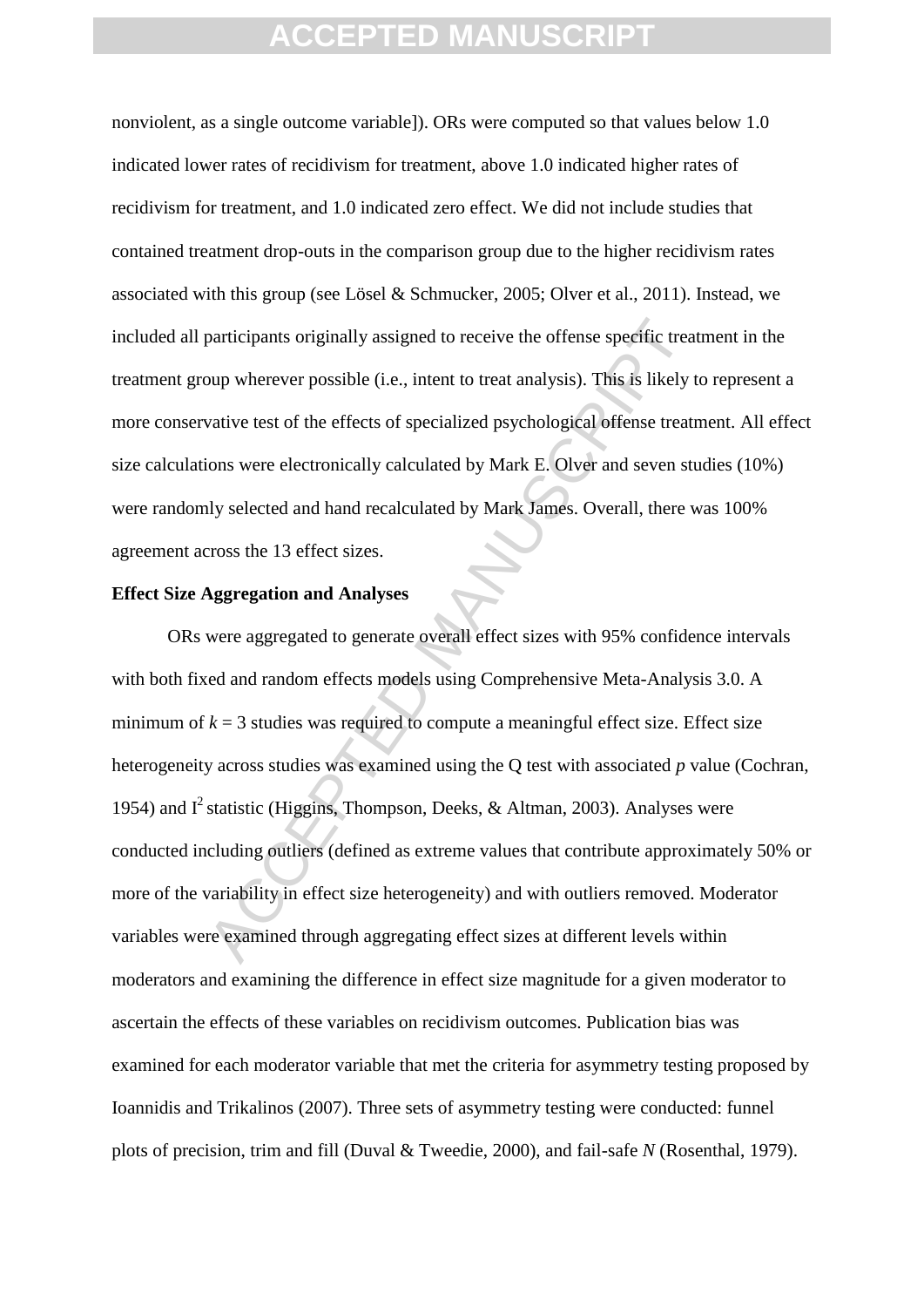#### **Results**

ntations, 19 government reports, 1 book chapter, and 3 unpublished<br>had been published since 2000 ( $k = 43$ ), with some published in the sole.<br>Book  $k = 5$ ). Overall, studies were judged to be of reasonable quality<br>g a recid As Figure 1 shows, our searches initially identified 6,633 articles of which 68 articles describing 70 studies met the full inclusion criteria. These studies described the recidivism of 55,604 offenders (22,321 treated, 33,283 comparison) from 70 independent samples. Studies originated from 39 peer reviewed journal articles, 6 theses/dissertations, 2 poster/presentations, 19 government reports, 1 book chapter, and 3 unpublished materials. Most studies had been published since 2000 ( $k = 43$ ), with some published in the 1990s ( $k =$ 22) and 1980s (*k* = 5). Overall, studies were judged to be of reasonable quality with 77.1% (*k* = 54) holding a recidivism quality score of high or very high. Only six studies used a randomized design (five examining domestic violence), and of the remaining studies just under one third  $(k = 20)$  used an appropriately matched treatment and comparison group (13) examining sexual offense programs, 4 domestic violence programs, and 3 general violence programs). Key variables are shown in Table 1. Open access data is available from http://dx.doi.org/10.17632/sn9xr6fzyt.1

[Figure 1 and Table 1 Here]

#### **Offense Specific Recidivism**

Across all program types (i.e., sexual, domestic violence, or general violence;  $k =$  $62<sup>7</sup>$ ), using an average follow up of 66.1 months, offense specific recidivism was significantly lower for individuals who received specialized treatment relative to those who had not  $(13.4\%$  [*SD* = 10.6] vs. 19.4% [*SD* = 14.4] respectively; unweighted means) in both the random (OR = 0.65, 95% CI = 0.57, 0.76) and fixed effect models (OR = 0.72, 95% CI = 0.68, 0.76). This represents an absolute decrease in recidivism of 6% and a relative decrease of 30.9%.

#### **Sexual offending**

1

 $<sup>7</sup>$  Overall *k* does not equal 70 because not all studies examined offense specific recidivism.</sup>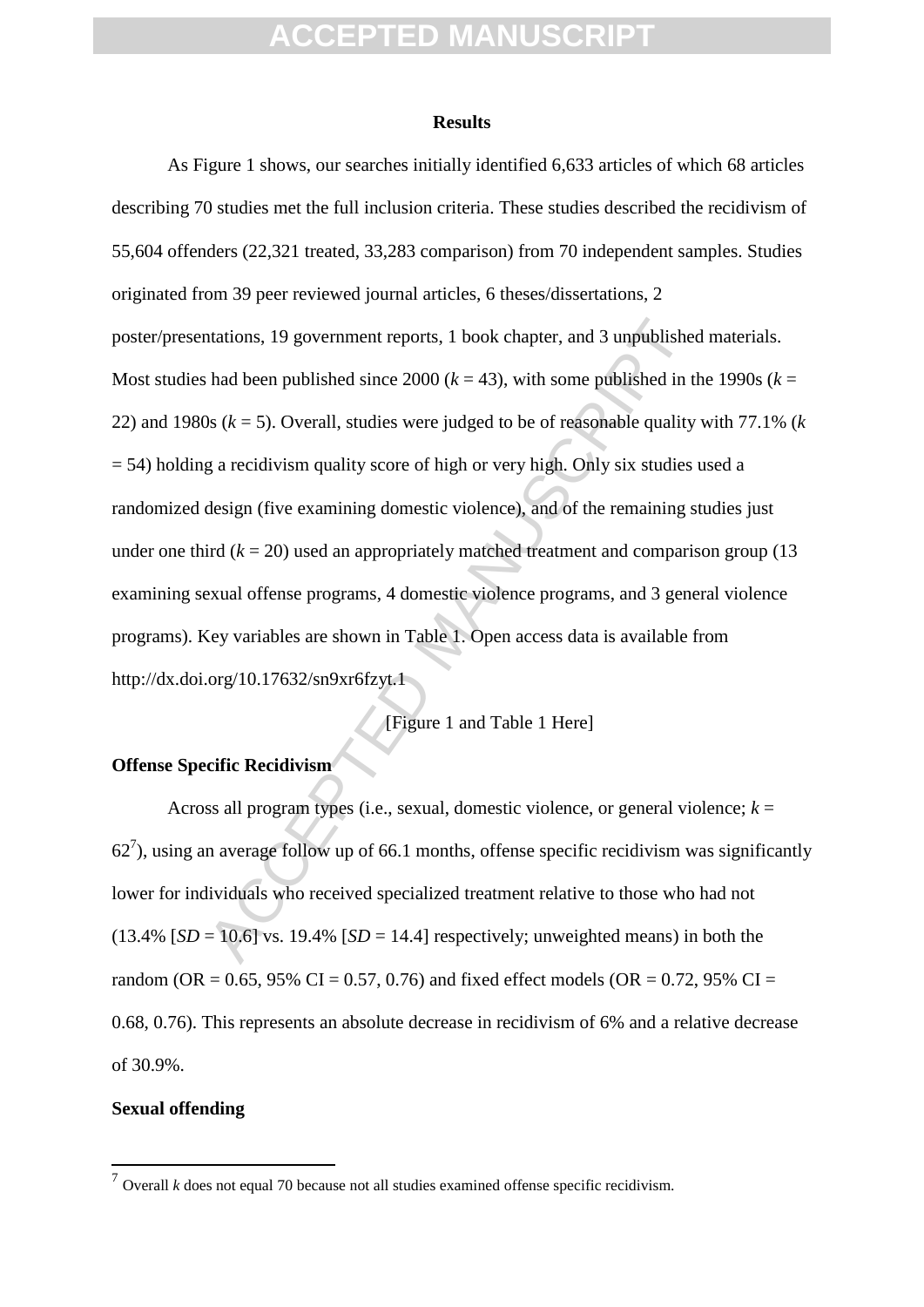Table 2 shows meta-analysis results for sexual recidivism. Readers should note that Mews et al. (2017) was identified as an outlier for the bulk of analyses, featuring an extremely large sample size. For this reason, we report all findings with this study removed and included. Readers should also note that random effects models are less influenced by outliers than fixed effects models which weight effect sizes strictly by sample size; as such, random effects models were less impacted by inclusion of Mews et al.

ts models were less impacted by inclusion of Mews et al.<br>
al offense programs  $(k = 44)$  generated a stable and significant treative there random (OR = 0.64, 95% CI = 0.53, 0.76) or fixed effect<br>
59, 0.72) models were used. Sexual offense programs  $(k = 44)$  generated a stable and significant treatment effect regardless of whether random (OR =  $0.64$ , 95% CI =  $0.53$ , 0.76) or fixed effects (OR =  $0.65$ , 95%  $CI = 0.59, 0.72$  models were used. Similar to previous meta-analyses, significant heterogeneity was present across studies ( $Q_s = 118.75$ ,  $p < .001$ ). Over an average follow up time of 76.2 months  $(SD = 34.2)$ , sexual recidivism was 9.5% for treated and 14.1% for untreated individuals (unweighted means). This represents an absolute decrease in recidivism of 4.6% and a relative decrease of 32.6%. While the Mews et al. (2017) evaluation had a limited effect on the random effects model, it impacted the fixed effect model, which maintained significant, but smaller, associations with decreased sexual recidivism. We limit our moderator commentary below to key findings.

#### [Table 2 Here]

**Staff moderators.** Treatment was most effective in reducing sexual recidivism when a qualified licensed psychologist was consistently present in treatment (vs. inconsistently present, unknown, or not present at all). This effect remained when Mews et al. (2017) was included. Receiving supervision from other staff when facilitating treatment also led to better reductions in sexual redivism relative to supervision not being provided or its provision being unknown. This effect remained when Mews et al. was included in the random effects model but reduced in the fixed effects model. Supervision provided by psychologists held the best associations with reduced sexual recidivism. A *k* of 1 for non-psychologist provision made it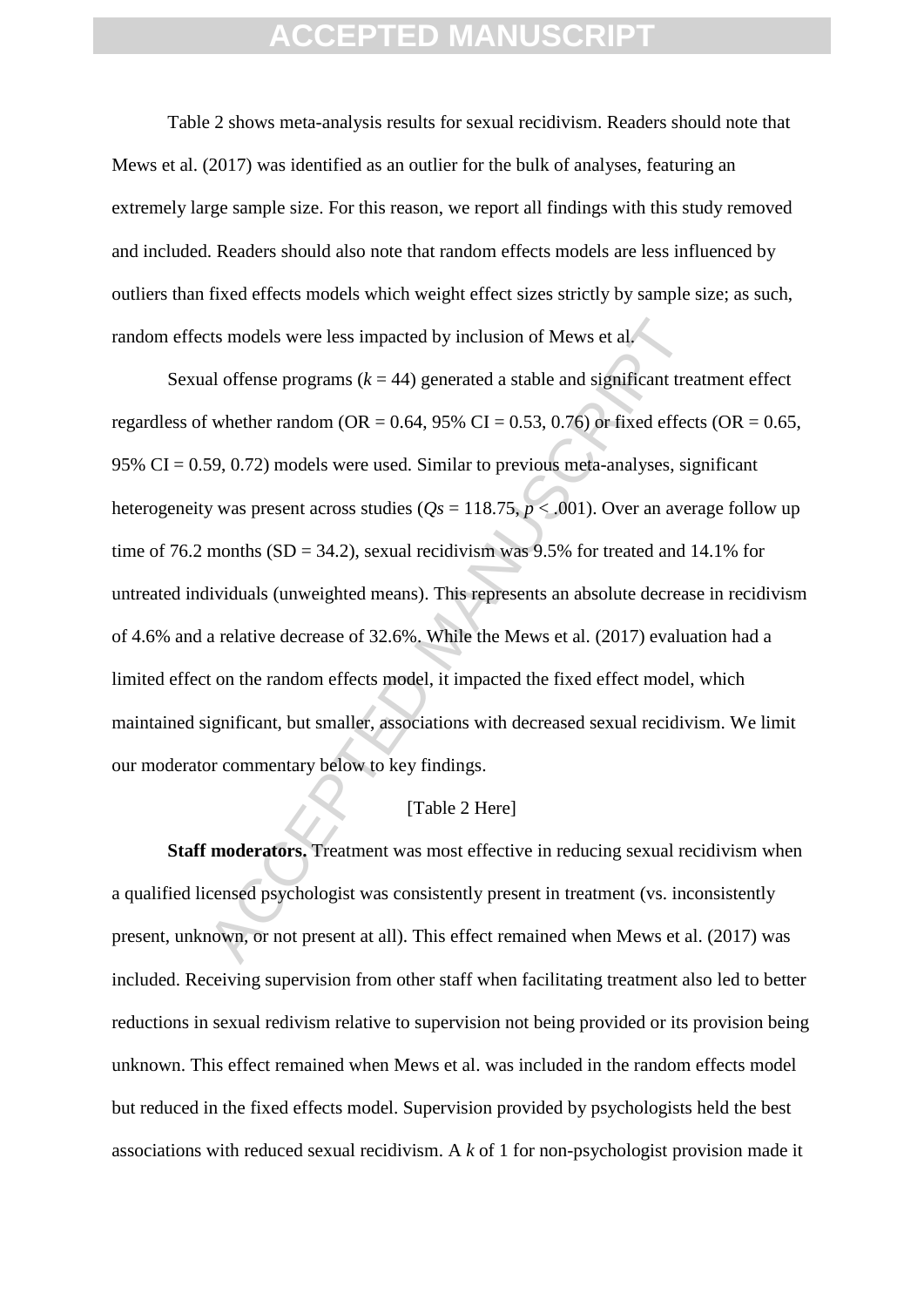impossible to draw adequate comparisons. However, provision by both psychologists and non psychologists appeared less effective (random effects model) or not effective (fixed effects model).

many missing relative to weaker services. The fixed effect for most promis was driven by the single large sample study of Mews et al. (2017) between program intensity and outcome was not uniform, with treasured across pro **Treatment program moderators.** All sexual offense treatment was CBT. There were larger reductions in sexual recidivism when treatment service quality was rated as promising or most promising relative to weaker services. The fixed effect for most promising programs  $(OR = 1.09)$  was driven by the single large sample study of Mews et al. (2017). The association between program intensity and outcome was not uniform, with treatment effects generally observed across programs of various lengths, although 100-200 hour programs (with and without Mews et al.) generated smaller effects. Treatment across institutions and the community produced comparable sexual recidivism reductions. When Mews et al. was included within institutional settings, however, community programs generated comparably larger effects.

Group-based treatment, rather than mixed group and individual treament, produced the greatest reductions in sexual recidivism except, again, when Mews et al. (2017) was adjusted for in the fixed effects model. Relatively larger treatment effects were observed for programs that incorporated some form of arousal reconditioning (vs. none or unknown). Programs that incorporated polygraph use (vs. those that did not or its use was unknown) produced less convincing recidivism reductions; the fixed effects model for polygraph absent programs (OR = 0.96) was driven by Mews et al. Finally, programs provided in New Zealand or Australia and Canada produced substantial reductions in sexual recidivism relative to other countries. One in four of these programs was characterized by consistent psychologist input.

**Study quality moderators.** With the exception of studies rated fair-moderate  $(k < 3)$ studies rated as high or very high on recidivism quality were associated with robust recidivism reductions (OR range 0.61 to 0.66). The fixed effects model with Mews et al.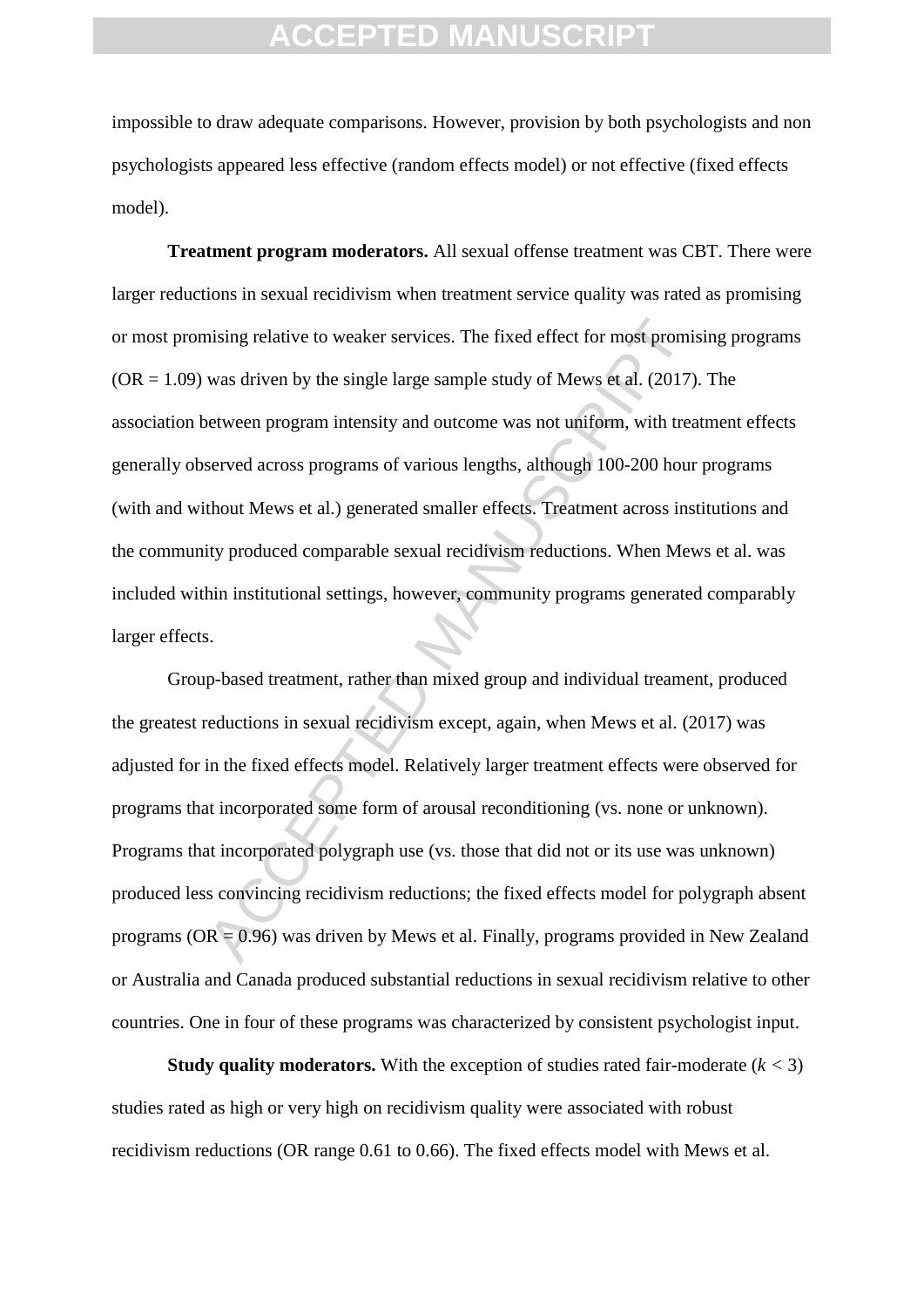(2017) included was the only exception. Studies that employed matching criteria produced less superior, yet significant, reductions in sexual recidivism. Again, the addition of Mews et al. in the fixed effects model was the only exception.

#### **Domestic violence**

Domestic violence programs  $(k = 14)$  generated a significant treatment effect regardless of whether random (OR =  $0.65$ , 95% CI =  $0.44$ , 0.97) or fixed effects (OR =  $0.61$ , 95% CI = 0.56, 0.68) models were used, with significant heterogeneity across studies ( $Q_s$  = 72.84, *p* < .001). Over an average 62-month follow-up, domestic violence recidivism was 15.5% ( $SD = 8.4$ ) for individuals who received treatment and  $24.2\%$  ( $SD = 16.0$ ) for untreated comparisons (unweighted means). This represents an absolute decrease in recidivism of 8.7% and a relative decrease of 36.0%.

Fundom (OR = 0.65, 95% CI = 0.44, 0.97) or fixed effect<br>56, 0.68) models were used, with significant heterogeneity across s<br>60. 0.68) models were used, with significant heterogeneity across s<br>601). Over an average 62-mont **Staff moderators.** As shown in Table 3, *k*s were < 3 for many staff variables. Similar to sexual offense programs, however, domestic violence treatment appeared most effective when a qualified psychologist was consistently present (vs. inconsistently present, unknown, or not present at all). The exception was the fixed effects model for consistant psychologist presence driven by a single large sample study (Dutton, Bodnarchuk, Kropp, Hart, & Ogloff, 1997). Receiving supervision from other staff when facilitating treatment for domestic violence perpetrators also appeared important in reducing domestic violence recidivism (vs. supervision not being provided or its provision unknown). The relative effects of various professions providing supervision was unclear, however, due to the large number of studies for which supervisor profession remained unknown.

#### [Table 3 Here]

**Treatment program moderators.** All domestic violence programs were provided in groups, mostly closed in format  $(k = 9)$ , almost exclusively community based  $(k = 13)$ , and of short duration (i.e.,  $\lt 100$  hours;  $k = 13$ ). In addition, none involved therapeutic communities;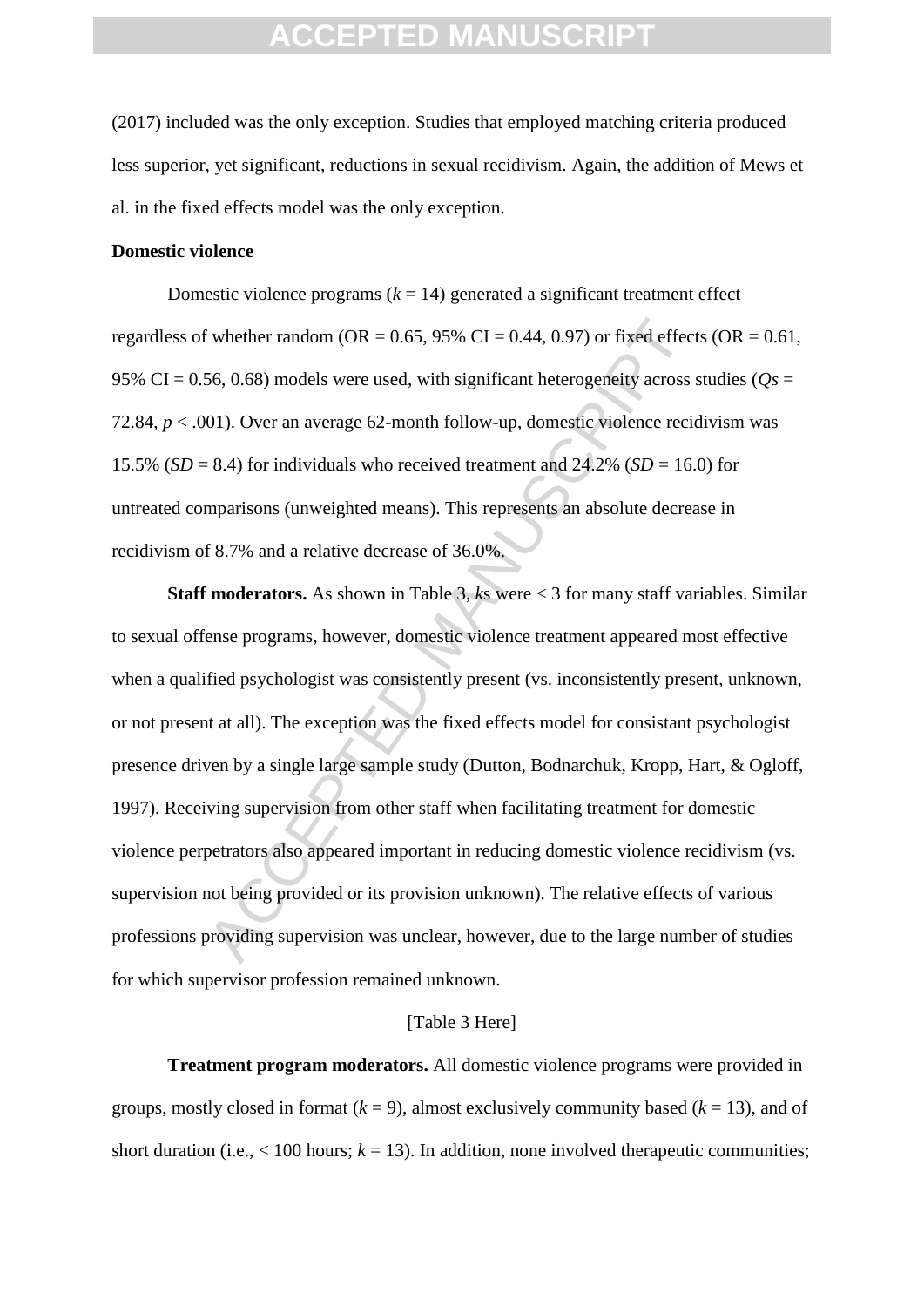likely because treatment was largely community based. Interestingly, the association between program quality and domestic violence recidivism ran counter to that for sexual offense programs. The fixed effect for promising programs was driven by a single large sample study with a positive treatment effect (Bloomfield & Dixon, 2015). However, the random effects reduced the impact of this study on the overall effect. The so-called "weaker" programs, which tended to feature education based groups, generated strong treatment effects, accounting for large reductions in domestic violence recidivism  $(ORs\ 0.23^{random}, 0.28^{fixed})$ . CBT treatment methods did not produce convincing reductions in domestic violence recidivism. However, the Duluth model—which itself is a pro-feminist yet also CBT-based program—and psychoeducational models both produced robust reductions in domestic violence recidivism. Programs provided in one location, as opposed to multiple locations, were most effective in reducing domestic violence recidivism.

d to feature education based groups, generated strong treatment effor large reductions in domestic violence recidivism (ORs 0.23<sup> rande</sup> and methods did not produce convincing reductions in domestic violence recording redu **Study quality moderators.** Variations on recidivism quality score were difficult to interpret due to small *k* in the poor and very high categories. However, studies rated moderate and high were associated with comparably robust reductions in domestic violence. The random effects OR for the high category was driven by Dutton et al. (1997). Only one study employed matching criteria making interpretation of this variable difficult. Since four studies employed a randomized design, however, we were able to examine ORs for studies with and without this feature. Both studies that employed randomization and studies that did not employ randomization were associated with robust reductions in domestic violence although randomization was associated with weaker ORs.

#### **Violence**

Programs targetting general violence comprised only a small subcategory of studies (*k*  $= 4$ ) and so we could not examine staff or treatment program moderators. However, a stable and significant treatment effect was found regardless of whether random ( $OR = 0.60$ , 95% CI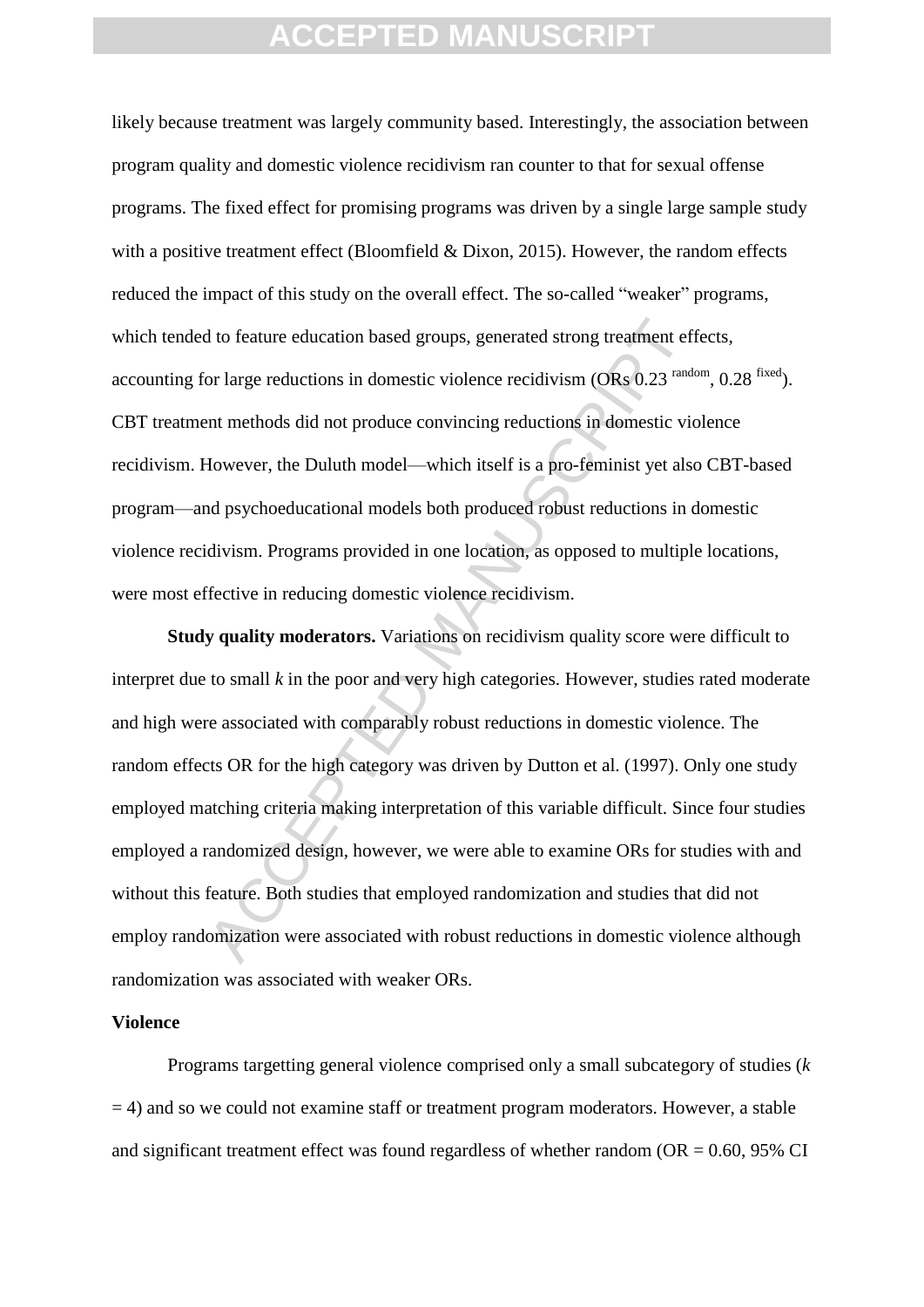$= 0.46, 0.79$  or fixed effects (OR  $= 0.60, 95\%$  CI  $= 0.46, 0.79$ ) models were used with almost negligible study effect size heterogeneity  $(O = 1.74, ns)$ . Over an average follow up of 25.0 months  $(SD = 15.1)$ , general violence recidivism was 29.0% for treated and 38.3% for untreated individuals (unweighted means; absolute decrease 9.3%; relative decrease 24.3%).

#### **Non-Offense Specific Recidivism**

#### **Any violent recidivism**

**recidivism**<br>
xamined the overall ability of all specialized programs (i.e., sexual<br>
general violence) to reduce *any* form of violent recidivism, operation<br>
me variable that included both sexual and nonsexual violence, w We examined the overall ability of all specialized programs (i.e., sexual, domestic violence, or general violence) to reduce *any* form of violent recidivism, operationalized as a single outcome variable that included both sexual and nonsexual violence, where this information was available  $(k = 33)$ ; see Table 4). Programs produced a significant reduction in violence in the random (OR =  $0.56$ ,  $95\%$  CI =  $0.46$ ,  $0.68$ ) and fixed effects (OR =  $0.75$ ,  $95\%$  $CI = 0.70, 0.79$  models with significant heterogeneity ( $Q = 186.95, p < .001$ ). Across programs, over an average follow up time of  $65.4$  months  $(SD = 35.3)$ , general violence recidivism was 14.4% for treated and 21.6% for untreated individuals (unweighted means), corresponding to an absolute decrease in recidivism of 7.2% and relative decrease of 33.3%. When effects were disaggregated across each of the three program types, similar OR magnitudes were observed, with a little more variation observed for sexual offense programs.

#### [Table 4 Here]

**Staff, treatment, and study quality moderators.** Consistent with findings for offense specific recidivism, facilitator input from a qualified psychologist produced superior reductions in violence relative to inconsistent psychological facilitator input. It is unclear what produced the superior ORs noted for the none or unknown category. Reductions in general violence across programs did not appear to be substantively impacted by whether staff supervision was provided. However, when psychologists and non-psychologists provided supervision on the same program, treatment effectiveness diminished substantially.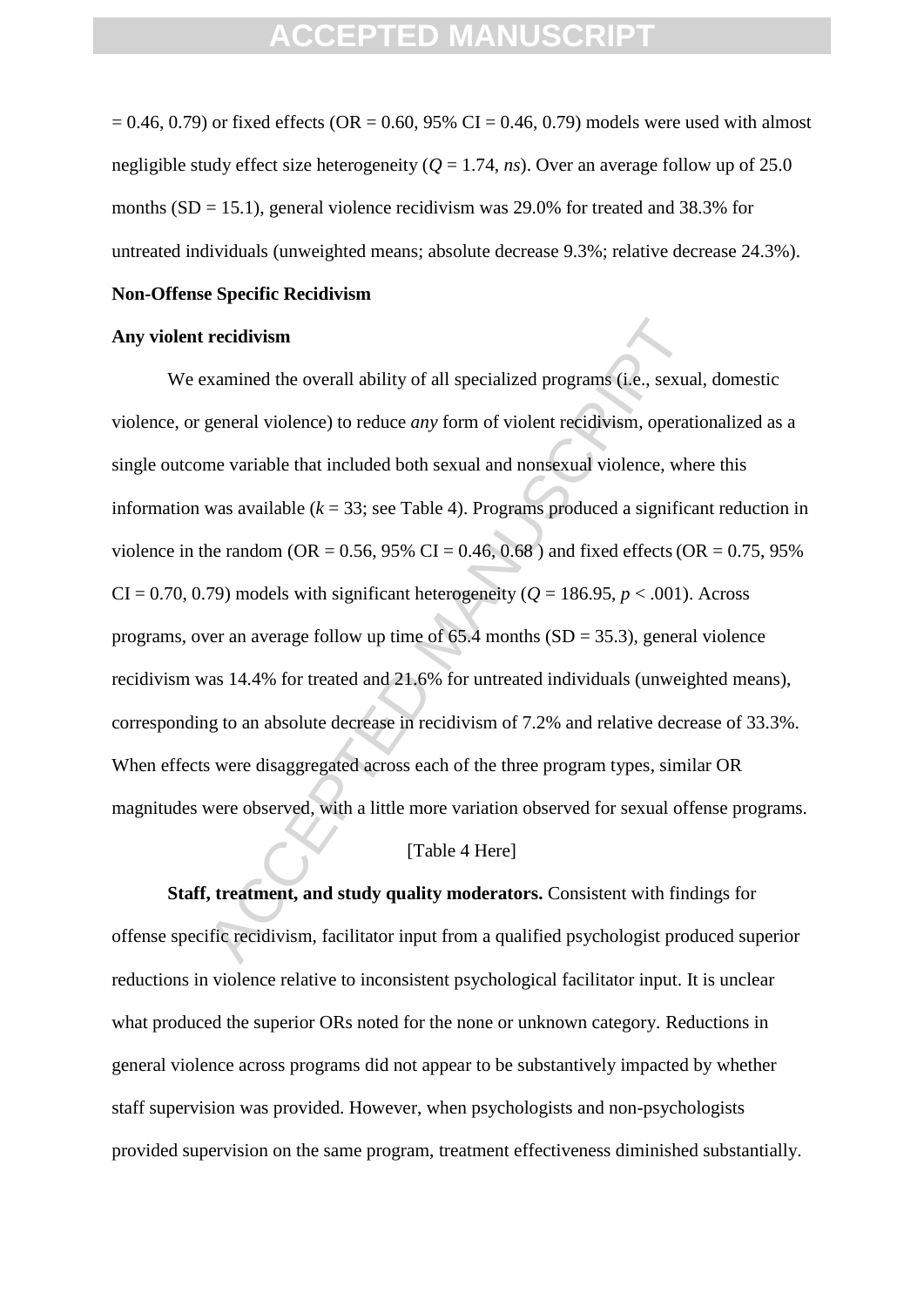r, rather than a mixture of group and individual modalities, produce<br>a violent recidivism, except when Mews et al. was entered into the<br>rams administered at one treatment site also appeared slightly more<br>dministered acros Treatment effects were found across the various levels of service quality although programs classified as most promising were associated with the best violence reductions, except when Mews et al. (2017) was entered in the fixed effects model. Treatment effects were also found across the various levels of treatment intensity although programs of lower intensity  $\ll 100$ hours) appeared slightly less effective than higher intensity programs. Treatment that was group-based, rather than a mixture of group and individual modalities, produced the greatest reductions in violent recidivism, except when Mews et al. was entered into the fixed effects model. Programs administered at one treatment site also appeared slightly more effective than treatments administered across multiple sites. For recidivism quality ratings, all categories were associated with robust recidivism reductions; however, ratings of very high quality, which included Mews et al. (2017), produced slightly weaker associations with violent recidivism. Similarly, whilst both matched and non-matched designs produced notable reductions in violence recidivism, the weakest associations were found for matched designs. **General (any) recidivism**

Thirty-six specialized programs examined general, that is any and all, recidivism operationalized as a single outcome variable (see Table 5). These programs significantly reduced general recidivism in both the random ( $OR = 0.66$ , 95% CI = 0.58, 0.76) and fixed effects (OR =  $0.64$ ,  $95\%$  CI =  $0.61$ ,  $0.68$ ) models with significant heterogeneity ( $Q = 132.16$ ,  $p < .001$ ). Across all program types, over an average 62.4 month (SD = 35.1) follow-up, any general recidivism was 30.0% for treated individuals and 37.7% for untreated comparisons (unweighted means), corresponding to absolute and relative recidivism decreases of 7.7% and 20.4% respectively. Similar OR magnitudes were observed across the three program types.

**Staff, treatment, and study quality moderators.** Here, findings did not always mirror those already reported since treatment effects did not vary according to the presence of a qualified psychologist. However, treatment effects lessened when supervision was provided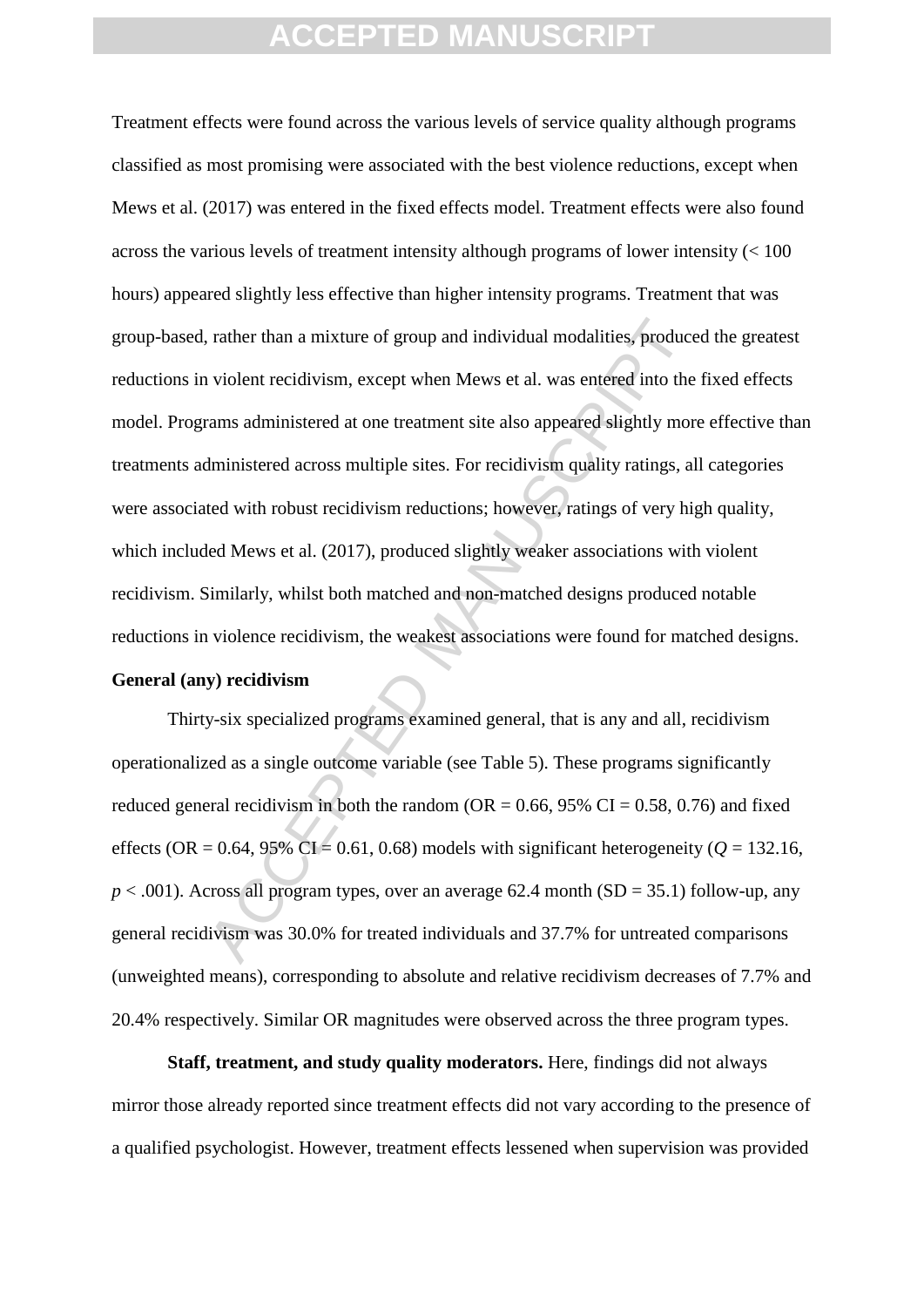for the same treatment program by both psychologists and non-psychologists (vs. supervision provided only by psychologists or non-psychologists). Co-facilitation of programs appeared beneficial relative to individually facilitated programs. The promising and most promising programs produced the strongest associations with general recidivism reduction relative to programs rated as weaker. For the most part, treatments of varying intensity exerted robust treatment effects with the exception of the fixed effect for longer-term treatment (> 300 hours). Programs across all countries exhibited reductions in general offending although Canada held the lowest associations. There did not appear to be a uniform relationship between recidivism quality score and reductions in general recidivism. However, matched designs were associated with a slightly lower associations with recidivism reduction.

#### [Table 5 Here]

#### **Publication Bias Analyses**

Fraction of the fixed effect for longer-term treatment<br>rams across all countries exhibited reductions in general offending<br>the lowest associations. There did not appear to be a uniform relat<br>divism quality score and reduct We used tests of asymmetry to assess publication bias associated with the file drawer problem for all moderating variables that met Ioannidis and Trikinos' (2007) criteria (see Table 6). Thirteen variables qualified for testing. When visually inspected, funnel plots showed clear symmetrical dispersal of effects sizes around the mean. Based on the funnel plots, trim and fill tests assign any missing values as required to create symmetry as well as provide an adjusted overall effect size. These analyses are based on the premise that without a publication bias, studies would show natural sampling error and a symmetrical distribution of results. The trim and fill test adds studies hypothetically missing due to publication bias to recreate what an unbiased summary is likely to look like. As shown in Table 6, very few variables required effect sizes to be imputed to obtain symmetry, with the adjusted imputed value not substantially different from the observed effect size. The fail-safe *N* figures are also impressive, showing that 6 to 255 of missing studies would be needed to diminish significant effect sizes to non-significance.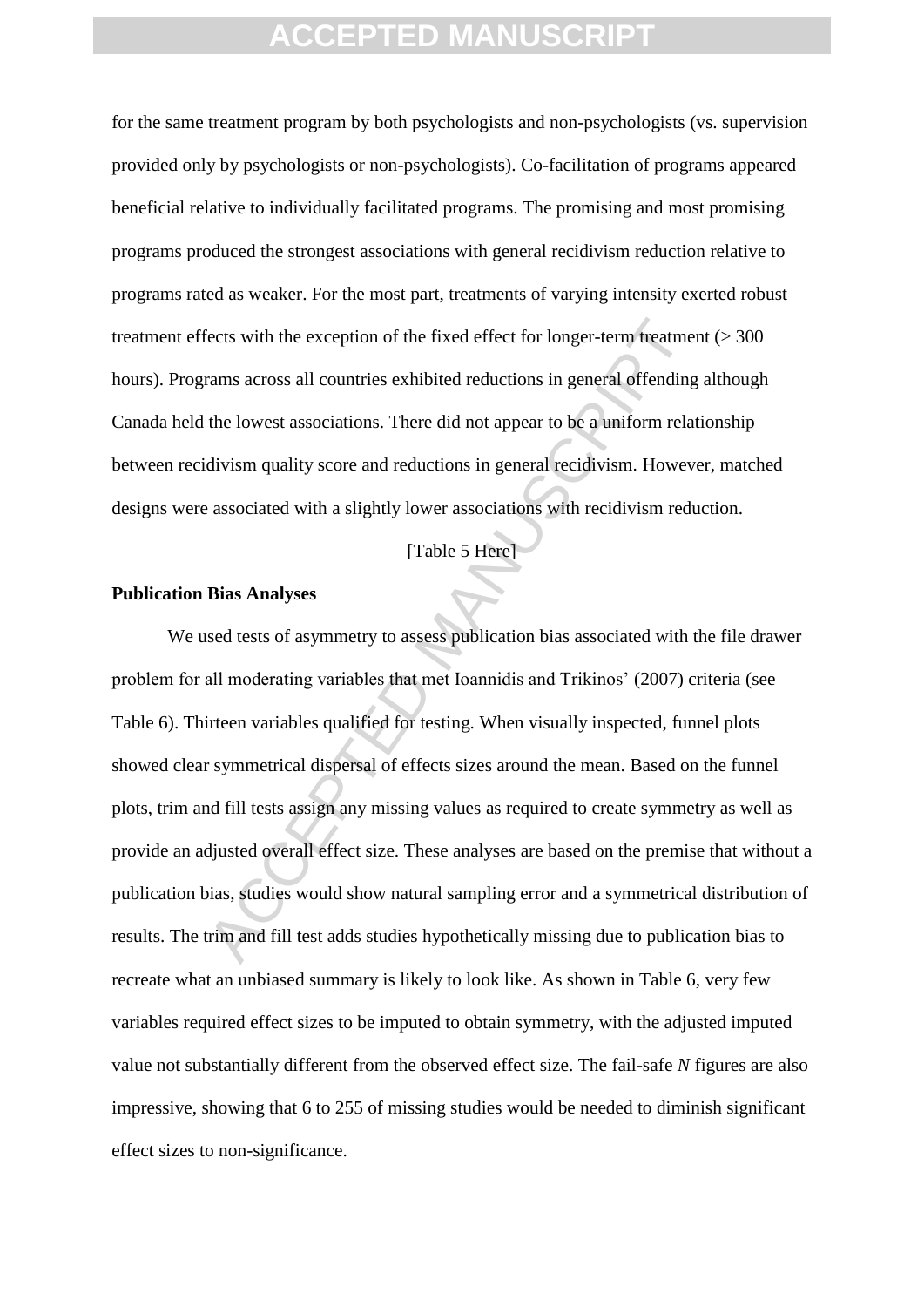#### [Table 6 Here]

#### **Discussion**

who received specialized psychological treatment versus untreated<br>ble of more than 55,000 individuals. We hypothesized that the stron<br>d be found for programs targeting sexual offending rather than dor<br>surprisingly we found The present meta-analysis is the first to review the impact of various specialized psychological offense treatments on recidivism. In relation to our preplanned hypothesis, we found substantially lower recidivism rates (offense specific and non-offense specific) for individuals who received specialized psychological treatment versus untreated comparisons, using a sample of more than 55,000 individuals. We hypothesized that the strongest treatment effects would be found for programs targeting sexual offending rather than domestic violence; yet surprisingly we found comparable significant treatment effects across domestic violence and sexual offense programs. Indeed, our meta-analysis is the first to suggest that domestic violence programs produce reductions in more general offending and differs from previously conducted reviews since we found evidence of a reduction in domestic violence regardless of whether or not a randomized study design had been used. It is unclear why our results regarding domestic violence programs differ from the previous literature which presents largely equivocal findings. Our meta-analysis differs from those conducted previously in various ways; all of which are associated with our inclusion criteria. For example, we focused only on specialized domestic violence treatment (cf. Babcock et al., 2004 who included unspecified therapy), used intent-to-treat analyses (cf. Babcock et al., 2004 who used control groups made up of treatment drop outs), included treatments from various countries (cf. Feder & Wilson, 2005; Smedslund et al., 2007 who focused only on North American studies), and included a range of study designs and treatment approaches (cf. Smedslund et al., 2007 who focused only on randomized controlled treatments that contained elements of  $CBT<sup>8</sup>$ ). Readers should note that our results in relation to the effects of domestic

1

<sup>&</sup>lt;sup>8</sup> We found little to no effects for CBT treatments when this was coded as the primary treatment method used for domestic violence.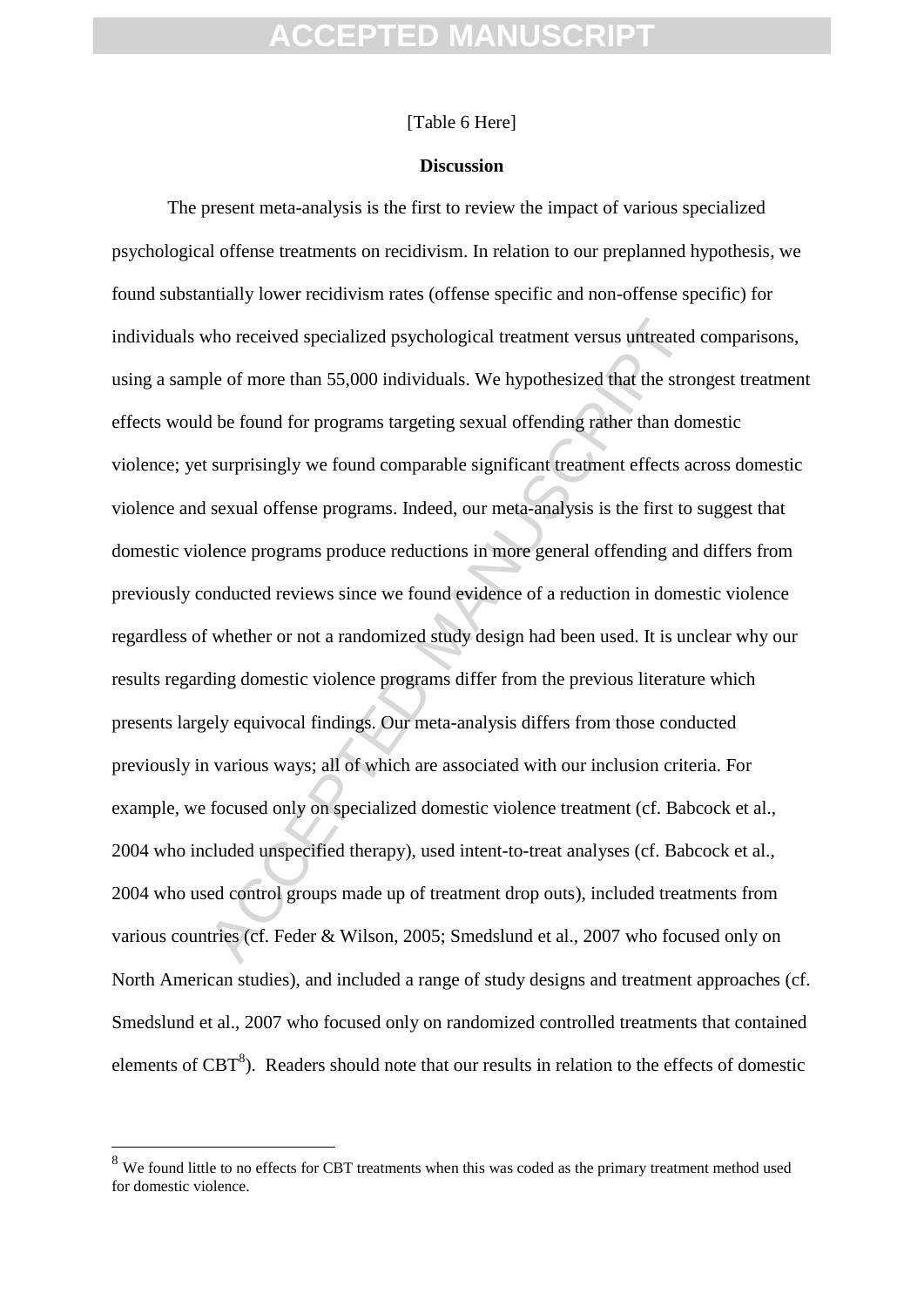violence programs on offence-specific recidivism are associated with the findings of fourteen studies.

d for these programs were higher than, or at the top end of, those r<br>ta-analyses (Hanson et al., 2002; Lösel & Schmucker, 2005; Schm<br>is especially notable given that this meta-analysis included the larg<br>al. (2017) which h The meta-analysis is also the most exhaustive to date that examines the effects of specialized psychological treatments for sexual offending, including 11 new studies since Schmucker and Lösel's (2015) original searches in 2010. The sexual recidivism reductions that we found for these programs were higher than, or at the top end of, those reported in previous meta-analyses (Hanson et al., 2002; Lösel & Schmucker, 2005; Schmucker & Lösel, 2015). This is especially notable given that this meta-analysis included the large scale study of Mews et al. (2017) which has cast significant international doubt on the effectiveness of specialized psychological programs for individuals who have sexually offended (Forde, 2017). Further, in contrast to the most recent meta-analysis on sexual offending (Schumucker & Lösel, 2015), both prison and community treatments were associated with reduced recidivism (see also Hanson et al., 2009; Hanson et al., 2002). The non-offense specific recidivism reductions were broadly comparable to those reported previously (Hanson et al., 2002; Lösel & Schmucker, 2005; Schmucker & Lösel, 2015). Finally, our review also showed that general violence programs  $(k = 4)$  were associated with significant offense specific and non-offense specific recidivism reductions. This meta-analytic evidence is the first to exclusively focus on offense specific violence programs suggesting that they are exerting their intended effects (see also Joliffe & Farrington, 2007 who examined interventions for violent offenders more generally).

#### **Predictors of Offense Specific Recidivism**

**Staff variables.** In line with our preregistered hypothesis, sexual and domestic violence psychological programs characterized by consistent qualified psychologist facilitator input were associated with better outcomes than programs without this feature. This supports previous researcher assertions that qualified psychologists are important for the treatment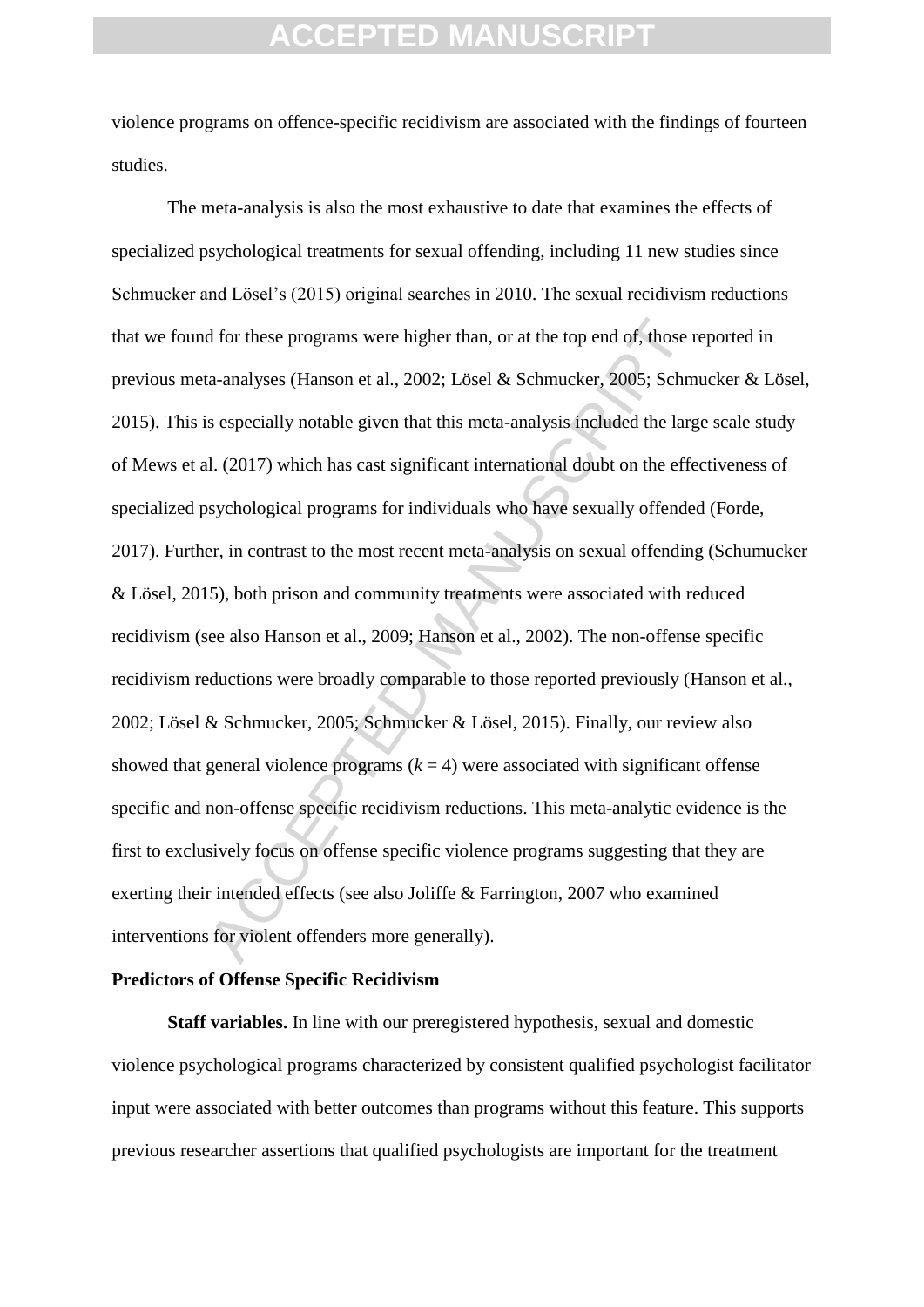success of specialized psychological offense programs (Gannon & Ward, 2014). Programs that provided clinical supervision for facilitating staff were also associated with better outcomes and variations in outcome according to supervisor profession. For example, for sexual offense programs, qualified psychologist supervisors were associated with superior sexual recidivism reductions. However, the provision of supervision by qualified psychologists *and* non-psychologists across the same program appeared to result in reduced effectiveness and—in some cases—ineffective treatment. This suggests that psychologists and non-psychologists offer guidance that conflicts in some way, resulting in confused facilitation.

s and non-psychologists across the same program appeared to rest<br>and—in some cases—ineffective treatment. This suggests that ps<br>chologists offer guidance that conflicts in some way, resulting in c<br>**trent variables.** Our re **Treatment variables.** Our review found that numerous program variables impacted treatment effectiveness. The clearest results were associated with sexual offense programs. Here, predictors associated with the best sexual recidivism reductions were: treatment rated as higher quality; treatments of shorter (i.e.,  $< 100$  hours) or longer (i.e.,  $> 200$  hours) duration; a group-based treatment format; polygraph absence; and arousal reconditioning. The first outcome supports previous research indicating that RNR adherence (Andrews & Bonta, 2006, 2010b) reduces sexual recidivism (Hanson et al., 2009). The findings regarding treatment intensity are harder to interpret, however, since we did not code treatment participants according to risk level. The superior effects for group only programs may stem from qualified psychologist faciliators being consistently present most often in the group only programs ( $n = 9$ ; 75%) relative to the other coded categories for treatment modality ( $n = 3$ ; 25%). Furthermore, since facilitators knew there were no "mop up" sessions, this may have forced all critical issues to be discussed within the group; improving group cohesion which is critical for treatment effectiveness (Beech & Fordham, 1997; Burlingame, McClendon, & Alonso, 2011). Our findings on this aspect stand in direct contrast to those of Schmucker and Lösel (2015), who reported that programs with more individualized formats (e.g., mixed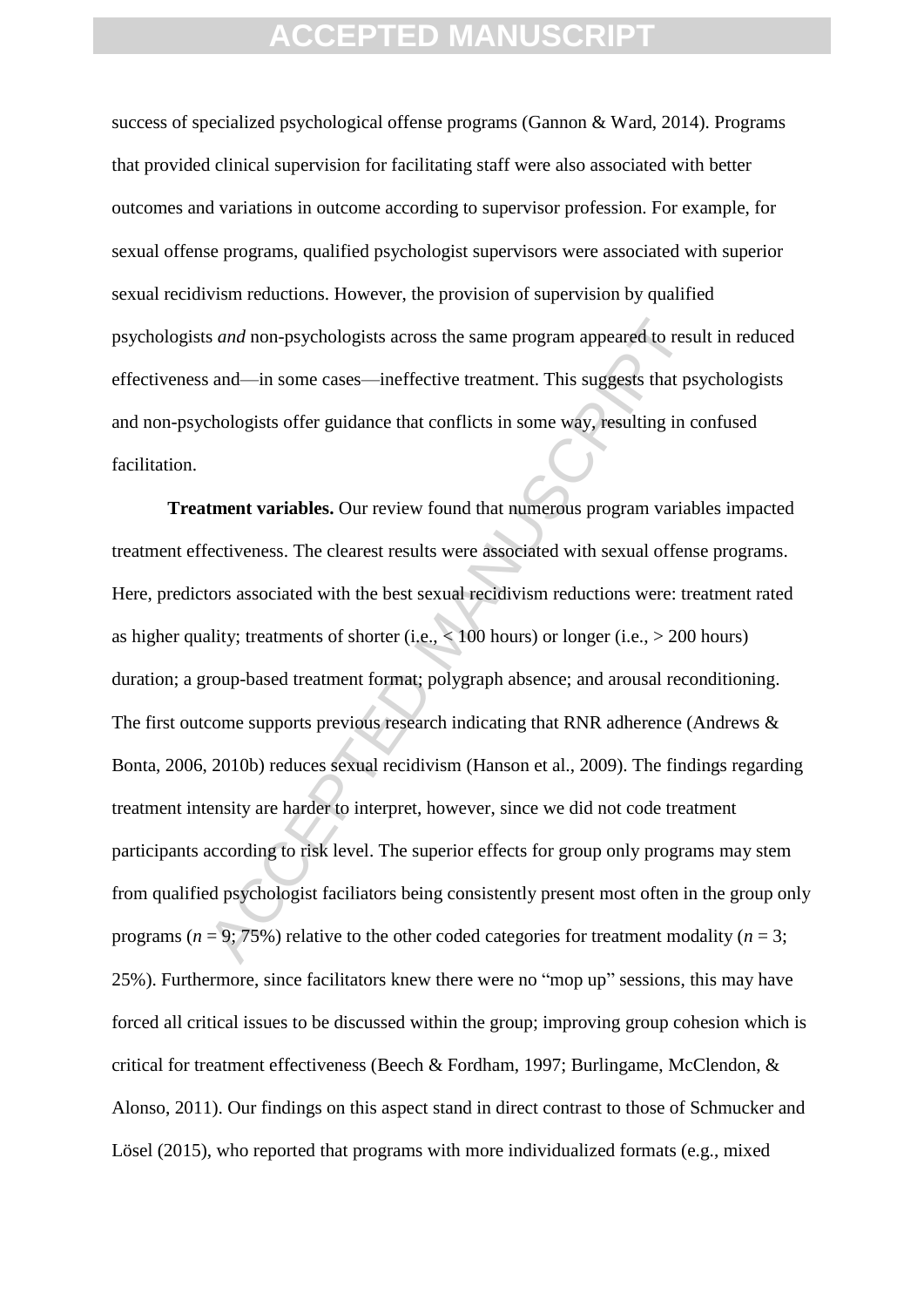group and individual;  $k = 4$ ) exerted best effects. Our findings may differ simply because our meta-analysis included more studies in the mixed group and individual category for comparison  $(k = 18)$ .

coli, & Ellerby, 2010). Proponants of polygraphy hypothesize that<br>we treatment through ensuring clients adhere to program conditions<br>ual histories (Grubin, 2010; Wilcox, 2009). The only single-study<br>ggests that combining t Polygraph testing and arousal reconditioning had yet to be examinined in previous treatment meta-analyses, despite widespread use on many programs (McGrath, Cumming, Burchard, Zeoli, & Ellerby, 2010). Proponants of polygraphy hypothesize that it enables more effective treatment through ensuring clients adhere to program conditions and provide accurate sexual histories (Grubin, 2010; Wilcox, 2009). The only single-study research available suggests that combining treatment with the polygraph has little discernable effect on sexual recidivism (see McGrath, Cumming, Hoke, & Bonn-Miller, 2007). Our meta-analytic results are the first, however, to suggest that polygraph use is associated with lower treatment effect sizes. Although the mechanism of this effect is as yet unclear, we anticipate—as others have—that the therapeutic alliance may be negatively impacted when honesty is formally tested and challenged as part of the treatment process (see McGrath et al., 2010; Meijer, Verschuere, Merckelbach, & Crombez, 2008). Moreover, the use of arousal reconditioning for addressing inappropriate sexual interests appears to have lost favor in some jurisdictions (e.g., UK Ministry of Justice; Mews et al., 2017). Waning enthusiasm may stem from the lack of research examining such techniques (Laws & Marshall, 1991; Seto, 2018), as well as recent research suggesting that pedophilia represents a sexual preference with biological origins (Långström, Babchischin, Fazel, Lichtenstein, & Frisell, 2015). The present findings, however, are the first to report that programs incorporating active behavioral attempts to restructure and manage such arousal are associated with larger reductions in sexual recidivism. Given that inappropriate sexual arousal is a key predictor of re-offending sexually (Hanson & Morton-Bourgon, 2005), this finding is particularly pertinent.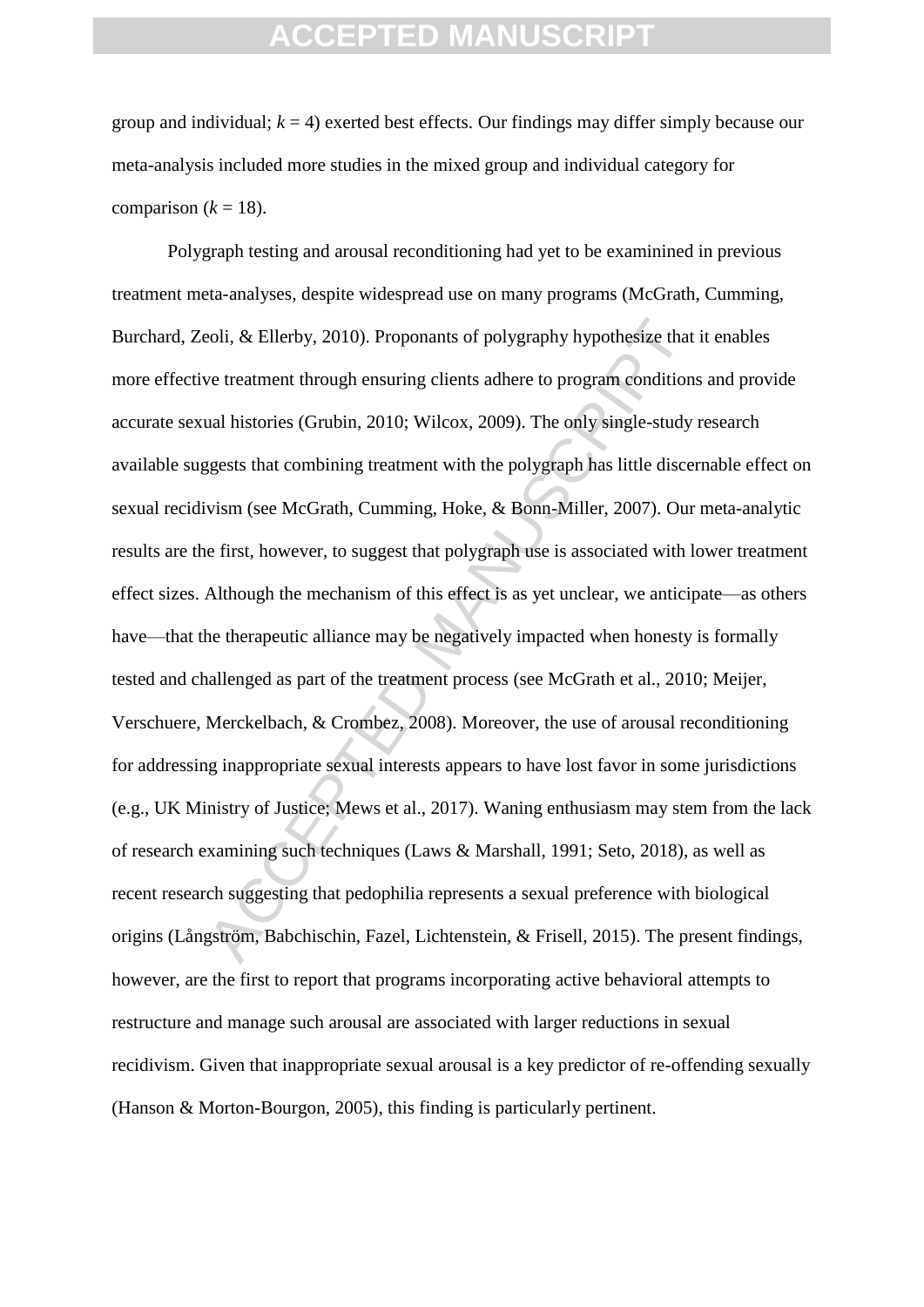sed exhibited more effectiveness. A close examination of program<br>owed that they tended to be Duluth or purely psychoeducational pr<br>it is the provision of educational information—that may or may n<br>hat is important for reduc Due to relatively small *k* for the domestic violence programs, establishing more definitive program predictors of decreased recidivism and, hence, improved treatment success was more difficult. However, a set of key predictors did emerge: treatment rated as lower quality; treatments using the Duluth approach; and treatments that were provided at a single institution (vs. multiple institutions). Initially it was unclear why treatments rated as less evidence-based exhibited more effectiveness. A close examination of program content, however, showed that they tended to be Duluth or purely psychoeducational programs. This suggests that it is the provision of educational information—that may or may not be rooted in feminism—that is important for reducing domestic violence, rather than complex psychotherapeutic manipulations designed according to "best practice" (Edleson & Syers, 1991). This may explain why Duluth and psychoeducational approaches produced superior recidivism reductions relative to CBT (cf. Babcock et al., 2004). However, readers should note these suggestions cautiously since they are just that and are based on relatively small *k*s. Finally, the superior outcomes associated with treatments administered at a single site suggests that treatments are most effective when administration is tightly focused.

#### **Predictors of Non-Offense Specific Recidivism**

Our findings for general violent recidivism, across all programs, showed that qualified psychologist input, receiving supervision, and the absence of conflicting psychologist/nonpsychologist supervision were associated with the largest violent recidivism reductions. This mirrored the staff effects found for offense specific recidivism outcomes; however, similar effects were not found for general recidivism. It may be that the effects of qualified psychological input, receiving supervision, and supervisor professions are less visible for general recidivism since the content of specialized offense programs and, by extension, supervision are most likely to focus on offense specific—and typically violent—criminogenic issues. In fact, few program variables emerged as consistent predictors of non-offense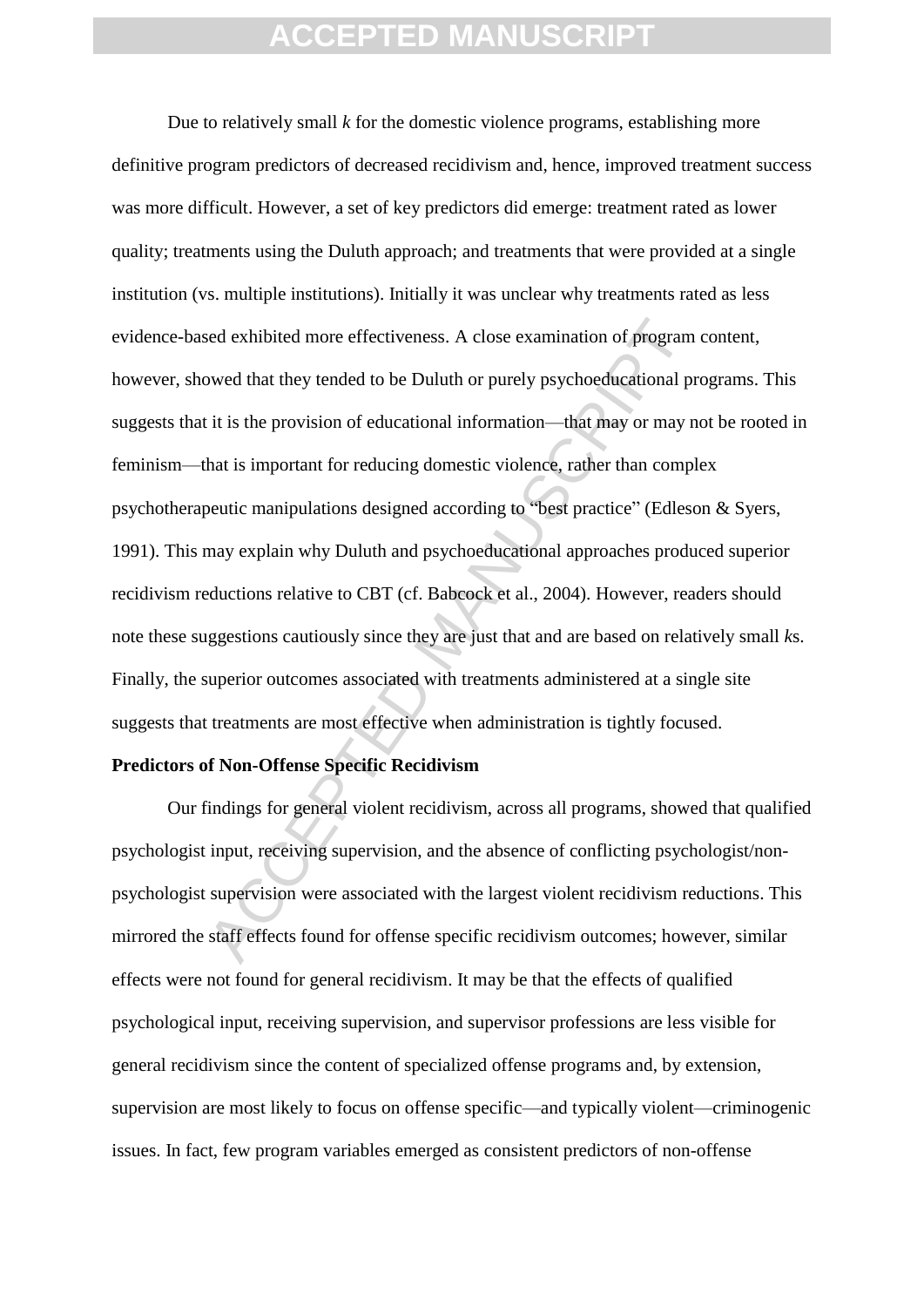recidivism and, when they did, they largely reflected those already targeted for offense specific recidivism. The finding that treatment is associated with best results when administered at a single site suggests that treatment integrity may be a critical, yet neglected, factor associated with treatment success more broadly (see Schmucker & Lösel, 2015).

#### **Interpretative Context**

Good meta-analyses should represent a complete and accurate picture of the overall study population (Bown & Sutton, 2010; Lipsey & Wilson, 2001). Limiting our searches to documents written in English may have omitted a small number of studies from our analyses. Nevertheless, we made every effort to obtain a full cohort of studies. Just under half of the documents we obtained (44.1%) were gathered from materials other than peer reviewed journals and asymmetry tests illustrated that publication bias was not a concern.

I meta-analyses should represent a complete and accurate picture cition (Bown & Sutton, 2010; Lipsey & Wilson, 2001). Limiting ou<br>virtien in English may have omitted a small number of studies from<br>s, we made every effort t Previous meta-analyses examining specialized offense treatments have been critiqued regarding the quality of evaluation studies examined, with most authors arguing that stronger randomized designs are required (Babcock et al., 2004; Hanson et al., 2009; Hanson et al., 2002; Schmucker & Lösel, 2015; Walton & Chou, 2015). Our meta-analysis is no exception to such critique since few studies used a randomized design. However, we did record quality of study design through examining whether each study employed matching criteria as well as the overall quality of recidivism variables used within each study. Using these indicators we were able to show that, with the exception of domestic violence programs, study design and matching had surprisingly little impact on recidivism reductions (see also Hanson et al., 2009; Hanson et al., 2002). In fact, since higher recidivism rates are associated with drop-outs (Lösel & Schmucker, 2005), our intent-to-treat meta-analysis is likely to represent a more conservative test of the effects of specialized psychological offense treatment.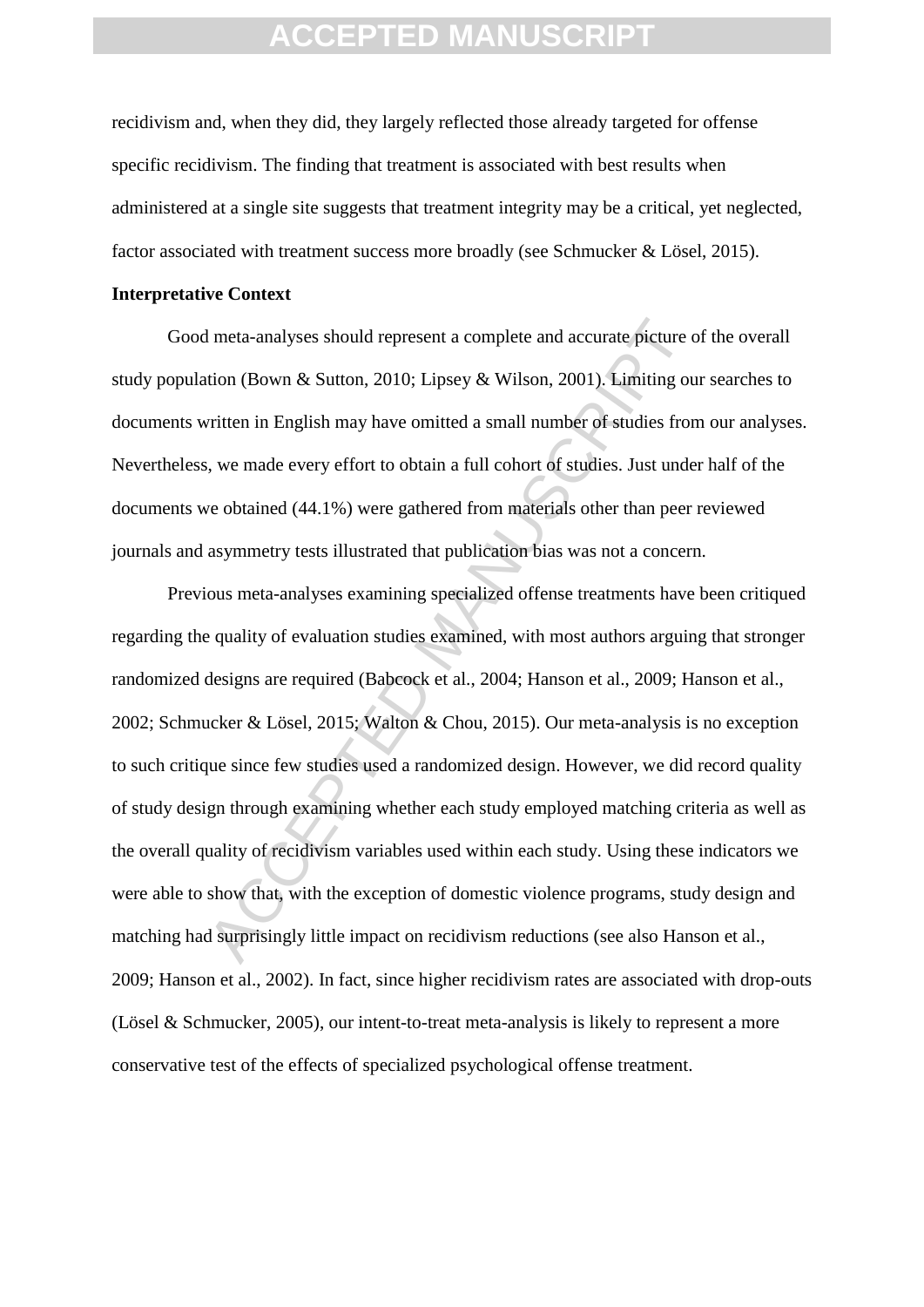n" and a "not present" group for each moderating variable. Whilst<br>it suggests that study authors could improve upon the quality of stagram information provided in published and unpublished reports.<br>It many competent profes All meta-analyses, including this one, are affected by potentially confounded moderator effects (Lipsey, 2003). Where possible, we examined the individual studies generating each key moderating effect for any obvious patterns of confounding variables. However, we recognize that numerous unidentified confounders could also be present. A further key limitation was that we did not always have enough information to populate both an "unknown" and a "not present" group for each moderating variable. Whilst this could not be avoided, it suggests that study authors could improve upon the quality of staffing and treatment program information provided in published and unpublished reports. We know, for example, that many competent professionals (e.g., social workers, psychiatrists) would not have been classified as independent registered psychologists. However, information was simply not available to conduct coding and analyses based on facilitator profession. We suggest authors clearly report each of the program and staff variables outlined in Tables 2 and 3 in all future evaluations as an absolute minimum.

#### **Future Policy and Practice Directions**

The outcomes of this meta-analysis are the first to suggest that specialized psychological programs that target various offending behaviors are effective. Although there was significant heterogeneity across the outcomes of individual studies, our review suggests ways that policy makers and program providers might optimize program outcomes. First, the results indicate that program developers should provide qualified psychologists who are consistently present in hands-on treatment; and second, facilitators should be provided with supervision opportunities that are similar across the program. Interestingly, less than one in five programs consistently used qualified psychologists in hands-on facilitation and the majority of these  $(83.3\%; n = 10)$  were implemented in the 1970s, 1980s, or 1990s rather than more recently. The provision of supervision was more evenly spread. We recognize the significant pressures that policy makers face providing cost effective programs to large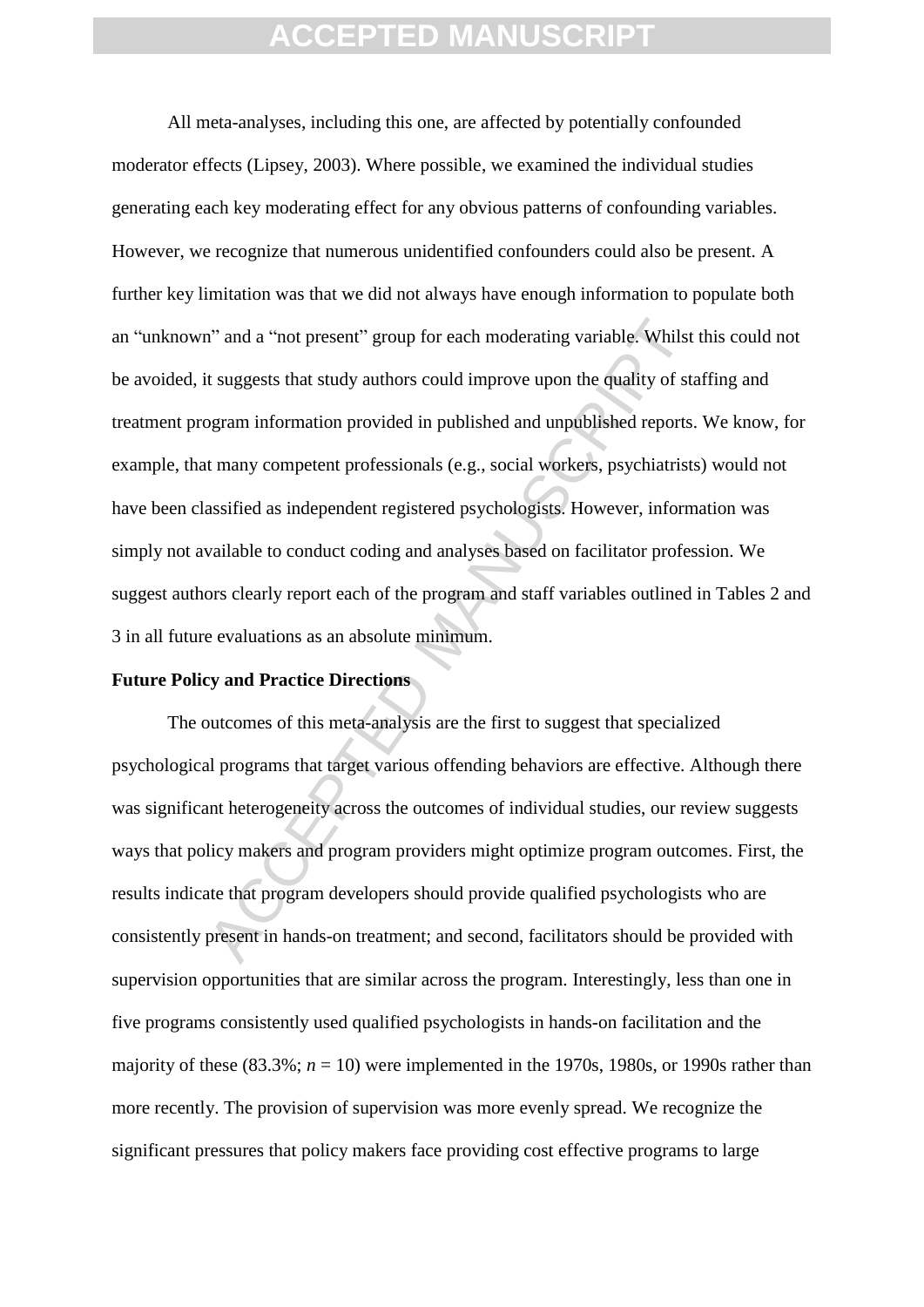navioral change and yet qualified psychologist hands-on input is la<br>plemented in recent years. This may explain why we did not find in<br>bring about improved outcomes (see also Lösel & Schmucker, 20<br>al staff and regular supe numbers of individuals (Gannon & Ward, 2014). As an indication of this, correctional systems in a number of international jurisdictions have been moving away from the direct involvement of psychologists as treatment providers, with therapeutic activities such as running manual-based groups being delegated to correctional program officers who may have little or no formal clinical training. Ironically, it seems that this variable is correlated with optimum behavioral change and yet qualified psychologist hands-on input is lacking in programs implemented in recent years. This may explain why we did not find more modern treatments to bring about improved outcomes (see also Lösel & Schmucker, 2005). Qualified psychological staff and regular supervision come at a clear financial cost. Program providers could consider the benefits of pruning down staff facilitation numbers as a compensatory financial strategy given that individual and co-facilitated programs seem to be equally beneficial. Program providers might also want to consider methods for tightly controlling program implementation given that we found single site treatments seemed to fare better than multisite treatments.

Further offense specific practice implications are available for those involved in sexual offense and domestic violence policy. Regarding sexual offense programming, the results indicate that best practice guidelines in this area should be revised to include (1) cautionary messages regarding polygraph use within the therapeutic context, and (2) further commentary on—and expansion of—the evidence base around behavioral reconditioning as a treatment tool. Those tasked with developing and managing programs for those who have been domestically violent should seek out the best educational materials possible and consider how such materials can be skilfully woven into program facilitation to produce optimal results.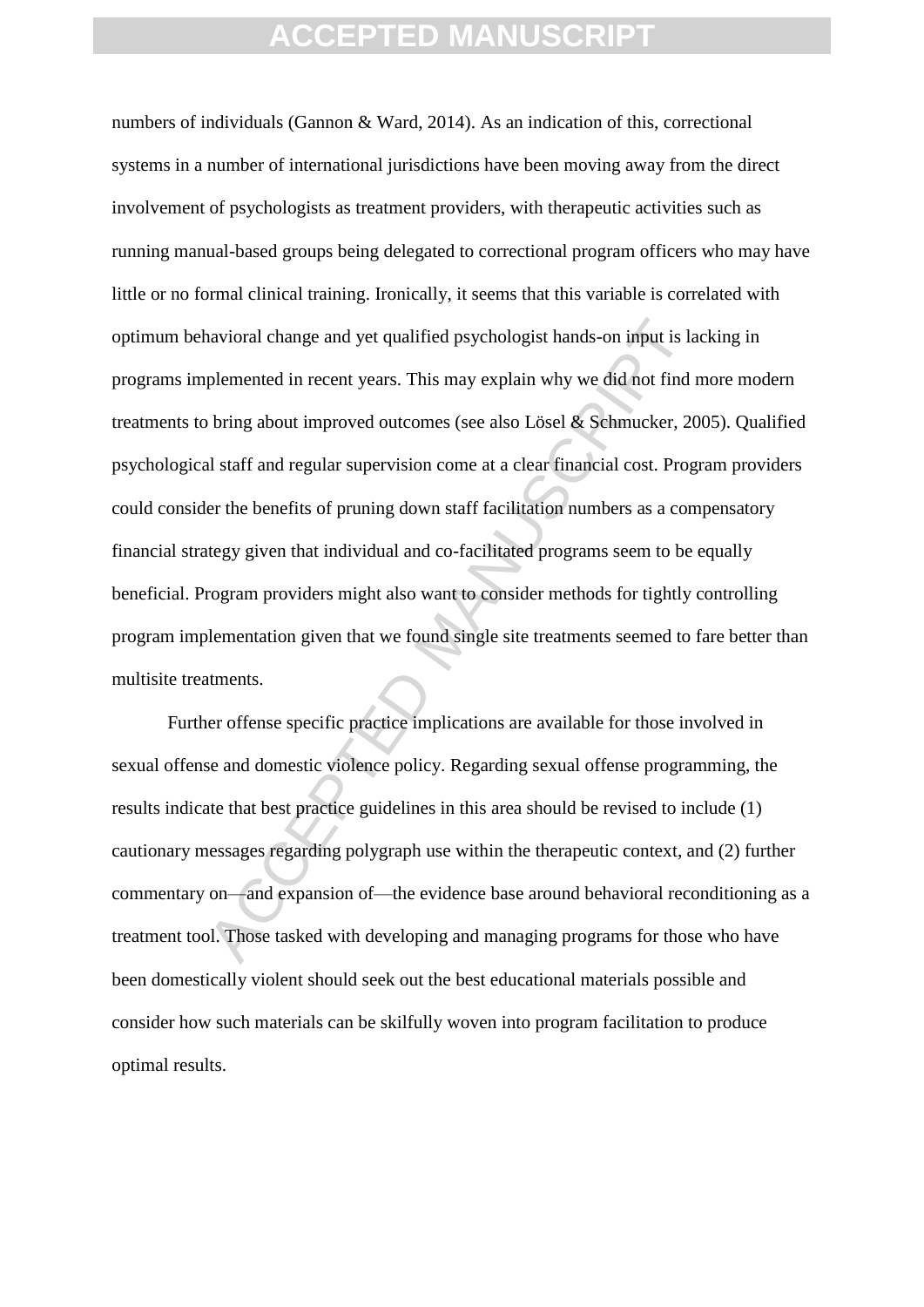#### **Conclusions**

by chological offense programs presents converging evidence that<br>ad range of offending behaviors in addition to impressive reductio<br>divism. Amidst these findings, however, lies an important moderat<br>neglected in previous me Previous researchers have noted that it is difficult to ascertain the exact variables responsible for apparent recidivism reductions when engaging in large scale meta-analytic work (Hanson et al., 2002); we agree, particularly when heterogeneity of findings is present across studies. However, the findings from this review across traditional and emerging specialized psychological offense programs presents converging evidence that such programs impact a broad range of offending behaviors in addition to impressive reductions in offense specific recidivism. Amidst these findings, however, lies an important moderating variable that has been neglected in previous meta-analyses: program staffing. If specialized psychological offense programs are to be effective, then our review suggests that researchers and clinicians must seriously consider these factors *in addition to* study design quality.

#### **Role of Funding Sources**

This research did not receive any specific grant from funding agencies in the public, commercial, or not for profit sectors.

#### **Contributors**

Authors Theresa A. Gannon, Mark E. Olver, and Jaimee S. Mallion designed the study and coding manual. Authors Theresa A. Gannon and Jaimee S. Mallion conducted the literature searches. Author Theresa A. Gannon contacted all authors of identified manuscripts. Authors Mark E. Olver and Mark James conducted the statistical analyses. Author Theresa A. Gannon wrote the final draft of the manuscript and all authors contributed to and have approved the final copy.

#### **Conflict of Interest**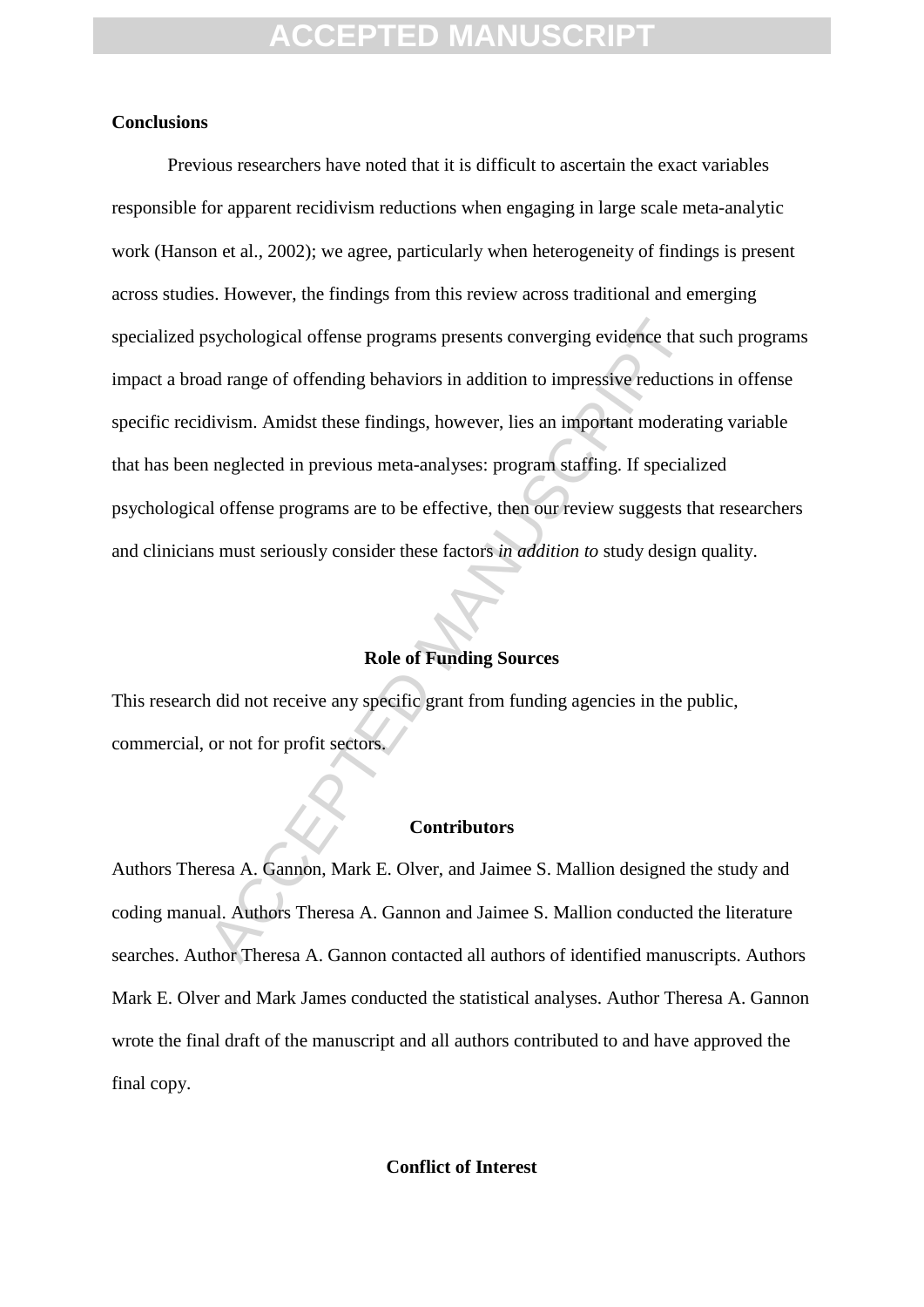There are no known conflicts of interest that could have inappropriately influenced or be perceived to have influenced this research manuscript.

#### **Acknowledgements**

We thank the authors of articles included in this meta-analysis who generously gave their time to provide coding information. We also thank ATSA Listserv members for responding to calls for information requested during the preparation of this manuscript.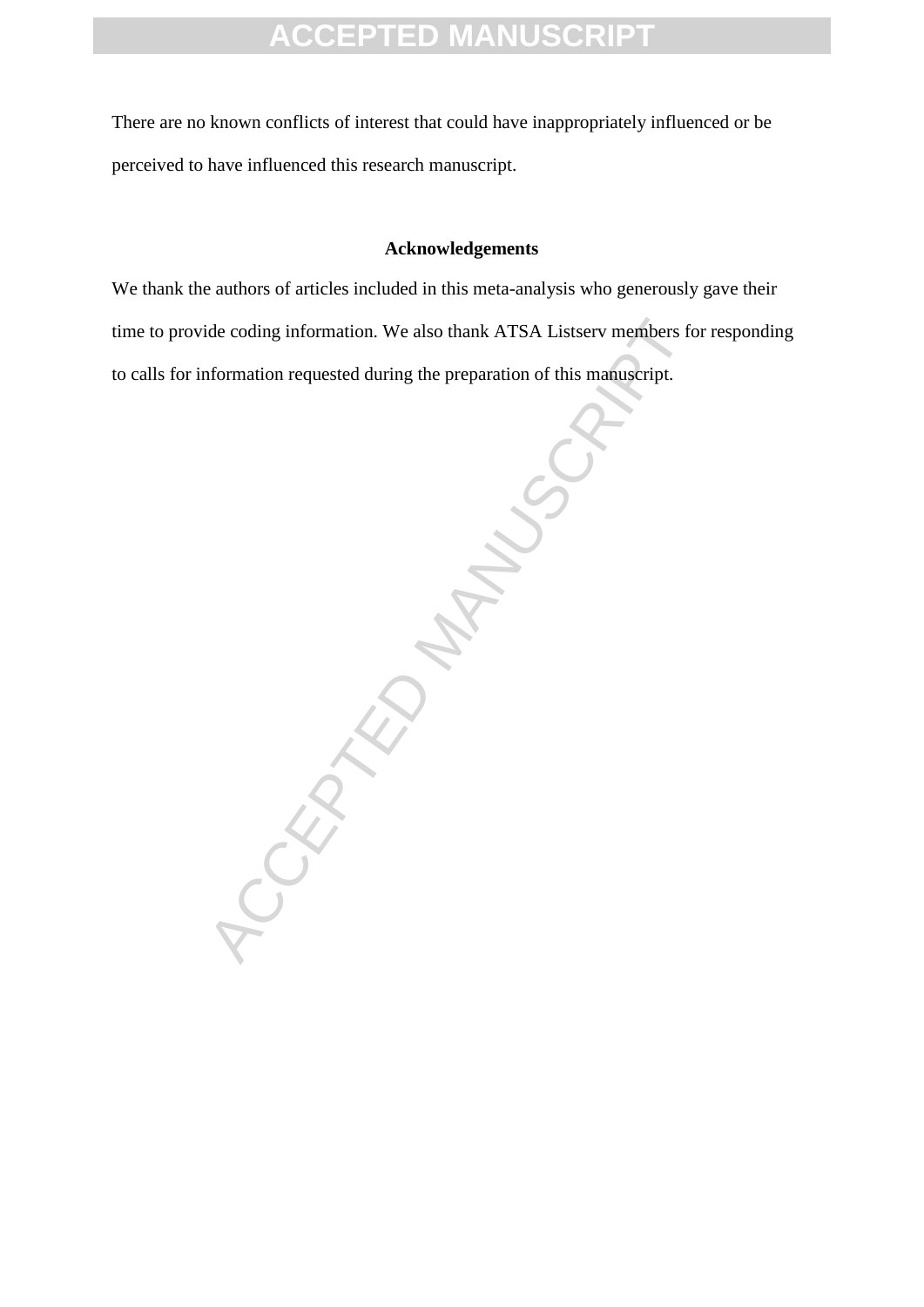#### **References**

- Alexander, M. (1999). Sexual offender treatment efficacy revisited. *Sexual Abuse: A Journal of Research and Treatment, 11*, 101-116. doi:10.1007/BF02658841
- Andrews, D. A., & Bonta, J. L. (2006). *The psychology of criminal conduct*. (4<sup>th</sup> ed.). Cincinnati, OH: Anderson.
- Andrews, D. A., & Bonta, J. L. (2010a). *The psychology of criminal conduct*.  $(5^{th}$  ed.). Cincinnati, OH: Anderson.
- Andrews, D. A., & Bonta, J. L. (2010b). Rehabilitating criminal justice policy and practice. *Psychology, Public Policy, and Law, 16*, 39-55. doi: 10.1037/a0018362
- Babcock, J. C., Green, C. E., & Robie, C. (2004). Does batterers' treatment work? A metaanalytic review of domestic violence treatment. *Clinical Psychology Review, 23*, 1023-1053. doi:10.1016/j/cpr.2002.07.001
- A., & Bonta, J. L. (2010a). *The psychology of criminal conduct.* (<br>
innati, OH: Anderson.<br>
A., & Bonta, J. L. (2010b). Rehabilitating criminal justice policy<br> *hology, Public Policy, and Law, 16, 39-55.* doi: 10.1037/a001 Beech, A. R., Freemantle, N., Power, C., & Fisher, D. (2015). An examination of potential biases in research designs used to assess the efficacy of sex offender treatment. *Journal of Aggression, Conflict and Peace Research, 7*, 1-19. doi:10.1108/JACPR-01- 2015-0154
- Beech, A. R., & Fordham, A. S. (1997). Therapeutic climate of sexual offender treatment programs. *Sexual Abuse: A Journal of Research and Treatment, 9*, 219-237. doi: 10.1177/107906329700900306
- Bloomfield, S., & Dixon, L. (2015). *An outcome evaluation of the Integrated Domestic Abuse Programme (IDAP) and Community Domestic Violence Programme (CDVP).* London, UK: National Offender Management Service.
- Bown, M. J., & Sutton, A. J. (2010). Quality control in systematic reviews and metaanalyses. *European Journal of Vascular and Endovascular Surgery, 40*, 669-677. doi:10.1016/j.ejvs.2010.07.011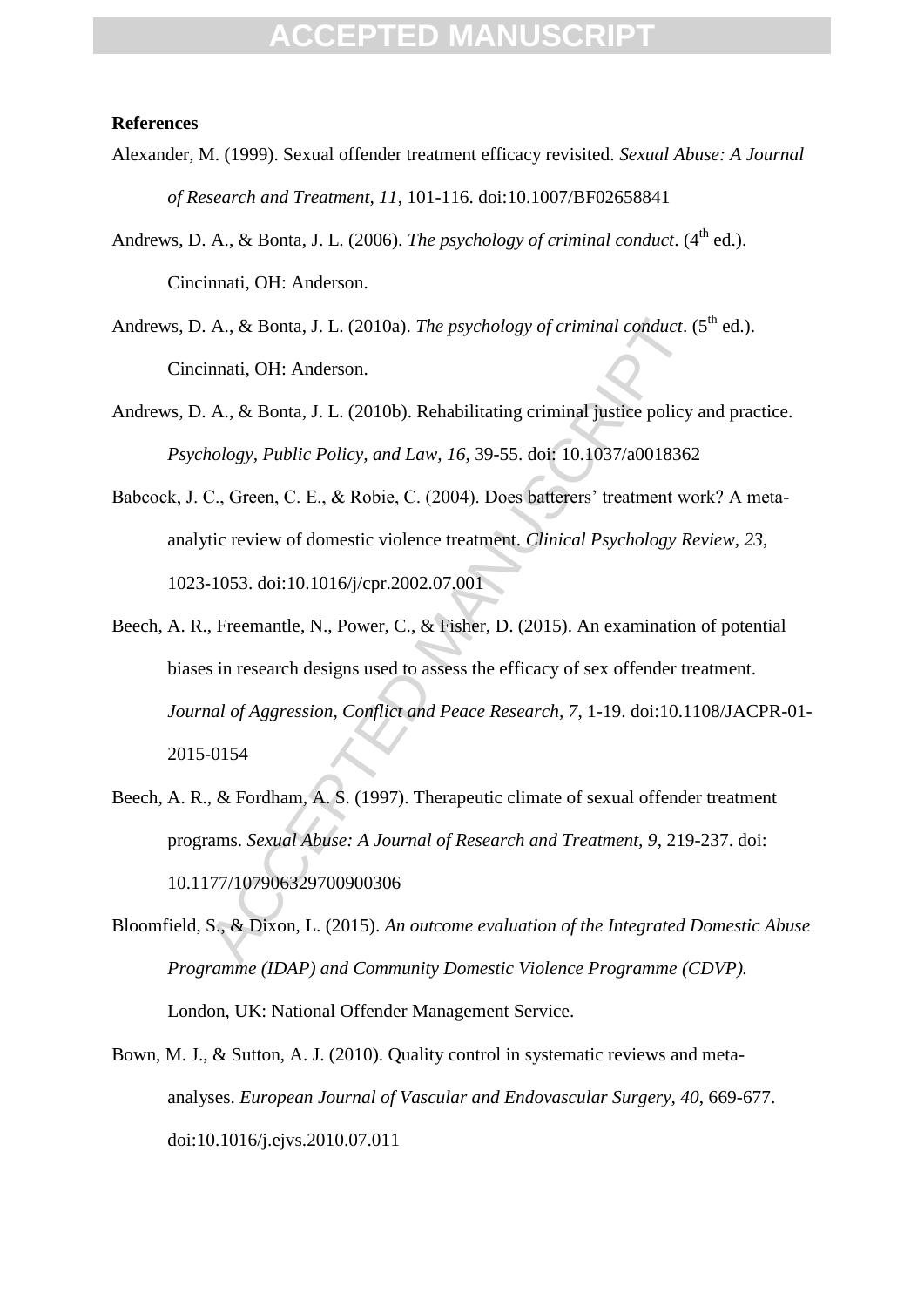- Bullock, K., Bunce, A., & Dodds, C. (2017). The mechanics of reform: Implementing correctional programmes in English prisons. *The Howard Journal, 57*, 3-20. doi: 10.1111/hojo.12232
- Burlingame, G. M., McClendon, D. T., & Alonso, J. (2011). Cohesion in group therapy. *Psychotherapy, 48*, 34-42. doi:10.1037/a0022063.
- Cochran, W. G. (1954). The combination of estimates from different experiments. *Biometrics, 10*, 101-129.
- Davis, R. C., & Taylor, B. G. (1999). Does batterer treatment reduce violence? A synthesis of the literature. *Women and Criminal Justice, 10*, 69-93. doi:10.1300/j012v10n02\_05
- Dennis, J. A., Khan, O., Ferriter, M., Huband, N., Powney, M. J., & Duggan, C. (2012). Psychological interventions for adults who have sexually offended or are at risk of offending (Review). *Cochrane Database of Systematic Reviews, 12.* doi:10.1002/14651858.CD007507.pub2
- Dowden, C., & Andrews, D. A. (2000). Effective correctional treatment and violent reoffending: A meta-analysis. *Canadian Journal of Criminology, 42*, 449-467.
- G. (1954). The combination of estimates from different experime<br> *etrics, 10*, 101-129.<br>
& Taylor, B. G. (1999). Does batterer treatment reduce violence?<br>
terature. Women and Criminal Justice, 10, 69-93. doi:10.1300/j01:<br> Dowden, C., & Andrews, D. A. (2004). The importance of staff practice in delivering effective correctional treatment: A meta-analytic review of core correctional practice. *International Journal of Offender Therapy and Comparative Criminology, 48,* 203- 214*.* doi:10.1177/0306624X03257765
- Dutton, D. G., Bodnarchuk, M., Kropp, R., Hart, S. D., & Ogloff, J. R. P. (1997). Wife assault treatment and criminal recidivism: An 11-year follow-up. *International Journal of Offender Therapy and Comparative Criminology, 41*, 9-23. doi:10.1177/0306624x9704100102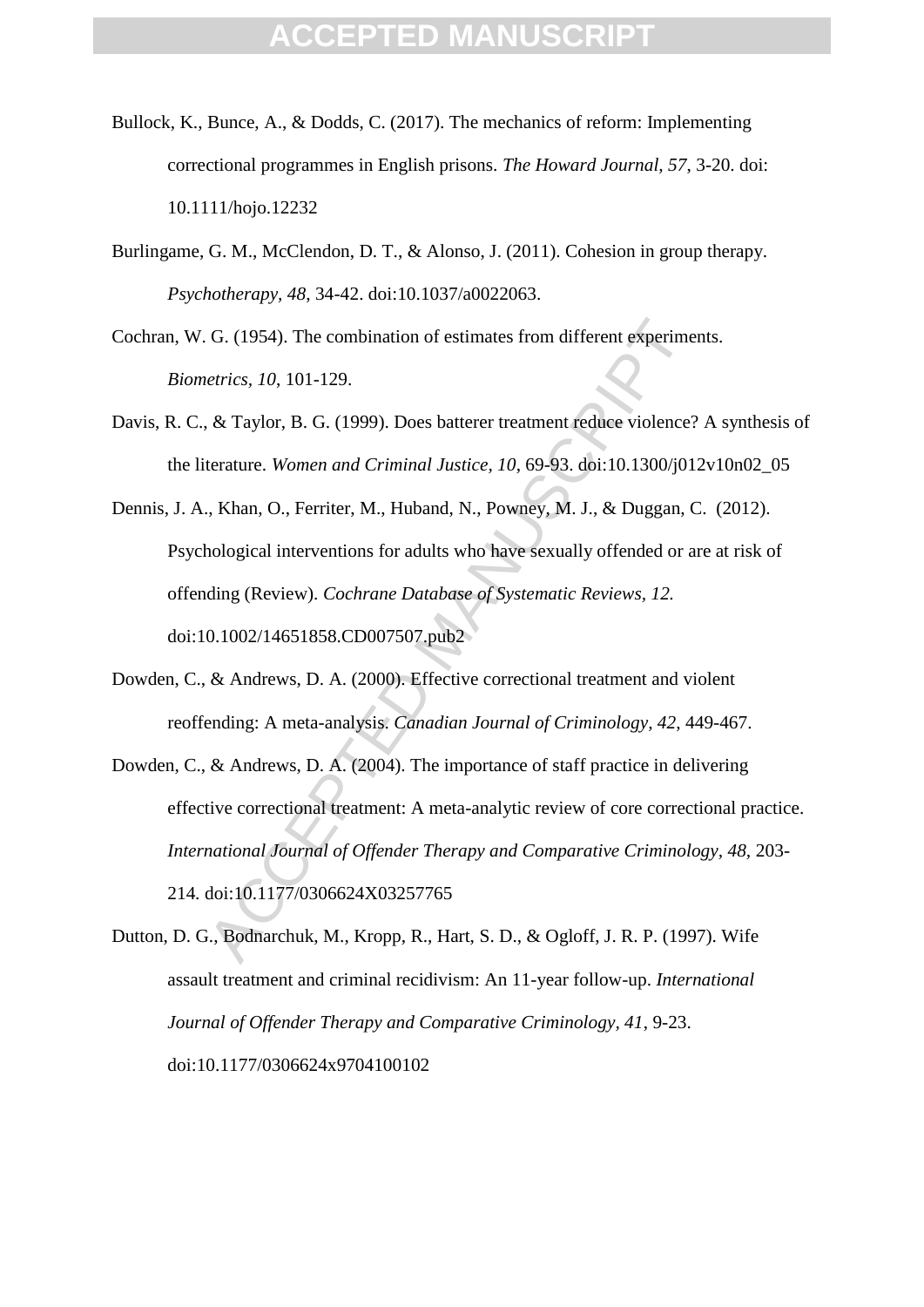- Duval, S., & Tweedie, R. (2000). Trim and fill: A simple funnel-plot-based method of testing and adjusting for publication bias in meta-analysis. *Biometrics, 56*, 455-463. doi: 10.2307/2669529
- Edleson, J. L., & Syers, M., (1991). The effects of group treatment for men who batter: An 18-month follow up study. *Research on Social Work Practice, 1*, 227-243. doi: 10.1177/104973159100100301.
- Eckhardt, C. I., Murphy, C. M., Whitaker, D. J., Sprunger, J., Dykstra, R., & Woodard, K. (2013). The effectiveness of intervention programs for perpetrators and victims of intimate partner violence. *Partner Abuse, 4*, 196-231. doi:10.1891/1946-6560.4.2.196
- Feder, L., & Wilson, D. B. (2005). A meta-analytic review of court-mandated batterer intervention programs: Can courts affect abusers' behavior? *Journal of Experimental Criminology, 1*, 239-262. doi: 10.1007/s11292-005-1179-0
- Forde, R. A. (2017). *Bad psychology: How forensic psychology left science behind*. London: Jessica Kingsley Publishers.
- Gallagher, C. A., Wilson, D. B., Hirschfield, P., Coggeshall, M. B., & MacKenzie, D. L. (1999). A quantitative review of the effects of sex offender treatment on sexual reoffending. *Corrections Management Quarterly, 3*, 19-29.
- 177/104973159100100301.<br>
1., Murphy, C. M., Whitaker, D. J., Sprunger, J., Dykstra, R., & W<br>
3). The effectiveness of intervention programs for perpetrators and<br>
atte partner violence. *Partner Abuse*, 4, 196-231. doi:10. Gannon, T. A., & Ward, T. (2014). Where has all the psychology gone? A critical review of evidence-based psychological practice in correctional settings. *Aggression and Violence Behavior, 19*, 435-446. doi: 10.1016/j.avb.2014.06.006
- Grubin, D. (2010). Importance of standard practice in delivering effective in the polygraph and forensic psychiatry. *The Journal of the American Academy of Psychiatry and Law, 38*, 446-451. Retrieved from http://jaapl.org/content/jaapl/38/4/446.full.pdf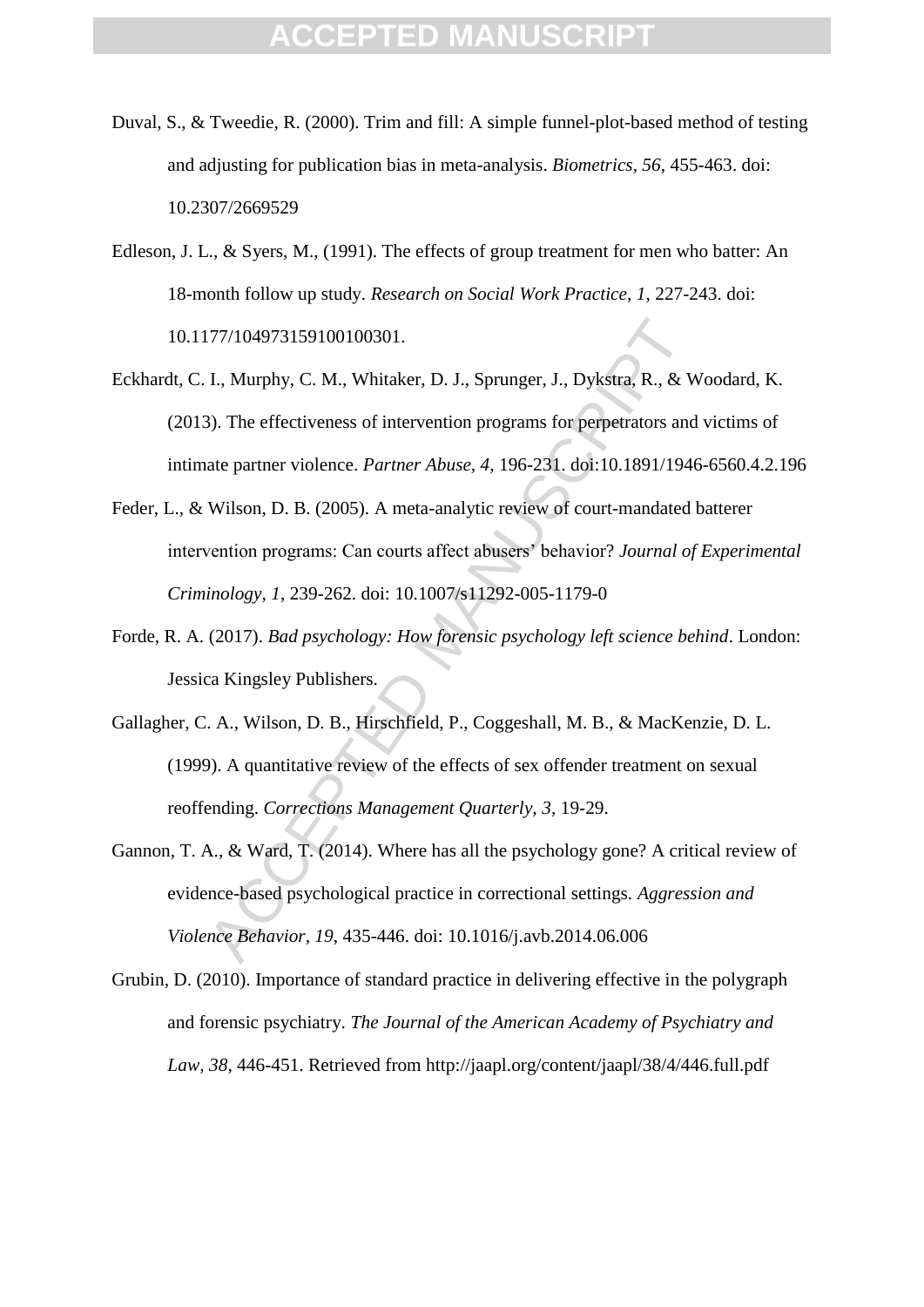- Hall, G. C. N (1995). Sexual offender recidivism revisited: A meta-analysis of recent treatment studies. *Journal of Consulting and Clinical Psychology, 63*, 802-809. doi: 10.1037//0022-006x.5.802
- Hanson, R. K., Bourgon, G., Helmus, L., & Hodgson, S. (2009). The principles of effective correctional treatment also apply to sexual offenders: A meta-analysis. *Criminal Justice and Behavior, 36*, 865-891. doi: 10.1177/0093854809338545
- Hanson, R. K., & Bussière, M. T. (1998). Predicting relapse: A meta-analysis of sexual offender recidivism studies. *Journal of Consulting and Clinical Psychology, 66*, 348- 362. doi:10.1037/0022-006x.66.2.348
- Hanson, R. K., & Morton-Bourgon, K. E. (2005). The characteristics of persistent sexual offenders: A meta-analysis of recidivism studies. *Journal of Consulting and Clinical Psychology, 73*, 1154-1163. doi:10.1037/0022-006x.73.6.1154
- ce and Behavior, 36, 865-891. doi: 10.1177/0093854809338545<br>
X., & Bussière, M. T. (1998). Predicting relapse: A meta-analysis of<br>
doi:10.1037/0022-006x.66.2.348<br>
C., & Morton-Bourgon, K. E. (2005). The characteristics of Hanson, R. K., Gordon, A., Harris, A. J. R., Marques, J. K., Murphy, W., Quinsey, V. L., & Seto, M. C. (2002). First report of the collaborative outcome data project on the effectiveness of psychological treatment for sex offenders. *Sexual Abuse: A Journal of Research and Treatment, 14*, 169-194. doi:10.1177/107906320201400207
- Higgins, J. P. T., Thompson, S. G., Deeks, J. J., & Altman, D. G. (2003). Measuring inconsistency in meta-analyses. *British Medical Journal,* 327, 557-560. doi: 10.1136/bmj.327.7414.557
- Hoberman, H. M. (2016). Forensic psychotherapy for sexual offenders: Likey factors contributing to its apparent ineffectiveness. In A. Phenix & H. M. Hoberman (Eds.), *Sexual offending: Predisposing antecedents, assessments and mangement* (pp. 667- 712). NY: Springer.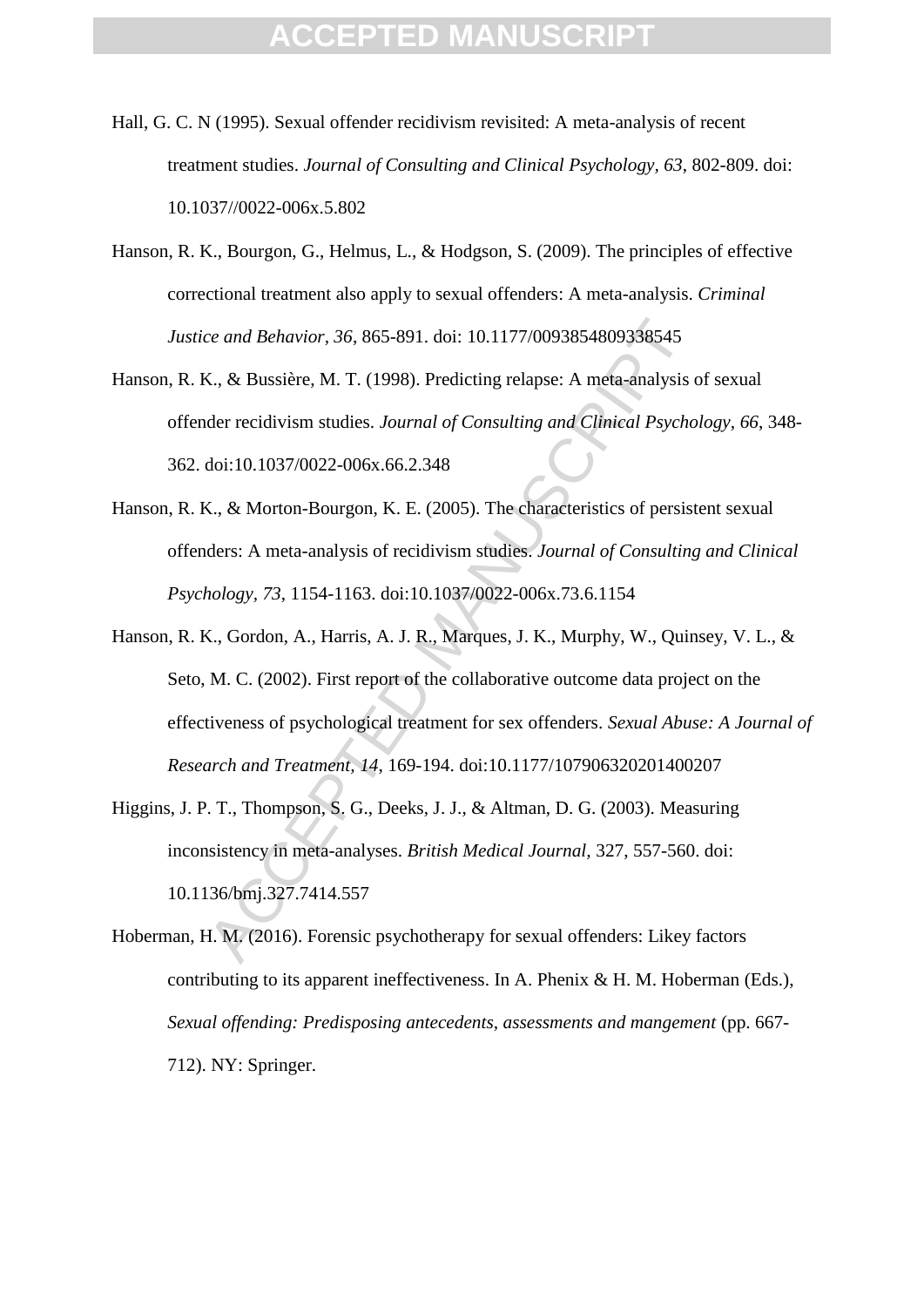- Ioannidis, J. P. A., & Trikalinos, T. A. (2007). The appropriateness of asymmetry tests for publication bias in meta-analyses: A large survey. *Canadian Medical Association Journal, 176*, 1091-1096. doi:10.1503/cmaj.060410
- Jolliffe, D., & Farrington, D. P. (2007, December). *A systematic review of the national and international evidence on the effectiveness of interventions with violent offenders*. Series 16/07. London: Ministry of Justice Research.
- s 16/07. London: Ministry of Justice Research.<br>
N., Babchischin, K. M., Fazel, S., Lichtenstein, P., & Frisell, T. (2<br>
dding runs in families: A 37-year nationwide study. International J<br>
emiology, 44, 713-720. doi:10.1093 Långström, N., Babchischin, K. M., Fazel, S., Lichtenstein, P., & Frisell, T. (2015). Sexual offending runs in families: A 37-year nationwide study. *International Journal of Epidemiology, 44*, 713-720. doi:10.1093/ije/dyv029
- Laws, D. R., & Marshall, W. L. (1991). Masturbatory reconditioning with sexual deviates: An evaluative review. *Aggression and Violent Behavior, 13*, 13-25. doi:10.1016/0146- 6402(91)90012-Y
- Lipsey, M. W. (2003). Those confounded moderators in meta-analysis: Good, bad, and ugly. *The ANNALS of the American Academy of Political and Social Science, 587*, 69-81. doi:10.1177/0002716202250791
- Lipsey, M. W., & Wilson, D. B. (2001). Applied social research methods series; Vol. 49. *Practical meta-analysis.* Thousand Oaks, CA: Sage.
- Lösel, F., & Schmucker, M. (2005). The effectiveness of treatment for sexual offenders: A comprehensive meta-analysis. *Journal of Experimental Criminology, 1*, 117-146. doi:10.1007/s11292-004-6466-7
- McGrath, R. J., Cumming, G., Burchard, B., Zeoli, S., & Ellerby, L. (2010). *Current practices and emerging trends in sexual abuser management: The Safer Society 2009 North American Survey.* Brandon, Vermont: Safer Society Press.
- McGrath, R. J., Cumming, G., Hoke, S. E., & Bonn-Miller, M. O. (2007). Outcomes in a community sex offender treatment program: A comparison between polygraphed and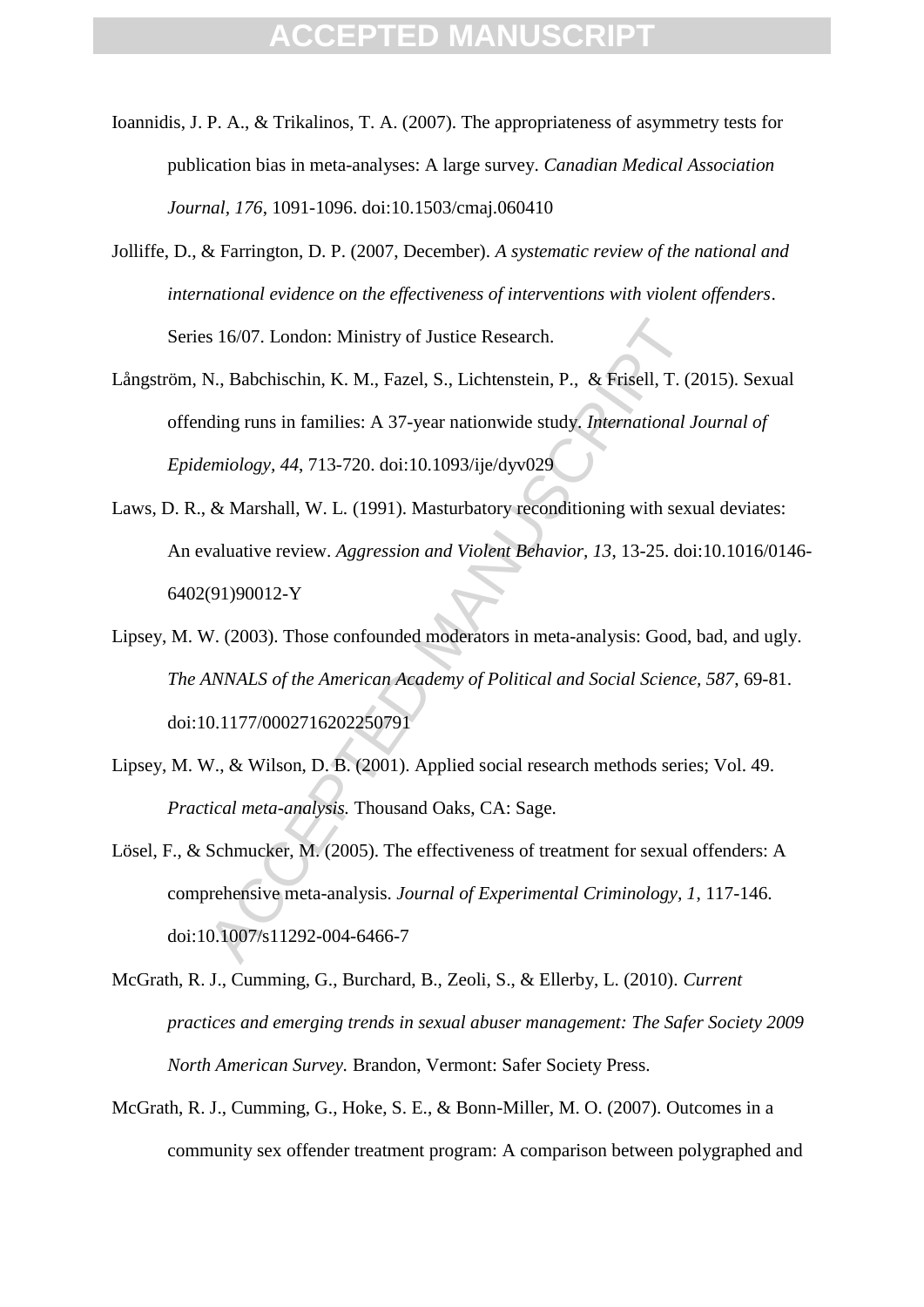matched non-polygraphed offenders. *Sexual Abuse: A Journal of Research and Treatment, 19*, 381-393. doi:10.1007/s11194-007-9058-z

- Meijer, E. H., Verschuere, B., Merckelbach, H. L. G. J., & Crombez, G. (2008). Sex offender management using the polygraph: A critical review. *International Journal of Law and Psychiatry, 31*, 423-429. doi:10.1016/j.ijlp.2008.08.007
- Mews, A., Di Bella, L., & Purver, M. (2017). *Impact evaluation of the prison-based Core Sex Offender Treatment Programme.* Ministry of Justice Analytical Series. London: Author.
- i Bella, L., & Purver, M. (2017). *Impact evaluation of the prison-<br>
deer Treatment Programme*. Ministry of Justice Analytical Series.<br>
or.<br>
iberati, A., Tetzlaff, J., & Altman, D. G., The PRISMA Group. (2<br>
ting items for Moher, D., Liberati, A., Tetzlaff, J., & Altman, D. G., The PRISMA Group. (2009). Preferred reporting items for systematic reviews and meta-analyses: The PRISMA Statement. *PLoS Med 6*: e1000097. Retrieved from https://doi.org/10.1371/journal.pmed.1000097
- Olver, M. E., Stockdale, K. C., & Wormith, J. S. (2011). A meta-analysis of predictors of offender treatment attrition and its relationship to recidivism. *Journal of Consulting and Clinical Psychology, 79*, 6-21. doi:10.1037/a0022200
- Rosenthal, R. (1979). The "File Drawer Problem" and tolerance for null results. *Psychological Bulletin, 86*, 638-641. doi:10.1037/0033-2909.86.3.638
- Sartin, R. M., Hansen, D. J., & Huss, M. T. (2006). Domestic violence treatment response and recidivism: A review and implications for the study of family violence. *Aggression and Violence Behavior, 11*, 425-440. doi:10.1016/j.avb.2005.12.002
- Schmucker, M., & Lösel, F. (2008). Does sexual offender treatment work? A systematic review of outcome evaluations. *Psicothema, 20*, 10-19.
- Schmucker, M., & Lösel, F. (2015). The effects of sexual offender treatment on recidivism: An international meta-analysis of sound quality evaluations. *Journal of Experimental Criminology, 11*, 597-630. doi:10.1007/s11292-015-9241-z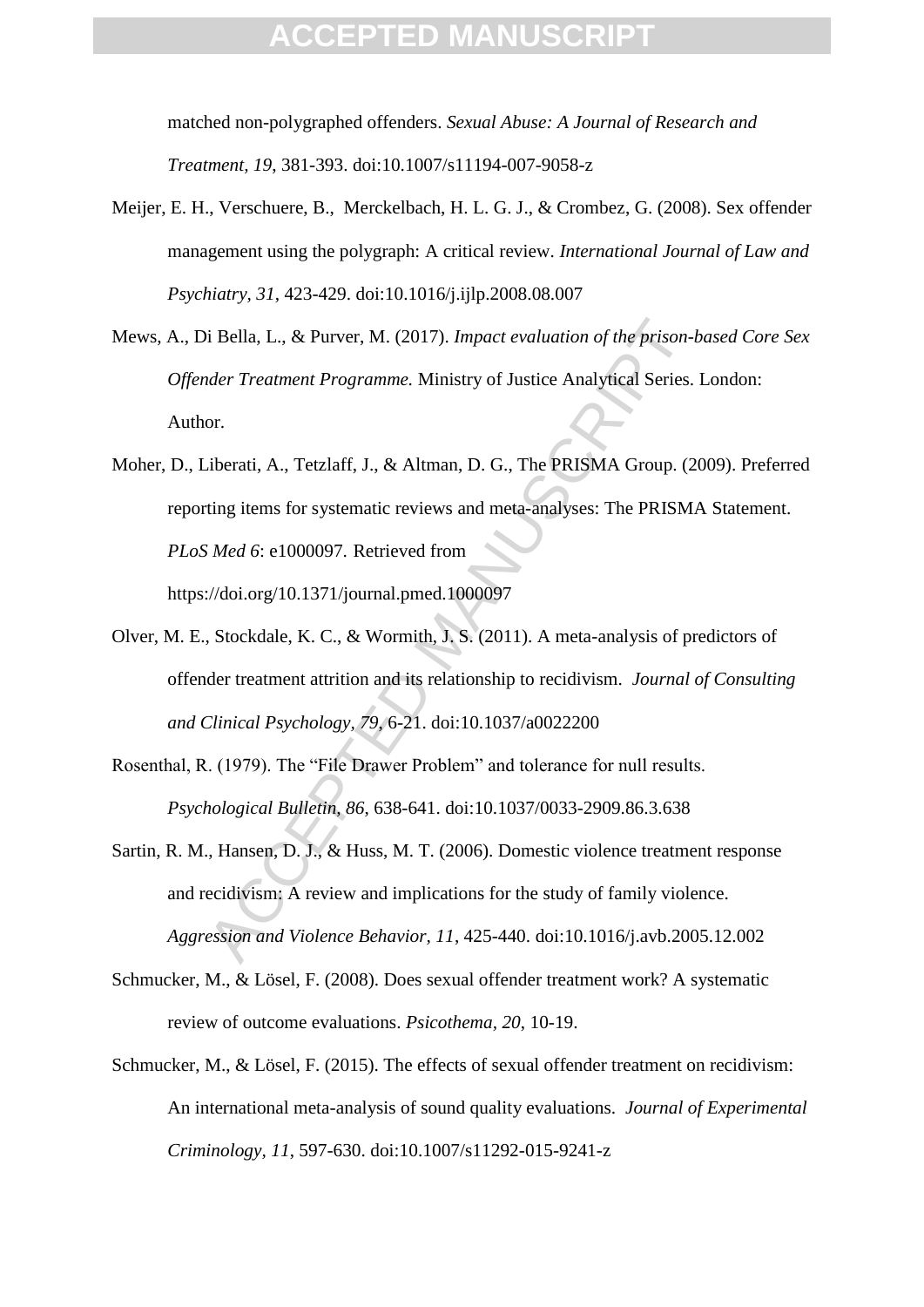- Seto, M. C. (2018). *Pedophilia and sexual offending against children: theory, assessment, and intervention* (2<sup>nd</sup> ed.). Washington, DC: American Psychological Association.
- Seto, M. C., Marques, J. K., Harris, G. T., Chaffin, M., Lalumière, M. L., Miner, M. H., … Quinsey, V. L. (2008). Good science and progress in sex offender treatment are intertwined: A response to Marshall and Marshall (2007). *Sexual Abuse: A Journal of Research and Treatment, 20*, 247-255. doi:10.1177/1079063208317733
- arch and Treatment, 20, 247-255. doi:10.1177/107906320831773.<br>G., Dalsbø, T. K., Steiro, A., Winsvold, A., & Clench-Aas, J. (20<br>vioural therapy for men who physically abuse their female partner<br>rane Database of Systematic Smedslund, G., Dalsbø, T. K., Steiro, A., Winsvold, A., & Clench-Aas, J. (2007). Cognitive behavioural therapy for men who physically abuse their female partner (Review). *Cochrane Database of Systematic Reviews, 3.* doi:10.1002/14651858.cd006048.pub2
- Walton, J., & Chou, S. (2015). The effectiveness of psychological treatment for reducing recidivism in child molesters: A systematic review of randomised and nonrandomised studies. *Trauma Violence & Abuse, 16,* 401-417. doi:10.1177/1524838014537905
- Wilcox, D. (2009). Overview: Opportunities and responsibilities. In D. T. Wilcox (Ed.), *The use of the polygraph in assessing, treating and supervising sex offenders: A practitioner's guide* (pp.1-8). Chichester, UK: Wiley-Blackwell.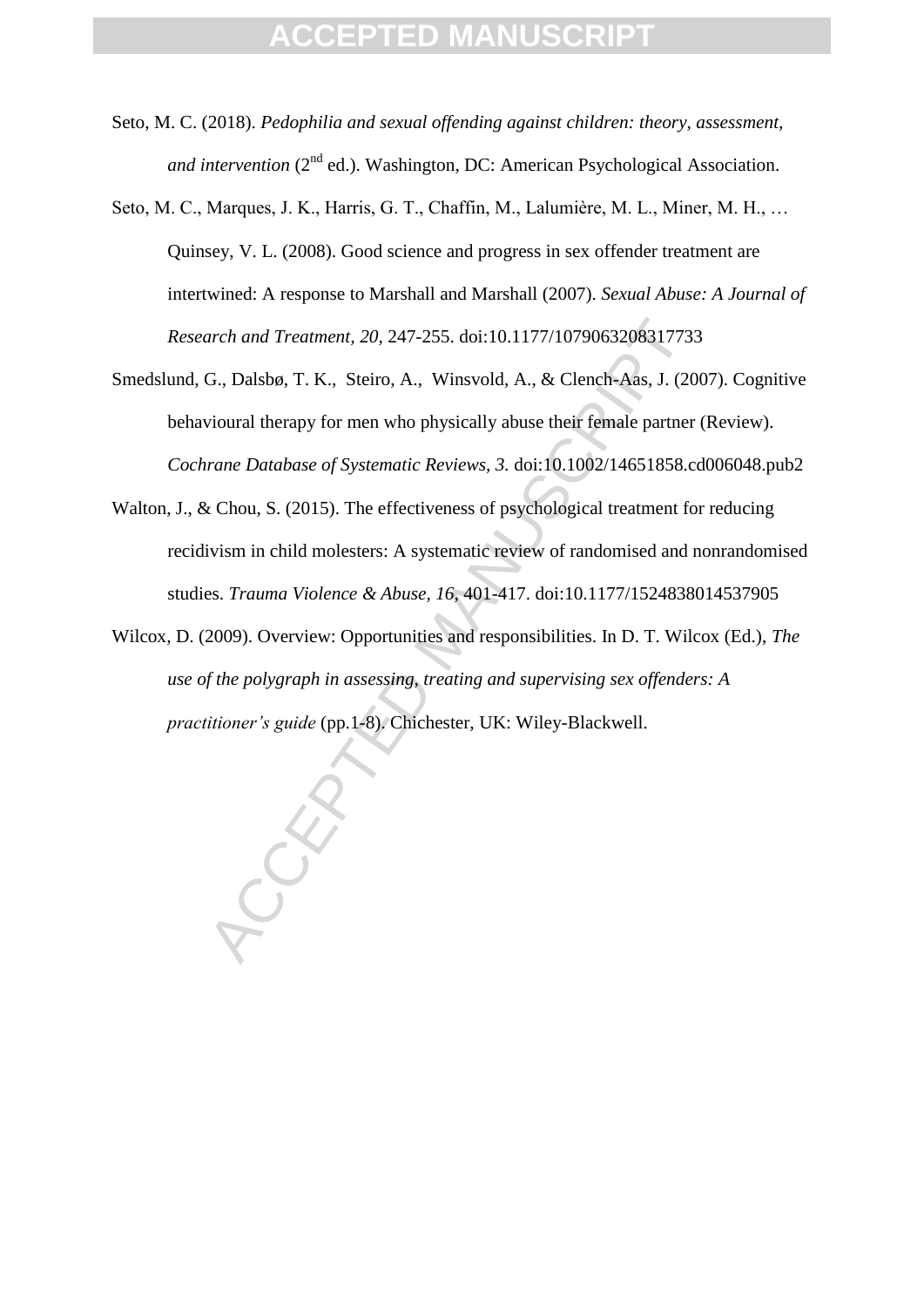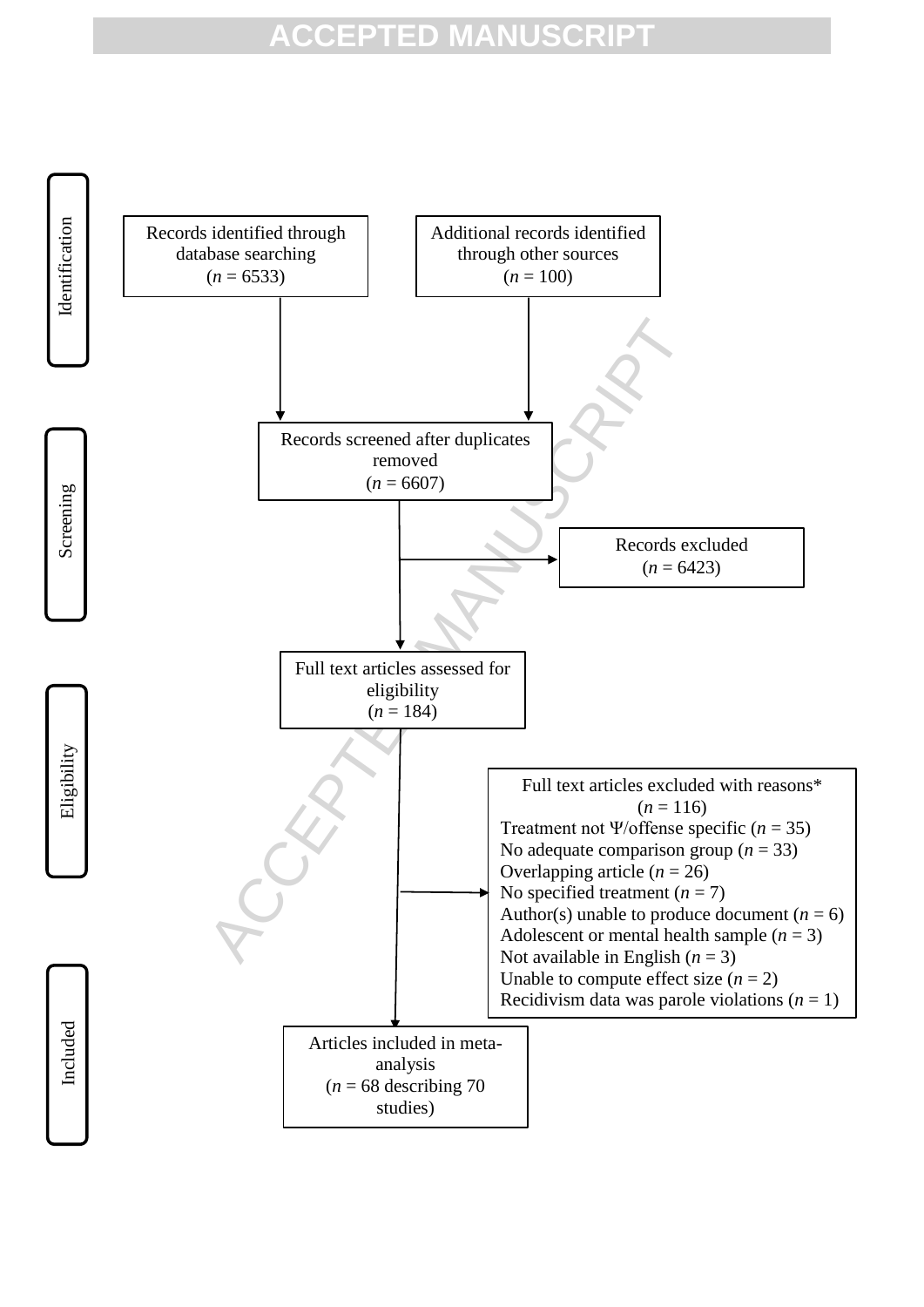*Figure 1.* PRISMA Group (2009) Flow Diagram of Article Selection. Ψ = psychological. \* Exclusions of full text articles occurred for multiple reasons and so only the primary reason is documented here.

CRATED MANUSCRIPT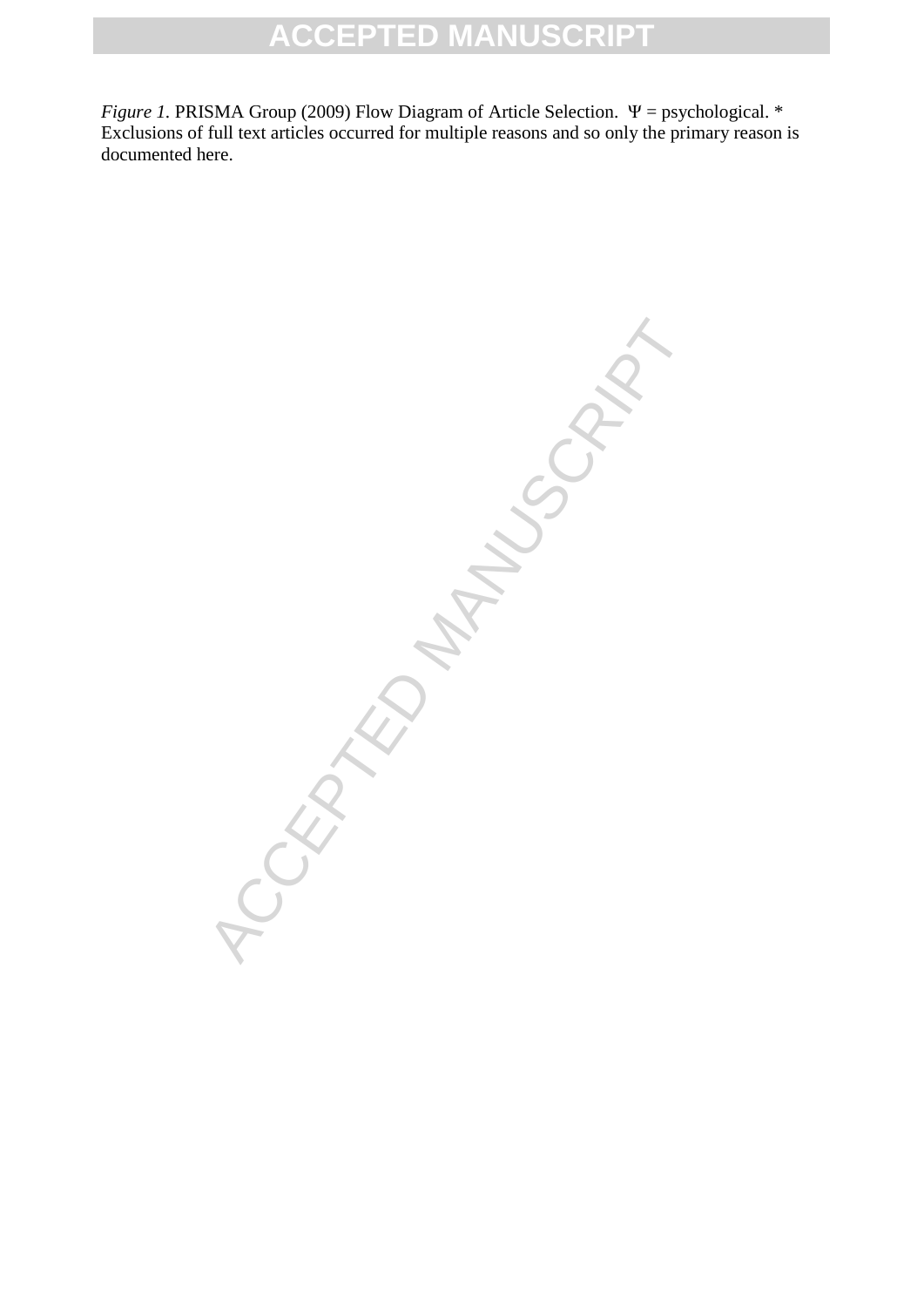| Variable                          | $\boldsymbol{k}$ | $n$ or $M(SD)$ |
|-----------------------------------|------------------|----------------|
| Age (years)                       | 47               | 35.3(4.4)      |
| <b>Racial Ancestry</b>            | 40               |                |
| White                             |                  | 10,950         |
| <b>Black</b>                      |                  | 2,863          |
| Indigenous                        |                  | 2,323          |
| Hispanic                          |                  | 707            |
| Asian                             |                  | 92             |
| Other                             |                  | 1,604          |
| Unknown                           |                  | 111            |
| Program Focus                     |                  |                |
| Sexual offense                    | 47               | 41,476         |
| Domestic violence                 | 19               | 12,900         |
| Violent offending                 | $\overline{4}$   | 1,228          |
| Setting                           |                  |                |
| Prison                            | 25 <sub>1</sub>  |                |
| Special facility (e.g., hospital) | $\overline{7}$   |                |
| Community                         | 35               |                |
| <b>Treatment Approach</b>         |                  |                |
| <b>CBT</b>                        | 50               |                |
| Duluth                            | 6                |                |
| Psychoeducational                 | 5                |                |
| Behavioral                        | $\overline{c}$   |                |
| Unknown                           | $\overline{7}$   |                |
| Modality                          |                  |                |
| Group                             | 39               |                |
| Mixed                             | 21               |                |
| Individual                        | $\mathbf{1}$     |                |
| Unknown                           | 9                |                |
| Program Length (hours)            | 51               | 170.2 (171.5)  |
| <b>Treatment Service Quality</b>  |                  |                |
| Weaker                            | 11               |                |
| Promising                         | 22               |                |
| Most promising                    | 14               |                |
| Unknown                           | 23               |                |
| Psychologist Present              |                  |                |
| No                                | 11               |                |
| Inconsistent                      | 28               |                |
| Consistent                        | 12               |                |
| Unknown                           | 19               |                |
| <b>Supervision Provided</b>       |                  |                |
| N <sub>o</sub>                    | $\overline{2}$   |                |
| Yes                               | 36               |                |
| Unknown                           | 32               |                |
|                                   |                  |                |

Table 1 Summary Table of Demographic and Descriptive Variables for Treatment Outcome Studies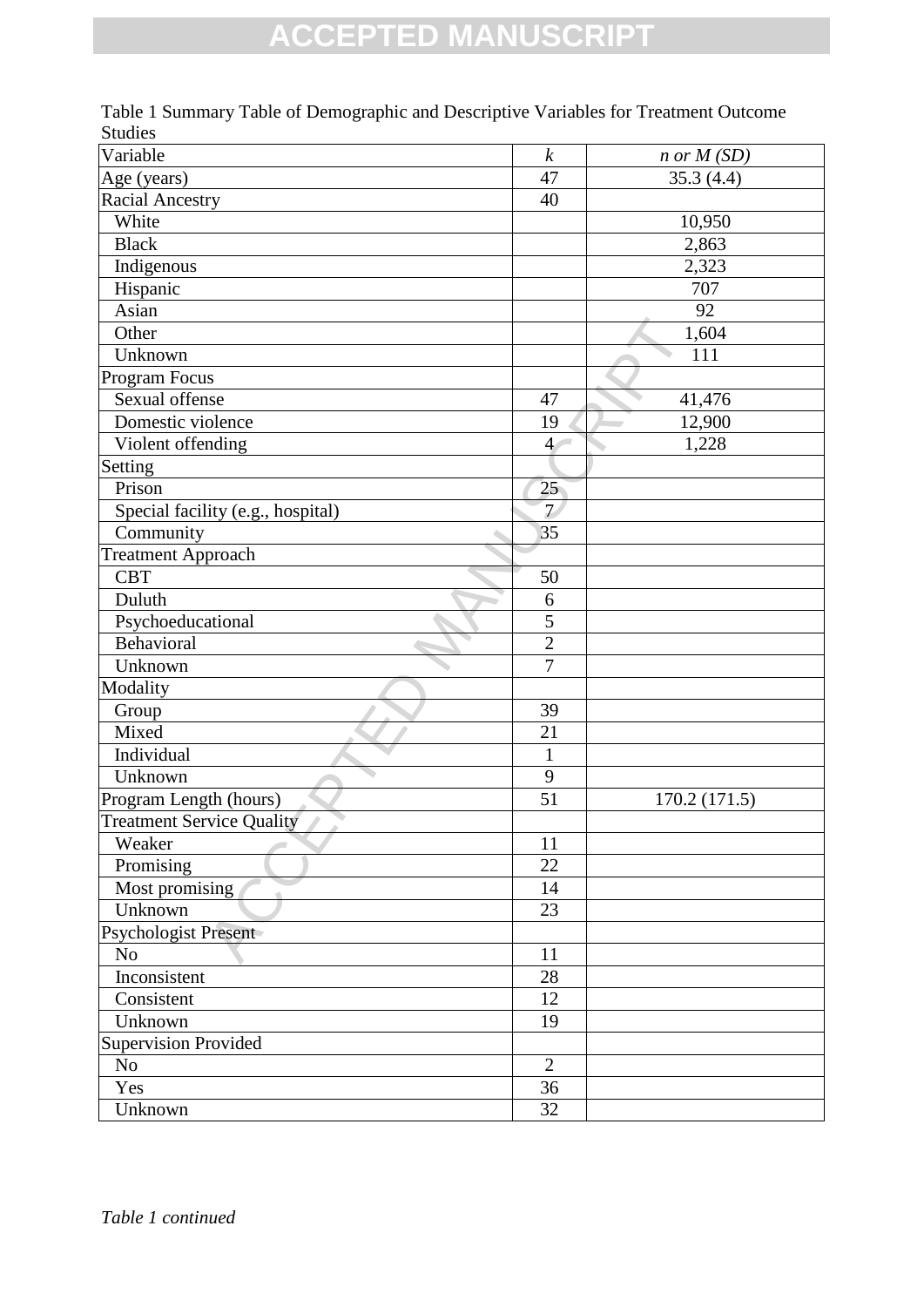| Variable                        | $\boldsymbol{k}$ | $n \text{ or } M(SD)$ |
|---------------------------------|------------------|-----------------------|
| <b>Supervision Provider</b>     |                  |                       |
| Psychologist                    | 22               |                       |
| Non-psychologist                | 3                |                       |
| Psychologists and non-          | 8                |                       |
| psychologists                   |                  |                       |
| Unknown                         | 36               |                       |
| <b>Staff Delivery</b>           |                  |                       |
| Individually facilitated        | 11               |                       |
| Co-facilitated                  | 28               |                       |
| Mixed                           | 1                |                       |
| Unknown                         | 36               |                       |
| <b>Matched Control Group</b>    |                  |                       |
| Randomized design               | 5                |                       |
| Yes                             | 21               |                       |
| N <sub>o</sub>                  | 49               |                       |
| <b>Recidivism Quality Score</b> |                  |                       |
| Very high quality               | 23               |                       |
| High quality                    | $\overline{30}$  |                       |
| Moderate quality                | 9                |                       |
| Low quality                     | $\overline{3}$   |                       |
| Very low quality                | $\mathbf{I}$     |                       |
| <b>Publication Source</b>       |                  |                       |
| Journal article                 | 39               |                       |
| Government report               | 19               |                       |
| Theses/dissertation             | 6                |                       |
| Unpublished materials           | 3                |                       |
| Poster/presentation             | $\overline{2}$   |                       |
| <b>Book chapter</b>             | $\mathbf{1}$     |                       |
| Country                         |                  |                       |
| <b>USA</b>                      | 32               |                       |
| Canada                          | 17               |                       |
| <b>UK</b>                       | 8                |                       |
| New Zealand                     | 6                |                       |
| Australia                       | $\overline{4}$   |                       |
| Israel                          | $\mathbf{1}$     |                       |
| Netherlands                     | $\mathbf{1}$     |                       |
| Taiwan                          | 1                |                       |
| Follow-up Time (months)         | 30               | 67.6(36.0)            |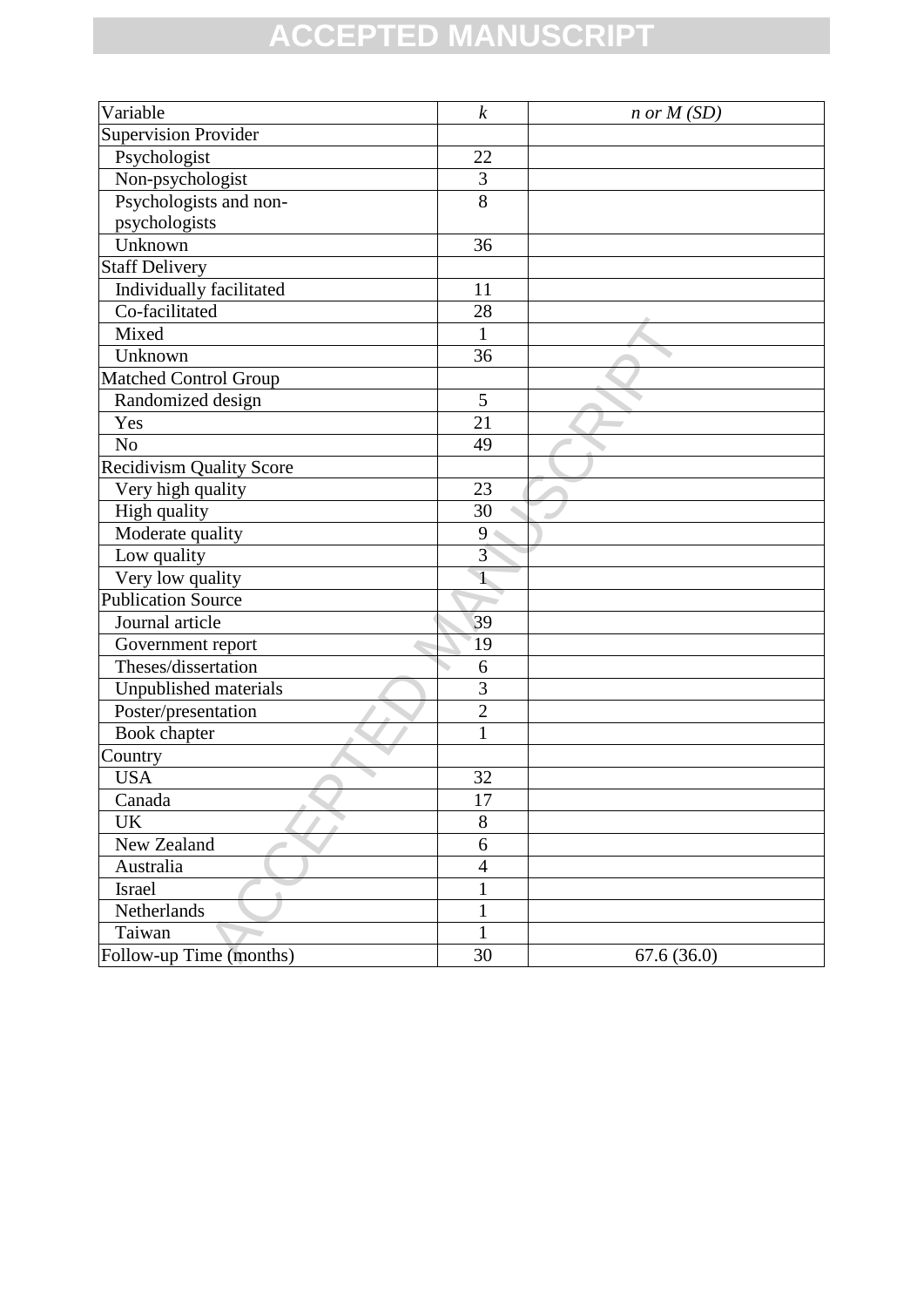|                                       |           | Random        |           | Fixed         |            |       |                  |                  |
|---------------------------------------|-----------|---------------|-----------|---------------|------------|-------|------------------|------------------|
| Moderator                             | <b>OR</b> | 95%CI         | <b>OR</b> | 95%CI         | Q          | $I^2$ | $\boldsymbol{n}$ | $\boldsymbol{k}$ |
| Overall                               | 0.64      | 0.53,<br>0.76 | 0.65      | 0.59,<br>0.72 | 118.75***  | 64.63 | 25,521           | 43               |
| With outlier                          | 0.66      | 0.54,<br>0.80 | 0.84      | 0.77,<br>0.91 | 203.74***  | 78.90 | 41,291           | 44               |
| <b>Psychologist Present</b>           |           |               |           |               |            |       |                  |                  |
| Inconsistent                          | 0.71      | 0.55,<br>0.90 | 0.72      | 0.64,<br>0.82 | 62.56***   | 69.63 | 12,996           | 20               |
| With outlier                          | 0.74      | 0.57,<br>0.97 | 0.97      | 0.88,<br>1.06 | 117.78***  | 83.02 | 28,766           | 21               |
| Consistent                            | 0.43      | 0.23,<br>0.81 | 0.42      | 0.32,<br>0.55 | 26.53***   | 77.38 | 2,875            | $\overline{7}$   |
| None or unknown                       | 0.64      | 0.52,<br>0.78 | 0.63      | 0.52,<br>0.77 | 16.14      | 7.03  | 9,650            | 16               |
| <b>Supervision Provided</b>           |           |               |           |               |            |       |                  |                  |
| Yes                                   | 0.56      | 0.43,<br>0.73 | 0.61      | 0.54,<br>0.68 | 82.38***   | 74.51 | 14,011           | 22               |
| With outlier                          | 0.59      | 0.44,<br>0.79 | 0.87      | 0.79,<br>0.95 | 168.22***  | 86.92 | 29,781           | 23               |
| None or unknown                       | 0.74      | 0.59,<br>0.93 | 0.74      | 0.63,<br>0.87 | 32.72*     | 38.88 | 11,510           | 21               |
| <b>Supervision Provider</b>           |           |               |           |               |            |       |                  |                  |
| Psychologist                          | 0.54      | 0.40,<br>0.73 | 0.52      | 0.44,<br>0.60 | 55.35***   | 71.09 | 10,486           | 17               |
| Non-psychologist                      | 0.28      | 0.07,<br>1.07 | 0.28      | 0.07,<br>1.07 | 0.00       | 0.00  | 173              | $\mathbf{1}$     |
| Psychologist and non-<br>psychologist | 0.80      | 0.46,<br>1.42 | 1.17      | 1.04,<br>1.21 | 40.41***   | 90.10 | 18,989           | $\overline{5}$   |
| Unknown                               | 0.81      | 0.65,<br>1.02 | 0.83      | 0.71,<br>0.96 | 29.13*     | 45.08 | 10,800           | 17               |
| <b>Staff Delivery</b>                 |           |               |           |               |            |       |                  |                  |
| Individually facilitated              | 0.56      | 0.35,<br>0.91 | 0.58      | 0.48,<br>0.71 | 42.91***   | 81.36 | 4,554            | 9                |
| Co-facilitated                        | 0.54      | 0.37,<br>0.77 | 0.63      | 0.51,<br>0.77 | 30.88***   | 64.38 | 6,022            | 12               |
| With outlier                          | 0.59      | 0.38,<br>0.89 | 1.10      | 0.98,<br>1.23 | 77.75***   | 84.57 | 21,792           | 13               |
| Unknown                               | 0.73      | 0.59,<br>0.91 | 0.70      | 0.61,<br>0.80 | 42.42**    | 50.49 | 14,945           | 22               |
| <b>Service Quality</b>                |           |               |           |               |            |       |                  |                  |
| Weaker                                | 0.76      | 0.56,<br>1.04 | 0.73      | 0.60,<br>0.89 | 5.91       | 32.26 | 5,612            | 5                |
| Promising                             | 0.56      | 0.40,<br>0.79 | 0.64      | 0.53,<br>0.77 | 39.37***   | 64.44 | 5,935            | 15               |
| Most promising                        | 0.57      | 0.35,<br>0.93 | 0.54      | 0.43,<br>0.67 | $31.62***$ | 77.86 | 10,501           | $\overline{8}$   |
| With outlier                          | 0.66      | 0.38,<br>1.14 | 1.09      | 0.96,<br>1.23 | 88.81***   | 90.99 | 26,271           | 9                |
| Unknown                               | 0.72      | 0.53,<br>0.99 | 0.69      | 0.58,<br>0.83 | 37.12***   | 62.28 | 10,025           | 15               |
|                                       |           |               |           |               |            |       |                  |                  |

Table 2 Sexual Offense Specific Programs: Associations with Reductions in Sexual Recidivism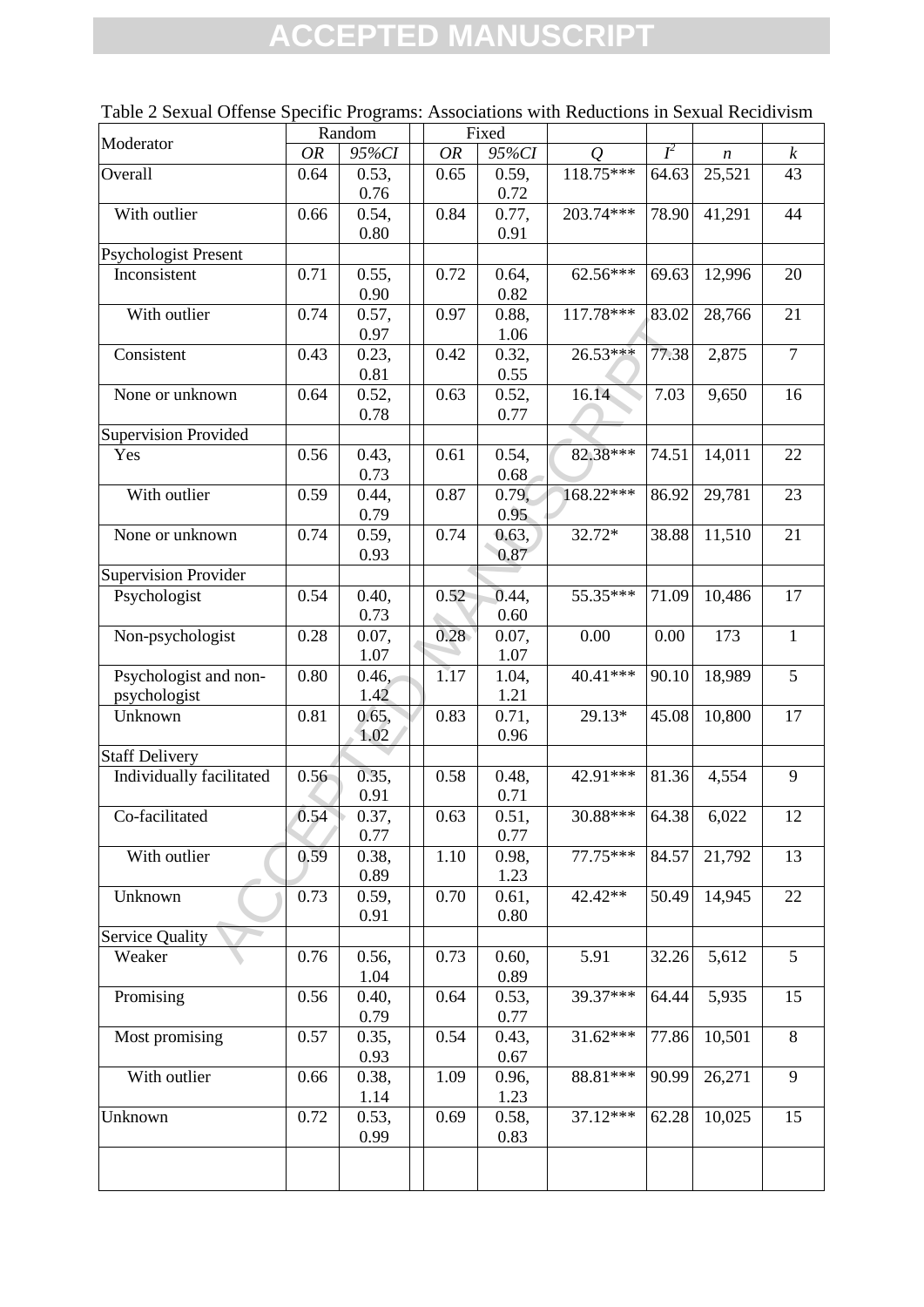| Table 2 continued            |           |               |           |               |                |       |                  |                  |
|------------------------------|-----------|---------------|-----------|---------------|----------------|-------|------------------|------------------|
|                              |           | Random        |           | Fixed         |                |       |                  |                  |
| Moderator                    | <b>OR</b> | 95%CI         | <b>OR</b> | 95%CI         | $\overline{Q}$ | $I^2$ | $\boldsymbol{n}$ | $\boldsymbol{k}$ |
| Program Intensity            |           |               |           |               |                |       |                  |                  |
| $< 100$ hours                | 0.45      | 0.22,         | 0.68      | 0.49,         | 15.57**        | 67.88 | 1,471            | 6                |
|                              |           | 0.93          |           | 0.94          |                |       |                  |                  |
| 100-200 hours                | 0.75      | 0.48,         | 0.80      | 0.66,         | 38.17***       | 79.04 | 6,348            | 9                |
|                              |           | 1.19          |           | 0.98          |                |       |                  |                  |
| With outlier                 | 0.82      | 0.54,         | 1.19      | 1.06,         | 62.38***       | 85.57 | 22,118           | 10               |
|                              |           | 1.24          |           | 1.34          |                |       |                  |                  |
| 200-300 hours                | 0.41      | 0.24,         | 0.37      | 0.26,         | 5.78           | 48.09 | 1,158            | $\overline{4}$   |
|                              |           | 0.71          |           | 0.54          |                |       |                  |                  |
| $300+ hours$                 | 0.54      | 0.35,         | 0.57      | 0.48,         | 23.00***       | 73.91 | 4,954            | $\overline{7}$   |
|                              |           | 0.83          |           | 0.68          |                |       |                  |                  |
| <b>Therapeutic Community</b> |           |               |           |               |                |       |                  |                  |
| N <sub>o</sub>               | 0.69      | 0.54,<br>0.89 | 0.71      | 0.62,<br>0.82 | 52.32***       | 57.95 | 11,254           | 23               |
| With outlier                 | 0.73      | 0.55,         | 1.03      | 0.93,         | $100.93***$    | 77.21 | 27,024           | 24               |
|                              |           | 0.96          |           | 1.14          |                |       |                  |                  |
| Yes                          | 0.57      | 0.33,         | 0.67      | 0.56,         | 25.84***       | 84.52 | 4,322            | $\overline{5}$   |
|                              |           | 0.98          |           | 0.80          |                |       |                  |                  |
| Unknown                      | 0.54      | 0.41,         | 0.52      | 0.43,         | 25.34*         | 48.70 | 9,679            | 14               |
|                              |           | 0.71          |           | 0.63          |                |       |                  |                  |
| Setting                      |           |               |           |               |                |       |                  |                  |
| Institution                  | 0.67      | 0.52,         | 0.65      | 0.58,         | 87.44***       | 72.55 | 14,224           | 25               |
|                              |           | 0.85          |           | 0.73          |                |       |                  |                  |
| With outlier                 | 0.70      | 0.54,         | 0.89      | 0.82,         | 163.55***      | 84.71 | 29,995           | 26               |
|                              |           | 0.92          |           | 0.98          |                |       |                  |                  |
| Community                    | 0.61      | 0.47,         | 0.66      | 0.56,         | $31.26*$       | 45.61 | 11,296           | 18               |
|                              |           | 0.79          |           | 0.79          |                |       |                  |                  |
| Modality                     |           |               |           |               |                |       |                  |                  |
| Group                        | 0.47      | 0.34,         | 0.47      | 0.40,         | 47.03***       | 70.23 | 8,826            | 15               |
|                              |           | 0.66          |           | 0.56          |                |       |                  |                  |
| With outlier                 | 0.51      | 0.33,         | 0.93      | 0.83,         | $143.96***$    |       | 89.58 24,596     | 16               |
|                              |           | 0.79          |           | 1.04          |                |       |                  |                  |
| Mixed                        | 0.79      | 0.62,         | 0.78      | 0.69,         | 44.11***       | 61.46 | 8,602            | 18               |
|                              |           | 1.02          |           | 0.89          |                |       |                  | 9                |
| Unknown                      | 0.66      | 0.52,<br>0.83 | 0.66      | 0.52,<br>0.83 | 6.98           | 0.00  | 7,961            |                  |
| Program Format               |           |               |           |               |                |       |                  |                  |
| Rolling group                | 0.54      | 0.35,         | 0.66      | 0.56,         | 33.47***       | 79.08 | 4,711            | 8                |
|                              |           | 0.86          |           | 0.78          |                |       |                  |                  |
| Closed group                 | 0.59      | 0.40,         | 0.59      | 0.48,         | 36.40***       | 69.78 | 7,257            | 12               |
|                              |           | 0.85          |           | 0.72          |                |       |                  |                  |
| With outlier                 | 0.69      | 0.45,         | 1.13      | 1.02,         | 91.32***       | 86.86 | 23,027           | 13               |
|                              |           | 1.05          |           | 1.27          |                |       |                  |                  |
| Unknown                      | 0.67      | 0.54,         | 0.66      | 0.57,         | 39.47**        | 49.33 | 12,953           | 21               |
|                              |           | 0.85          |           | 0.77          |                |       |                  |                  |
| Program Roll Out             |           |               |           |               |                |       |                  |                  |
| Single site                  | 0.60      | 0.45,         | 0.82      | 0.55,         | 85.32***       | 73.04 | 8,787            | 24               |
|                              |           | 0.81          |           | 1.23          |                |       |                  |                  |
| Multiple site                | 0.66      | 0.50,         | 0.67      | 0.56,         | 5.86           | 31.75 | 6,209            | $\overline{5}$   |
|                              |           | 0.87          |           | 0.81          |                |       |                  |                  |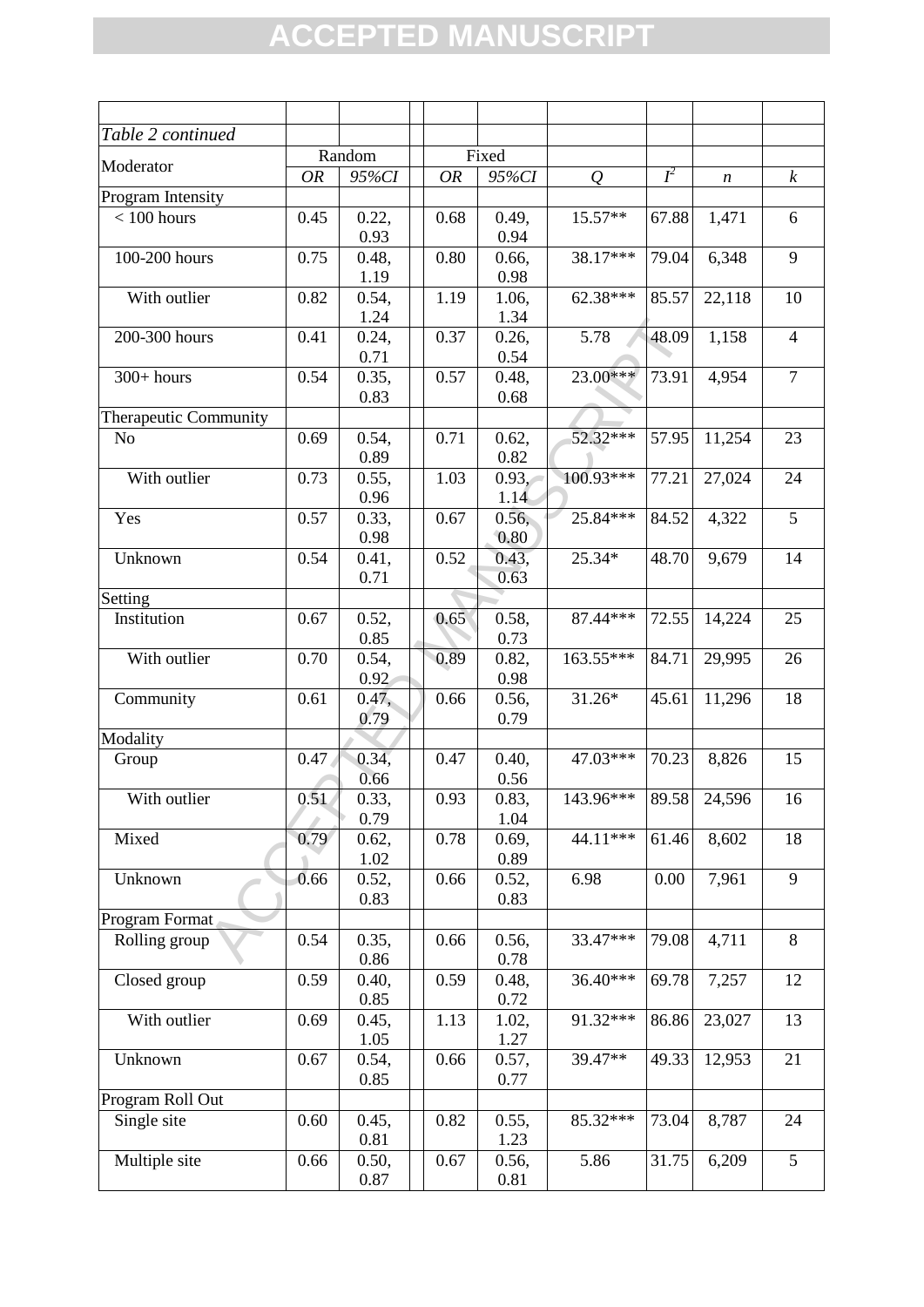| With outlier                | 0.59      | 0.45,<br>0.77 | 0.63              | 0.56,<br>0.71 | 48.32***         | 89.65 | 21,979 | 6                |
|-----------------------------|-----------|---------------|-------------------|---------------|------------------|-------|--------|------------------|
| Unknown                     | 0.73      | 0.57,<br>0.93 | 0.76              | 0.64,<br>0.90 | 22.18            | 41.40 | 10,525 | 14               |
|                             |           |               |                   |               |                  |       |        |                  |
| Table 2 continued           |           |               |                   |               |                  |       |        |                  |
|                             |           | Random        |                   | Fixed         |                  |       |        |                  |
| Moderator                   | <b>OR</b> | 95%CI         | <b>OR</b>         | 95%CI         | $\mathcal{Q}$    | $I^2$ | n      | $\boldsymbol{k}$ |
| <b>Arousal Conditioning</b> |           |               |                   |               |                  |       |        |                  |
| N <sub>o</sub>              | 0.73      | 0.37,<br>1.46 | 0.82              | 0.55,<br>1.23 | 7.14             | 57.97 | 3,063  | $\overline{4}$   |
| With outlier                | 0.92      | 0.53,         | 1.39              | 1.21,         | $14.42**$        | 72.27 | 18,833 | 5                |
|                             |           | 1.59          |                   | 1.59          |                  |       |        |                  |
| Yes                         | 0.58      | 0.44,         | 0.62              | 0.55,         | 89.42***         | 75.39 | 11,753 | 23               |
|                             |           | 0.74          |                   | 0.69          |                  |       |        |                  |
| Unknown                     | 0.73      | 0.59,         | 0.73              | 0.60,         | 18.76*           | 20.05 | 10,705 | 16               |
|                             |           | 0.91          |                   | 0.88          |                  |       |        |                  |
| Polygraph                   |           |               |                   |               |                  |       |        |                  |
| N <sub>o</sub>              | 0.61      | 0.46,<br>0.81 | 0.66              | 0.57,<br>0.75 | $82.11***$       | 73.21 | 11,666 | 23               |
| With outlier                | 0.64      | 0.47,<br>0.87 | 0.96 <sub>•</sub> | 0.87,<br>1.06 | 145.86***        | 84.23 | 27,436 | $24\,$           |
| Yes                         | 0.89      | 0.62,         | 0.77              | 0.64,         | 10.12            | 50.61 | 4,200  | 6                |
|                             |           | 1.29          |                   | 0.94          |                  |       |        |                  |
| Unknown                     | 0.56      | 0.44,<br>0.72 | 0.55              | 0.46,<br>0.67 | 20.43            | 36.36 | 9,655  | 14               |
| Country of Program          |           |               |                   |               |                  |       |        |                  |
| <b>United Kingdom</b>       | 0.62      | 0.37,<br>1.04 | 0.68              | 0.45,<br>1.02 | 5.07             | 21.17 | 3,304  | 5                |
| With outlier                | 0.75      | 0.42,         | 1.36              | 1.19,         | 17.38**          | 71.23 | 19,074 | 6                |
|                             |           | 1.35          |                   | 1.56          |                  |       |        |                  |
| <b>United States</b>        | 0.79      | 0.65,         | 0.78              | 0.69,         | $35.02*$         | 42.89 | 15,173 | 21               |
|                             |           | 0.96          |                   | 0.88          |                  |       |        |                  |
| Canada                      | 0.50      | 0.33,         | 0.50              | 0.41,         | $36.62***$ 75.42 |       | 4,359  | 10               |
|                             |           | 0.76          |                   | 0.60          |                  |       |        |                  |
| New Zealand/Australia       | 0.39      | 0.27,         | 0.38              | 0.28,         | 6.52             | 23.34 | 2,419  | 6                |
|                             |           | 0.55          |                   | 0.51          |                  |       |        |                  |
| Other international         | 1.75      | 0.88,         | 1.75              | 0.88,         | 0.00             | 0.00  | 266    | $\mathbf{1}$     |
| <b>Recidivism Quality</b>   |           | 3.46          |                   | 3.46          |                  |       |        |                  |
| Fair-moderate               | 1.54      | 0.71,         | 1.54              | 0.71,         | 0.20             | 0.00  | 293    | $\overline{2}$   |
|                             |           | 3.36          |                   | 3.36          |                  |       |        |                  |
| High                        | 0.61      | 0.48,         | 0.66              | 0.58,         | 66.77***         | 65.56 | 15,712 | 24               |
|                             |           | 0.78          |                   | 0.76          |                  |       |        |                  |
| Very high                   | 0.61      | 0.47,<br>0.80 | 0.62              | 0.54,<br>0.71 | 44.79***         | 66.51 | 9,230  | 16               |
| With outlier                | 0.66      | 0.47,         | 0.94              | 0.85,         | 116.85***        | 86.31 | 25,000 | 17               |
|                             |           | 0.92          |                   | 1.04          |                  |       |        |                  |
| <b>Matching Employed</b>    |           |               |                   |               | 82.33***         |       |        |                  |
| N <sub>0</sub>              | 0.59      | 0.48,<br>0.74 | 0.58              | 0.52,<br>0.66 |                  | 63.56 | 17,041 | 31               |
| Yes                         | 0.76      | 0.57,         | 0.78              | 0.67,         | 28.11**          | 60.87 | 8,480  | 12               |
|                             |           |               |                   |               |                  |       |        |                  |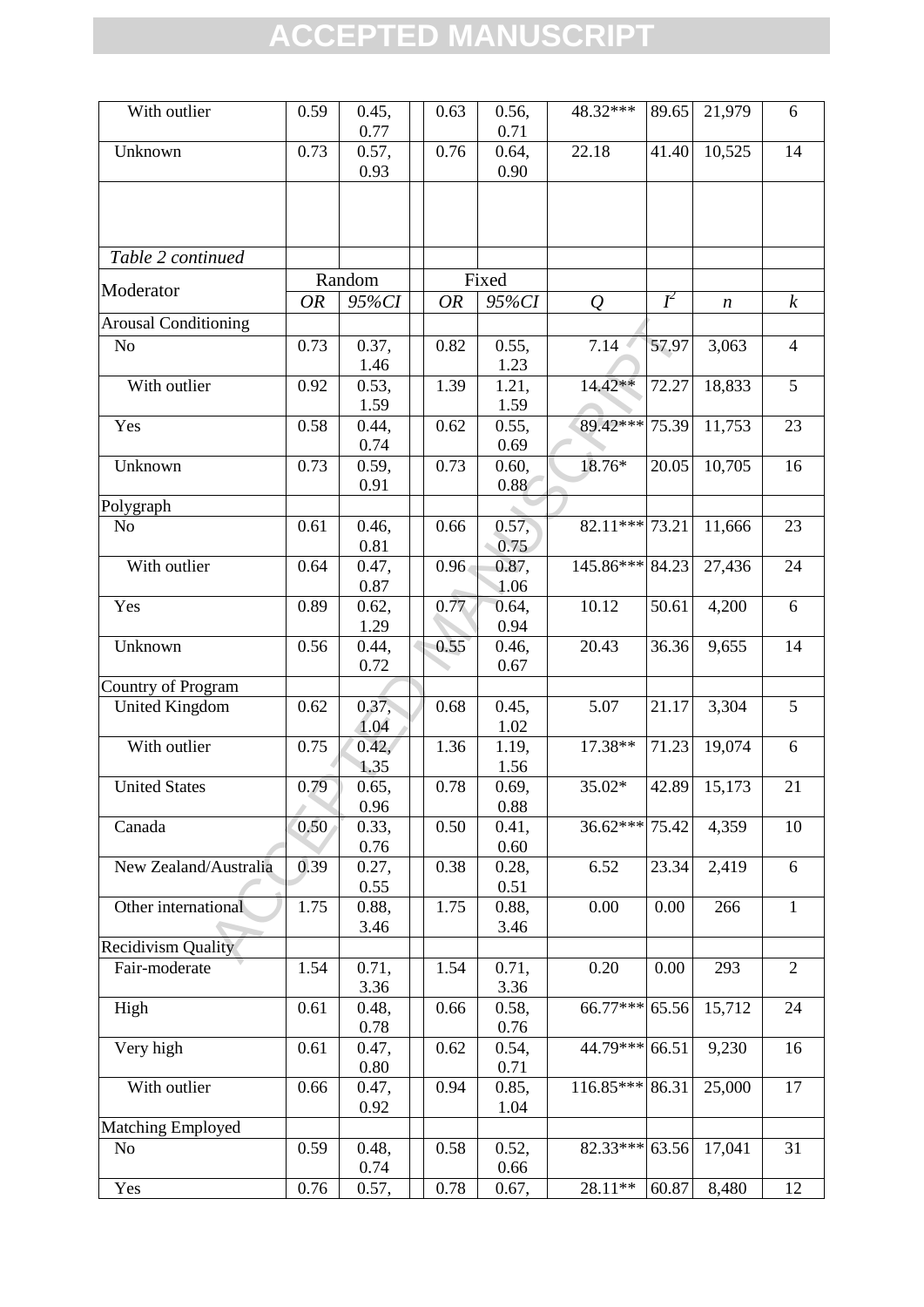|                   |      | 1.02  |      | 0.91  |                  |       |        |    |
|-------------------|------|-------|------|-------|------------------|-------|--------|----|
| With outlier      | 0.82 | 0.59, | 1.09 | 0.98. | $63.80***$ 81.19 |       | 24,250 | 13 |
|                   |      | 1.13  |      | 1.21  |                  |       |        |    |
| Year of Study     |      |       |      |       |                  |       |        |    |
| 1980s             | 0.69 | 0.24, | 0.60 | 0.32, | 5.19             | 61.48 | 386    | 3  |
|                   |      | 2.03  |      | 1.12  |                  |       |        |    |
| 1990s             | 0.64 | 0.49, | 0.64 | 0.52, | 15.51            | 22.65 | 5,532  | 13 |
|                   |      | 0.83  |      | 0.79  |                  |       |        |    |
| 2000s             | 0.62 | 0.47, | 0.65 | 0.58, | $64.31***$ 73.57 |       | 15,075 | 18 |
|                   |      | 0.80  |      | 0.74  |                  |       |        |    |
| 2010 <sub>s</sub> | 0.68 | 0.42, | 0.68 | 0.54, | 33.49*** 76.12   |       | 4,528  | 9  |
|                   |      | 1.10  |      | 0.85  |                  |       |        |    |
| With outlier      | 0.75 | 0.47, | 1.18 | 1.04, | $65.80***$ 86.32 |       | 20,298 | 10 |
|                   |      | 1.21  |      | 1.33  |                  |       |        |    |

| Table 3 Domestic Violence Programs: Associations with Reductions in Domestic Violence |  |  |
|---------------------------------------------------------------------------------------|--|--|
| Recidivism                                                                            |  |  |

|      | 1.10  |                                                                                                                                |                                                                                                                                                                                                                            | 0.85                                                           |                                                                                                                                    |                              |                                    |                                                                                                                                                                                                                                                                                                                     |
|------|-------|--------------------------------------------------------------------------------------------------------------------------------|----------------------------------------------------------------------------------------------------------------------------------------------------------------------------------------------------------------------------|----------------------------------------------------------------|------------------------------------------------------------------------------------------------------------------------------------|------------------------------|------------------------------------|---------------------------------------------------------------------------------------------------------------------------------------------------------------------------------------------------------------------------------------------------------------------------------------------------------------------|
| 0.75 | 0.47, |                                                                                                                                |                                                                                                                                                                                                                            | 1.04,                                                          |                                                                                                                                    |                              |                                    | 10                                                                                                                                                                                                                                                                                                                  |
|      |       |                                                                                                                                |                                                                                                                                                                                                                            |                                                                |                                                                                                                                    |                              |                                    |                                                                                                                                                                                                                                                                                                                     |
|      |       |                                                                                                                                |                                                                                                                                                                                                                            |                                                                |                                                                                                                                    |                              |                                    |                                                                                                                                                                                                                                                                                                                     |
|      |       |                                                                                                                                |                                                                                                                                                                                                                            |                                                                |                                                                                                                                    |                              |                                    |                                                                                                                                                                                                                                                                                                                     |
|      |       |                                                                                                                                |                                                                                                                                                                                                                            |                                                                |                                                                                                                                    |                              |                                    |                                                                                                                                                                                                                                                                                                                     |
|      |       |                                                                                                                                |                                                                                                                                                                                                                            |                                                                |                                                                                                                                    |                              |                                    |                                                                                                                                                                                                                                                                                                                     |
|      |       |                                                                                                                                |                                                                                                                                                                                                                            |                                                                |                                                                                                                                    |                              |                                    |                                                                                                                                                                                                                                                                                                                     |
| OR   |       |                                                                                                                                | <b>OR</b>                                                                                                                                                                                                                  | 95%CI                                                          | $\overline{O}$                                                                                                                     | $I^2$                        | $\boldsymbol{n}$                   | $\boldsymbol{k}$                                                                                                                                                                                                                                                                                                    |
|      |       |                                                                                                                                |                                                                                                                                                                                                                            | 0.56,<br>0.68                                                  |                                                                                                                                    |                              | 9,845                              | 14                                                                                                                                                                                                                                                                                                                  |
|      |       |                                                                                                                                |                                                                                                                                                                                                                            |                                                                |                                                                                                                                    |                              |                                    |                                                                                                                                                                                                                                                                                                                     |
|      |       |                                                                                                                                |                                                                                                                                                                                                                            | 0.65                                                           |                                                                                                                                    |                              |                                    | $\overline{2}$                                                                                                                                                                                                                                                                                                      |
|      |       |                                                                                                                                |                                                                                                                                                                                                                            | 0.46,<br>1.21                                                  |                                                                                                                                    |                              | 546                                | $\overline{2}$                                                                                                                                                                                                                                                                                                      |
|      |       |                                                                                                                                | 0.75                                                                                                                                                                                                                       | 0.60,                                                          | 56.45***                                                                                                                           |                              | 2,528                              | 10                                                                                                                                                                                                                                                                                                                  |
|      |       |                                                                                                                                |                                                                                                                                                                                                                            |                                                                |                                                                                                                                    |                              |                                    |                                                                                                                                                                                                                                                                                                                     |
|      |       |                                                                                                                                | 0.58                                                                                                                                                                                                                       | 0.53,<br>0.65                                                  | 39.67***                                                                                                                           |                              | 8,088                              | 6                                                                                                                                                                                                                                                                                                                   |
|      |       |                                                                                                                                | 0.94                                                                                                                                                                                                                       | 0.70,                                                          | 24.64***                                                                                                                           |                              | 1,757                              | 8                                                                                                                                                                                                                                                                                                                   |
|      |       |                                                                                                                                |                                                                                                                                                                                                                            |                                                                |                                                                                                                                    |                              |                                    |                                                                                                                                                                                                                                                                                                                     |
|      |       |                                                                                                                                | 0.60                                                                                                                                                                                                                       | 0.53,<br>0.67                                                  | $6.51*$                                                                                                                            |                              | 6,877                              | $\overline{2}$                                                                                                                                                                                                                                                                                                      |
|      |       |                                                                                                                                | 0.39                                                                                                                                                                                                                       | 0.13,                                                          | 0.00                                                                                                                               | 0.00                         | 76                                 | $\mathbf{1}$                                                                                                                                                                                                                                                                                                        |
|      |       |                                                                                                                                | 0.70                                                                                                                                                                                                                       | 0.56,                                                          |                                                                                                                                    |                              | 2,892                              | 11                                                                                                                                                                                                                                                                                                                  |
|      |       |                                                                                                                                |                                                                                                                                                                                                                            |                                                                |                                                                                                                                    |                              |                                    |                                                                                                                                                                                                                                                                                                                     |
|      |       |                                                                                                                                | 0.25                                                                                                                                                                                                                       | 0.06,                                                          | 0.00                                                                                                                               | 0.00                         | 56                                 | $\mathbf{1}$                                                                                                                                                                                                                                                                                                        |
|      |       |                                                                                                                                | 0.62                                                                                                                                                                                                                       | 0.55,                                                          | 27.84**                                                                                                                            |                              | 8,295                              | $\tau$                                                                                                                                                                                                                                                                                                              |
|      |       |                                                                                                                                | 0.13                                                                                                                                                                                                                       | 0.07,                                                          | 0.00                                                                                                                               | 0.00                         | 339                                | $\mathbf{1}$                                                                                                                                                                                                                                                                                                        |
|      |       |                                                                                                                                | 1.23                                                                                                                                                                                                                       | 0.82,                                                          | 7.59                                                                                                                               |                              | 1,155                              | 5                                                                                                                                                                                                                                                                                                                   |
|      |       |                                                                                                                                |                                                                                                                                                                                                                            |                                                                |                                                                                                                                    |                              |                                    |                                                                                                                                                                                                                                                                                                                     |
|      |       |                                                                                                                                |                                                                                                                                                                                                                            | 0.20,                                                          | 16.70**                                                                                                                            |                              | 947                                | 5                                                                                                                                                                                                                                                                                                                   |
|      |       | 1.21<br>Random<br>0.65<br>0.58<br>0.27<br>0.75<br>0.57<br>0.73<br>0.85<br>0.39<br>0.62<br>0.25<br>0.69<br>0.13<br>1.15<br>0.23 | 95%CI<br>0.44, 0.97<br>0.52, 0.65<br>0.02, 4.07<br>0.41, 1.39<br>0.33,<br>0.997<br>0.39, 1.37<br>0.36, 1.99<br>$\overline{0.13, 1.20}$<br>0.34, 1.12<br>0.06, 1.07<br>0.45, 1.07<br>0.07, 0.24<br>0.64, 2.07<br>0.10, 0.52 | 1.18<br>Effect sizes $n < 3$ should be interpreted cautiously. | 1.33<br>Fixed<br>$0.61 -$<br>0.58<br>0.52,<br>0.74<br>0.95<br>1.28<br>1.20<br>0.88<br>1.07<br>0.68<br>0.24<br>1.84<br>0.28<br>0.40 | 72.84***<br>0.49<br>11.31*** | 65.80*** 86.32<br>0.00<br>64.03*** | 20,298<br><i>Note.</i> CIs that do not include zero are statistically significant ( $p < .05$ ). All programs were CBT.<br>Table 3 Domestic Violence Programs: Associations with Reductions in Domestic Violence<br>82.15<br>6,771<br>91.16<br>84.06<br>87.39<br>71.60<br>84.63<br>84.38<br>78.45<br>47.28<br>76.04 |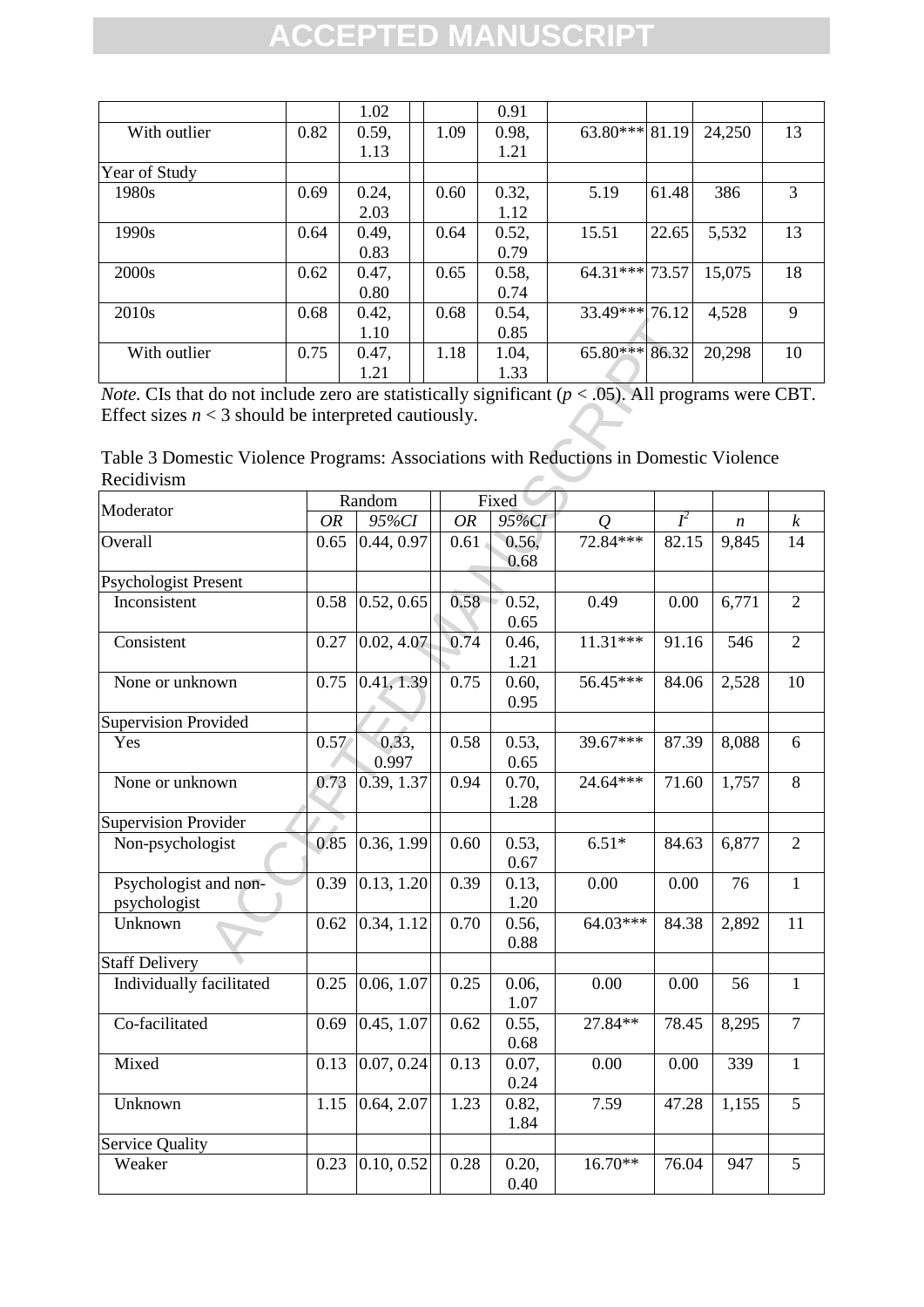| Unspecified               | 1.13         | 0.80, 1.61                 | 1.13         | 0.80,<br>1.61  | 4.01                   | 0.29  | 1,382            | 5                                |
|---------------------------|--------------|----------------------------|--------------|----------------|------------------------|-------|------------------|----------------------------------|
| Promising                 | 0.87         | 0.50, 1.50                 | 0.61         | 0.55,<br>0.68  | $10.03**$              | 80.05 | 7,323            | $\overline{3}$                   |
| With outlier              | 1.13         | 0.59, 2.16                 | 0.62         | 0.56,<br>0.69  | 21.39***               | 85.97 | 7,516            | $\overline{4}$                   |
| <b>Treatment Model</b>    |              |                            |              |                |                        |       |                  |                                  |
| <b>CBT</b>                | 0.89         | 0.39, 2.04                 | 1.09         | 0.77,<br>1.54  | 18.92***               | 78.86 | 1,239            | 5                                |
| Duluth                    | 0.52         | 0.28, 0.96                 | 0.57         | 0.51,<br>0.63  | 30.80***               | 87.01 | 7,833            | $\overline{5}$                   |
| Psychoeducational         | 0.58         | 0.25, 1.35                 | 0.83         | 0.54,<br>1.28  | 8.71                   | 65.54 | 773              | $\overline{4}$                   |
|                           |              |                            |              |                |                        |       |                  |                                  |
|                           |              |                            |              |                |                        |       |                  |                                  |
| Table 3 continued         |              |                            |              |                |                        |       |                  |                                  |
|                           |              | Random                     |              | Fixed          |                        |       |                  |                                  |
| Moderator                 | <b>OR</b>    | 95%CI                      | <b>OR</b>    | 95%CI          | $\overline{Q}$         | $I^2$ | $\boldsymbol{n}$ | $\boldsymbol{k}$                 |
| Program Intensity         |              |                            |              |                |                        |       |                  |                                  |
| $< 100$ hours             | 0.59         | 0.40, 0.87                 | 0.60         | 0.55.          | $61.28***$             | 80.42 | 9,652            | 13                               |
| 100-200 hours             | 2.96         | 1.19, 7.35                 | 2.96         | 1.19.          | 0.00                   | 0.00  | 193              | 1                                |
| Setting                   |              |                            |              |                |                        |       |                  |                                  |
| Institution               | 1.40         | 0.72, 2.73                 | 1.40         | 0.72,          | 0.00                   | 0.00  | 182              | $\mathbf{1}$                     |
| Community                 | 0.61         | 0.41, 0.93                 | 0.60         | 0.54,          | $66.81***$             | 82.04 | 9,663            | 13                               |
| Program format            |              |                            |              |                |                        |       |                  |                                  |
| Rolling group             | 0.58         | 0.52, 0.65                 | 0.58         | 0.52,          | 0.00                   | 0.00  | 6,695            | $\mathbf{1}$                     |
| Closed group              | 0.52         | 0.27, 0.97                 | 0.62         | 0.49,          | 51.91***               | 84.59 | 2,282            | 9                                |
| <b>Both</b>               | 2.96         | 1.19, 7.35                 | 2.96         | 1.19,          | 0.00                   | 0.00  | 193              | 1                                |
| Unknown                   | 0.81         | 0.33, 2.01                 | 1.03         | 0.62,          | 4.59                   | 56.42 | 775              | 3                                |
| Program Roll Out          |              |                            |              |                |                        |       |                  |                                  |
| Single site               | 0.38         | 0.16, 0.90                 | 0.52         | 0.39,          | 42.59***<br>$7.87*$    | 88.26 | 1,499            | 6                                |
| Multiple sites<br>Unknown | 0.84<br>0.97 | 0.44, 1.62<br>0.48,1.96    | 0.60<br>1.13 | 0.54,<br>0.77, | $11.14*$               | 74.59 | 7,314            | $\overline{3}$<br>$\overline{5}$ |
| Country of program        |              |                            |              |                |                        | 64.10 | 1,032            |                                  |
| <b>United Kingdom</b>     |              | $0.58$ 0.52, 0.65          | 0.58         | 0.52,          | 0.20                   | 0.00  | 6,817            | 2                                |
| <b>United States</b>      |              | $0.71$ $ 0.35, 1.45 $ 0.68 |              | 0.53,          | $51.13***$ 86.31 2,125 |       |                  | $\overline{8}$                   |
| Canada                    |              | $0.28$ $ 0.05, 1.54$       | 0.67         | 0.42,          | $13.24***$             | 84.90 | 602              | 3                                |
| Other international       | 1.38         | 0.75, 2.56                 | 1.38         | 0.75,          | 0.00                   | 0.00  | 301              |                                  |
| <b>Recidivism Quality</b> |              |                            |              |                |                        |       |                  |                                  |
| Poor                      | 1.38         | 0.75, 2.56                 | 1.38         | 0.75,          | 0.00                   | 0.00  | 301              |                                  |
| Moderate<br>$\triangle$   | 0.50         | 0.24, 1.05                 | 0.57         | 0.44,          | 48.60                  | 85.60 | 1,933            | 8                                |
| High                      | 0.72         | 0.31, 1.69                 | 0.59         | 0.53,          | 13.55                  | 77.86 | 7,165            | 4                                |
| Very high                 | 0.99         | 0.59, 1.66                 | 0.99         | 0.59,          | 0.00                   | 0.00  | 446              | 1                                |
| <b>Matching Employed</b>  |              |                            |              |                |                        |       |                  |                                  |
| No                        | 0.64         | 0.38, 1.09                 | 0.73         | 0.60,          | 69.03***               | 82.62 | 3,150            | 13                               |
| Yes                       | 0.58         | 0.52, 0.65                 | 0.58         | 0.52,          | 0.00                   | 0.00  | 6,695            | 1                                |
| <b>Randomized Design</b>  |              |                            |              |                |                        |       |                  |                                  |
| N <sub>o</sub>            | 0.63         | 0.37, 1.05                 | 0.60         | 0.54,          | 62.28***               | 85.55 | 8,675            | 10                               |
| Yes                       | 0.73         | 0.37, 1.42                 | 0.78         | 0.55,          | $8.55*$                | 64.91 | 1,170            | 4                                |
|                           |              |                            |              |                |                        |       |                  |                                  |
|                           |              |                            |              |                |                        |       |                  |                                  |
| Table 3 continued         |              |                            |              |                |                        |       |                  |                                  |
| Moderator                 | <b>OR</b>    | Random<br>95%CI            | <b>OR</b>    | Fixed<br>95%CI | $\overline{O}$         | $I^2$ | n                | $\boldsymbol{k}$                 |
| Year of Study             |              |                            |              |                |                        |       |                  |                                  |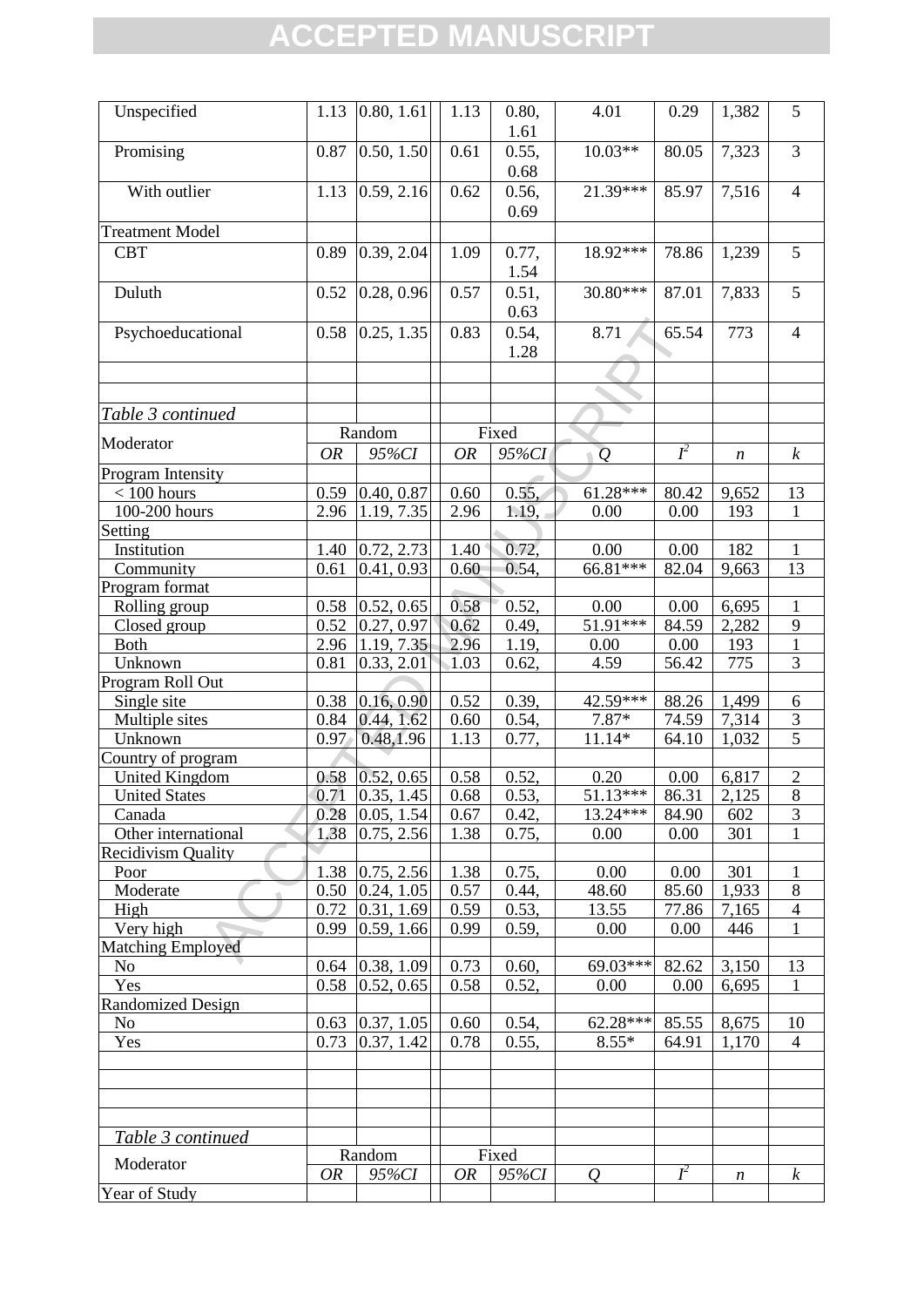| 1980s             | 19   | 0.03,<br>1.36      | 0.25 | 0.11  | $4.66*$  | 78.52     | 321   | ∠              |
|-------------------|------|--------------------|------|-------|----------|-----------|-------|----------------|
| 1990s             | 0.64 | 55<br>0.27         | 0.66 | 0.49. | 47.19*** | 87.<br>29 | .414  | $\overline{ }$ |
| 2000s             | 0.98 | 1.67<br>57         | 0.95 | 0.70, | 7.99*    | 62.46     | 1,415 | 4              |
| 2010 <sub>s</sub> | 0.58 | 52<br>0.65<br>0.34 | 0.58 | 0.52, | 0.00     | $0.00\,$  | 6,695 |                |

*Note.* CIs that do not include zero are statistically significant  $(p < .05)$ . All were group programs. Effect sizes *n* < 3 should be interpreted cautiously.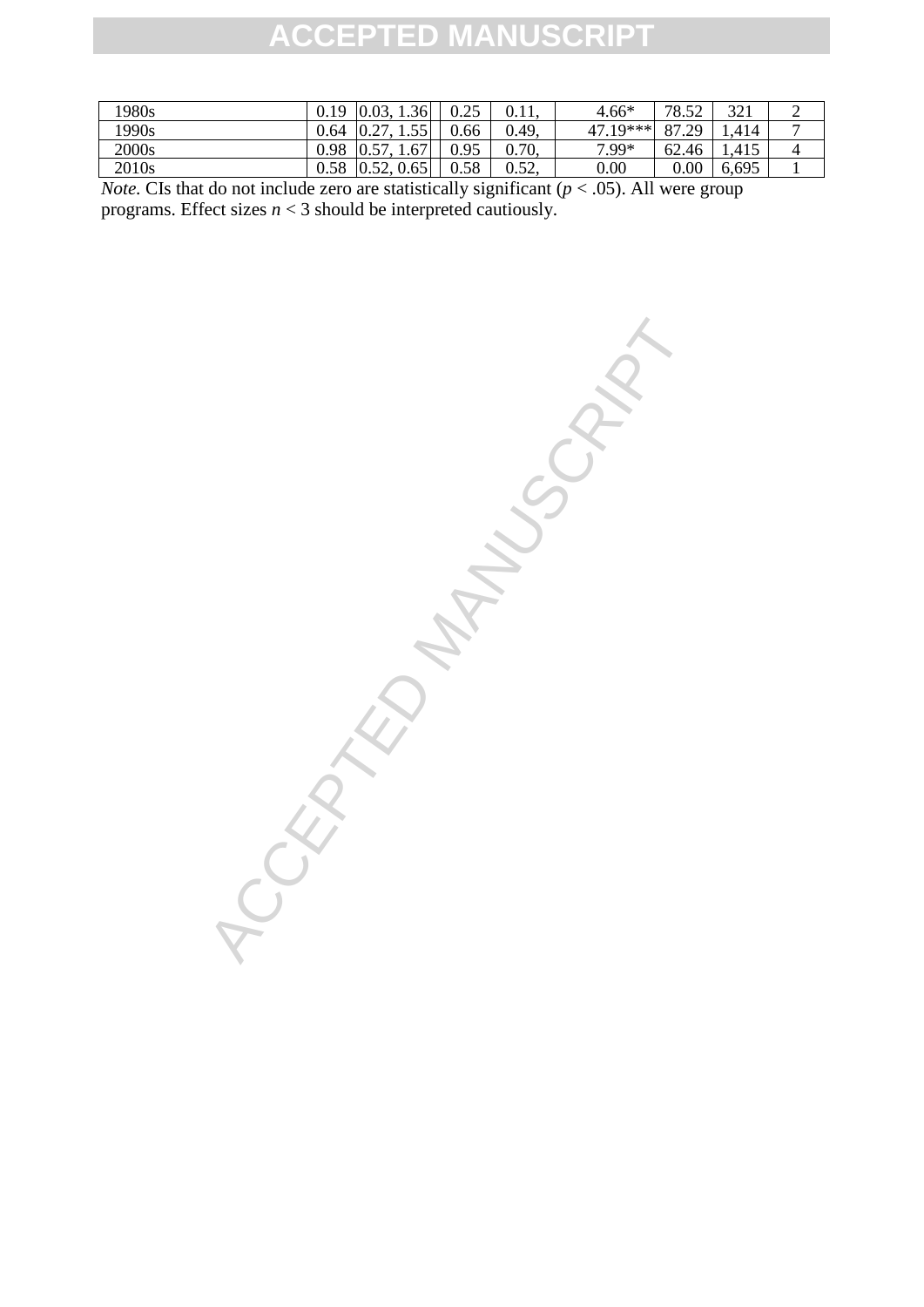| Moderator                             |      | Random                |           | Fixed                 |                |       |                  |                  |
|---------------------------------------|------|-----------------------|-----------|-----------------------|----------------|-------|------------------|------------------|
|                                       | OR   | 95%CI                 | <b>OR</b> | 95%CI                 | $\overline{O}$ | $I^2$ | $\boldsymbol{n}$ | $\boldsymbol{k}$ |
| Overall                               | 0.56 | 0.46,<br>0.68         | 0.75      | 0.70,<br>0.79         | 192.10***      | 83.33 | 42,134           | 33               |
| <b>Treatment Type</b>                 |      |                       |           |                       |                |       |                  |                  |
| Sexual offense                        | 0.52 | 0.40,                 | 0.79      | 0.74,                 | 178.00***      | 86.52 | 33,346           | 25               |
|                                       |      | 0.67                  |           | 0.85                  |                |       |                  |                  |
| Domestic violence                     | 0.69 | 0.53,<br>0.89         | 0.66      | 0.59,<br>0.75         | 4.23           | 29.02 | 7,560            | $\overline{4}$   |
| Violent offense                       | 0.60 | 0.46,<br>0.79         | 0.60      | 0.46,<br>0.79         | 1.74           | 0.00  | 1,228            | $\overline{4}$   |
| <b>Psychologist Present</b>           |      |                       |           |                       |                |       |                  |                  |
| Inconsistent                          | 0.66 | 0.53,<br>0.82         | 0.80      | 0.75,<br>0.85         | $106.71***$    | 85.94 | 32,301           | 16               |
| Consistent                            | 0.52 | 0.31,                 | 0.57      | 0.46,                 | 28.22***       | 78.74 | 2,952            | $\overline{7}$   |
| None or unknown                       | 0.38 | 0.90<br>0.25,         | 0.38      | 0.71<br>0.30,         | $17.33*$       | 48.07 | 6,881            | 10               |
|                                       |      | 0.56                  |           | 0.48                  |                |       |                  |                  |
| <b>Supervision Provided</b><br>Yes    | 0.57 | 0.46,                 | 0.76      | 0.71,                 | 136.60***      | 85.36 | 34,145           | 21               |
| None or unknown                       | 0.51 | 0.72<br>0.33,<br>0.79 | 0.64      | 0.81<br>0.54,<br>0.77 | 52.31***       | 78.97 | 7,989            | 12               |
| <b>Supervision Provider</b>           |      |                       |           |                       |                |       |                  |                  |
| Psychologist                          | 0.47 | 0.33,<br>0.65         | 0.45      | 0.39,<br>0.53         | 46.56***       | 76.38 | 7,318            | 12               |
| Non-psychologist                      | 0.40 | 0.11,<br>1.44         | 0.64      | 0.57,<br>0.73         | 3.45           | 71.02 | 6,859            | $\overline{2}$   |
| Psychologist and non-<br>psychologist | 0.87 | 0.71,<br>1.06         | 0.94      | 0.86,<br>1.02         | 9.73           | 48.61 | 19,264           | 6                |
| Unknown                               | 0.57 | 0.37,<br>0.88         | 0.72      | 0.61,<br>0.85         | 55.70***       | 82.05 | 8,217            | 11               |
| Staff delivery                        |      |                       |           |                       |                |       |                  |                  |
| <b>Individually Facilitated</b>       | 0.48 | 0.16,<br>1.37         | 0.64      | 0.51,<br>0.80         | 52.78***       | 94.32 | 2,555            | $\overline{4}$   |
| Co-facilitated                        | 0.62 | 0.52,                 | 0.64      | 0.58,                 | 28.27*         | 43.41 | 13,817           | 17               |
| With outlier                          | 0.64 | 0.74<br>0.53,         | 0.79      | 0.71<br>0.74,         | $63.00***$     | 73.02 | 29,587           | 18               |
| Unknown                               | 0.47 | 0.79<br>0.30,         | 0.62      | 0.85<br>0.54,         | 65.21***       | 84.66 | 9,992            | 11               |
| <b>Service Quality</b>                |      | 0.75                  |           | 0.72                  |                |       |                  |                  |
| Weaker                                | 0.62 | 0.38,                 | 0.78      | 0.66,                 | $7.14*$        | 71.98 | 4,856            | 3                |
| Promising                             | 0.68 | 1.02<br>0.55,         | 0.68      | 0.92<br>0.61,         | 24.13*         | 46.12 | 11,543           | 14               |
| Most promising                        | 0.46 | 0.85<br>0.28,         | 0.44      | 0.76<br>0.36,         | 34.27***       | 79.58 | 3,287            | $8\,$            |
|                                       |      | 0.74                  |           | 0.54                  |                |       |                  |                  |
| With outlier                          | 0.51 | 0.31,<br>0.83         | 0.84      | 0.77,<br>0.92         | 81.58***       | 90.19 | 19,057           | 9                |
| Unknown                               | 0.44 | 0.22,<br>0.91         | 0.54      | 0.44,<br>0.66         | 58.86***       | 89.81 | 6,678            | $\tau$           |

| Table 4 All Programs: Associations with Reductions in Violent Recidivism |  |  |  |
|--------------------------------------------------------------------------|--|--|--|
|--------------------------------------------------------------------------|--|--|--|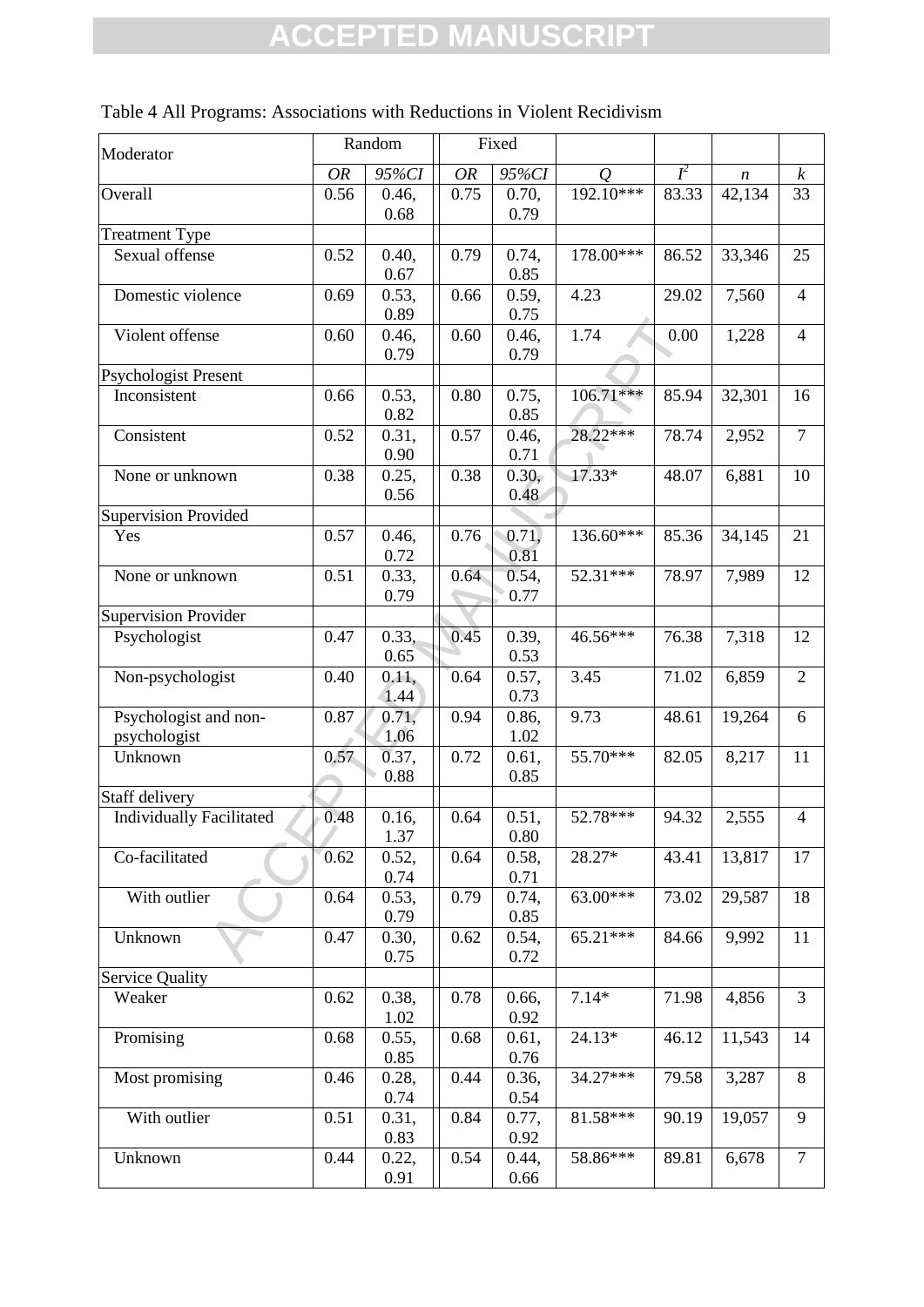| Table 4 continued     |           |               |           |               |               |       |        |                  |
|-----------------------|-----------|---------------|-----------|---------------|---------------|-------|--------|------------------|
| Moderator             |           | Random        |           | Fixed         |               |       |        |                  |
|                       | <b>OR</b> | 95%CI         | <b>OR</b> | 95%CI         | $\mathcal{Q}$ | $I^2$ | n      | $\boldsymbol{k}$ |
| Program Intensity     |           |               |           |               |               |       |        |                  |
| $< 100$ hours         | 0.75      | 0.51,         | 0.71      | 0.63,         | 17.27**       | 71.05 | 8,375  | 6                |
|                       |           | 1.09          |           | 0.80          |               |       |        |                  |
| 100-200 hours         | 0.57      | 0.38,         | 0.84      | 0.77,         | 89.05***      | 89.89 | 22,528 | 10               |
|                       |           | 0.85          |           | 0.92          |               |       |        |                  |
| 200-300 hours         | 0.48      | 0.32,         | 0.48      | 0.32,         | 0.88          | 0.00  | 883    | $\overline{4}$   |
| $300+ hours$          | 0.57      | 0.71<br>0.33, | 0.71      | 0.71<br>0.61, | 28.23***      | 85.83 | 3,461  | 5                |
|                       |           | $0.997^{+}$   |           | 0.83          |               |       |        |                  |
| Therapeutic Community |           |               |           |               |               |       |        |                  |
| N <sub>o</sub>        | 0.56      | 0.45,         | 0.77      | 0.72,         | 131.36***     | 83.25 | 33,019 | 23               |
|                       |           | 0.71          |           | 0.82          |               |       |        |                  |
| Yes                   | 0.82      | 0.59,         | 0.86      | 0.74,         | 6.87          | 56.31 | 3,192  | $\overline{4}$   |
|                       |           | 1.15          |           | 1.01          |               |       |        |                  |
| Unknown               | 0.34      | 0.23,         | 0.33      | 0.26,         | 8.97*         | 55.38 | 5,657  | 5                |
|                       |           | 0.52          |           | 0.42          |               |       |        |                  |
| Setting               |           |               |           |               |               |       |        |                  |
| Institution           | 0.56      | 0.43,         | 0.80      | 0.74,         | 128.95***     | 86.04 | 27,123 | 19               |
|                       |           | 0.72          |           | 0.86          |               |       |        |                  |
| Community             | 0.56      | 0.41,         | 0.66      | 0.59,         | 53.98***      | 75.92 | 15,011 | 14               |
|                       |           | 0.76          |           | 0.73          |               |       |        |                  |
| Modality              |           |               |           |               |               |       |        |                  |
| Group                 | 0.47      | 0.34,         | 0.48      | 0.42,         | 59.68***      | 74.87 | 8,422  | 16               |
| With outlier          | 0.49      | 0.64<br>0.36, | 0.78      | 0.56<br>0.72, | 122.44***     | 86.93 | 24,192 | 17               |
|                       |           | 0.69          |           | 0.85          |               |       |        |                  |
| Mixed                 | 0.80      | 0.65,         | 0.76      | 0.69,         | 28.58***      | 65.00 | 14,470 | 11               |
|                       |           | 0.99          |           | 0.83          |               |       |        |                  |
| Unknown               | 0.27      | 0.15,         | 0.29      | 0.21,         | 7.15          | 44.04 | 5,472  | 5                |
|                       |           | 0.50          |           | 0.40          |               |       |        |                  |
| Program Format        |           |               |           |               |               |       |        |                  |
| Rolling group         | 0.49      | 0.31,         | 0.67      | 0.61,         | $61.15***$    | 88.55 | 10,845 | 8                |
|                       |           | 0.76          |           | 0.74          |               |       |        |                  |
| Closed group          | 0.69      | 0.58,         | 0.69      | 0.59,         | 13.51         | 11.15 | 7,307  | 13               |
|                       |           | 0.82          |           | 0.81          |               |       |        |                  |
| With outlier          | 0.73      | 0.60,         | 0.89      | 0.82,         | 27.37*        | 52.51 | 23,077 | 14               |
|                       |           | 0.88          |           | 0.97          |               |       |        |                  |
| <b>Both</b>           | 0.92      | 0.53,         | 0.92      | 0.53,         | 0.00          | 0.00  | 266    | $\mathbf{1}$     |
| Unknown               | 0.36      | 1.59          | 0.47      | 1.59<br>0.40, | 57.78***      | 84.42 | 7,946  | 10               |
|                       |           | 0.21,<br>0.62 |           | 0.57          |               |       |        |                  |
| Program Roll Out      |           |               |           |               |               |       |        |                  |
| Single site           | 0.54      | 0.35,         | 0.54      | 0.46,         | 74.03***      | 81.09 | 4,793  | 15               |
|                       |           | 0.82          |           | 0.64          |               |       |        |                  |
| Multiple sites        | 0.65      | 0.52,         | 0.80      | 0.75,         | 45.47***      | 82.41 | 29,016 | 9                |
|                       |           | 0.81          |           | 0.86          |               |       |        |                  |
| Unknown               | 0.47      | 0.27,         | 0.66      | 0.55,         | 51.80***      | 84.56 | 8,325  | 9                |
|                       |           | 0.80          |           | 0.79          |               |       |        |                  |
|                       |           |               |           |               |               |       |        |                  |
|                       |           |               |           |               |               |       |        |                  |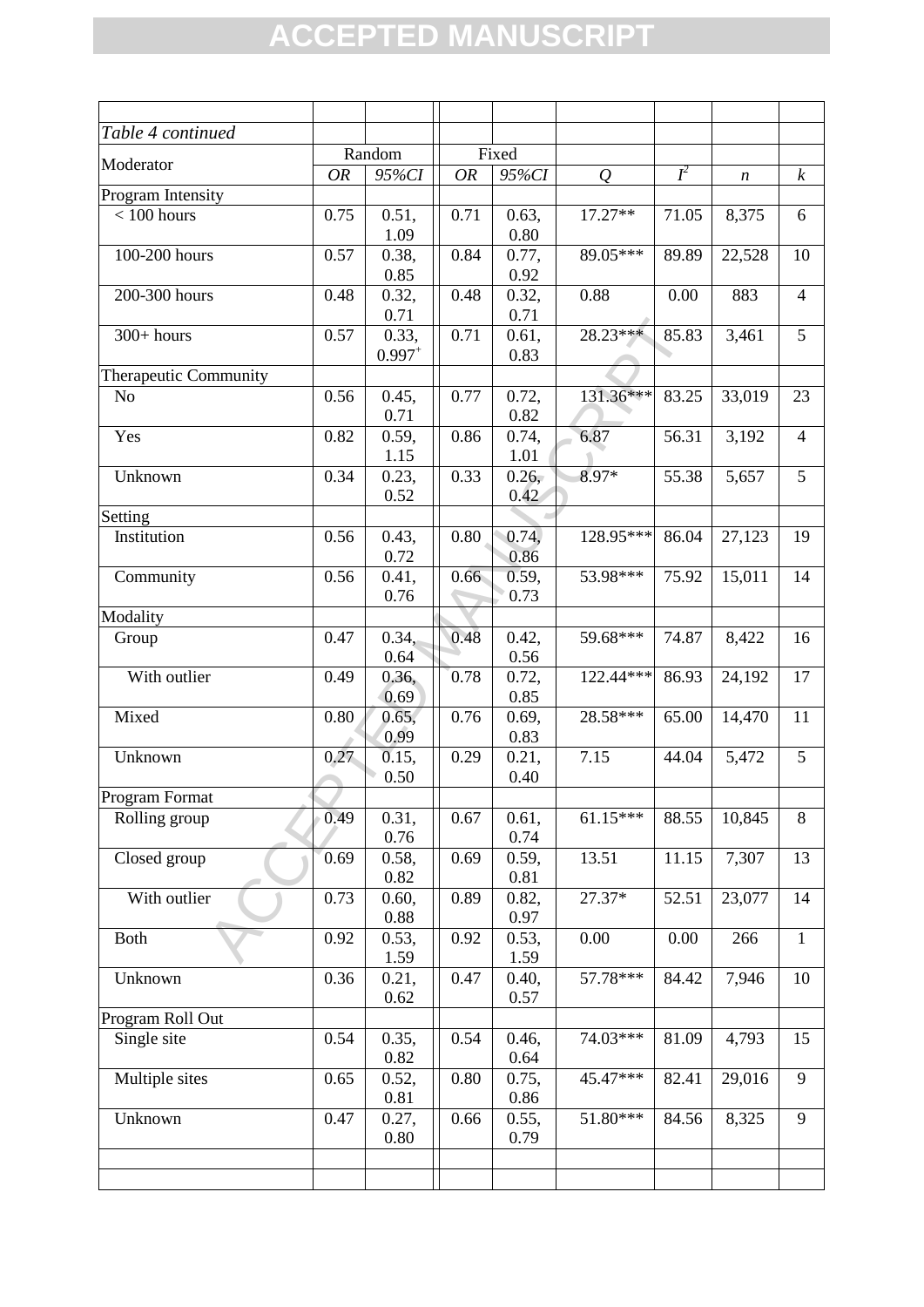| Table 4 continued         |           |               |      |                            |               |                    |                  |                  |
|---------------------------|-----------|---------------|------|----------------------------|---------------|--------------------|------------------|------------------|
| Moderator                 |           | Random        |      | Fixed                      |               |                    |                  |                  |
|                           | <b>OR</b> | 95%CI         | OR   | 95%CI                      | $\mathcal{Q}$ | $I^2$              | $\boldsymbol{n}$ | $\boldsymbol{k}$ |
| Country of Program        |           |               |      |                            |               |                    |                  |                  |
| United Kingdom            | 0.57      | 0.41,<br>0.80 | 0.63 | 0.56,<br>0.72              | 3.97          | 49.61              | 9,416            | 3                |
| With outlier              | 0.67      | 0.47,         | 0.83 | 0.76,                      | 33.25***      | 90.98              | 25,186           | $\overline{4}$   |
|                           |           | 0.96          |      | 0.89                       |               |                    |                  |                  |
| <b>United States</b>      | 0.54      | 0.35,<br>0.81 | 0.72 | 0.63,<br>0.83              | 53.62***      | 81.35              | 10,225           | 11               |
| Canada                    | 0.50      | 0.29,         | 0.54 | 0.46,                      | 72.87***      | 89.02              | 4,543            | 10               |
|                           |           | 0.84          |      | 0.64                       |               |                    |                  |                  |
| New Zealand/Australia     | 0.60      | 0.45,<br>0.79 | 0.60 | 0.45,<br>$0.79 -$          | 4.74          | 0.00               | 1,624            | 6                |
| Other international       | 0.68      | 0.35,<br>1.33 | 0.72 | 0.46,<br>1.12 <sup>4</sup> | 2.11          | 52.51              | 556              | $\overline{2}$   |
| <b>Recidivism Quality</b> |           |               |      |                            |               |                    |                  |                  |
| Fair-moderate             | 0.48      | 0.28,<br>0.84 | 0.48 | 0.28,<br>0.84              | 0.37          | 0.00               | 413              | $\overline{2}$   |
| High                      | 0.49      | 0.38,         | 0.61 | 0.55,                      | 85.01***      | 77.65              | 19,362           | 20               |
| Very high                 | 0.68      | 0.64          | 0.87 | 0.67<br>0.80,              | 72.13***      | 86.14              |                  | 11               |
|                           |           | 0.50,<br>0.92 |      | 0.94                       |               |                    | 22,359           |                  |
| Matching Employed         |           |               |      |                            |               |                    |                  |                  |
| N <sub>o</sub>            | 0.42      | 0.29,         | 0.48 | 0.42,                      | 100.87***     | 81.16              | 10,932           | 20               |
|                           |           | 0.60          |      | 0.55                       |               |                    |                  |                  |
| Yes                       | 0.74      | 0.62,<br>0.88 | 0.72 | 0.66,<br>0.79              | 22.48*        | 51.07              | 15,432           | 12               |
| With outlier              | 0.77      | 0.64,         | 0.83 | 0.77,                      | 42.68***      | 71.88              | 31,202           | 13               |
|                           |           | 0.92          |      | 0.89                       |               |                    |                  |                  |
| Year of Study             |           |               |      |                            |               |                    |                  |                  |
| 1990s                     | 0.49      | 0.24,         | 0.63 | 0.45,                      | 20.33**       | $\overline{70.48}$ | 2,092            | $\overline{7}$   |
|                           |           | 1.04          |      | 0.88                       |               |                    |                  |                  |
| 2000s                     | 0.54      | 0.39,         | 0.68 | 0.61,                      | 72.84***      | 83.53              | 12,467           | 13               |
|                           |           | 0.75          |      | 0.77                       |               |                    |                  |                  |
| 2010s                     | 0.54      | 0.39,         | 0.60 | 0.54,                      | 50.57***      | 78.25              | 11,805           | 12               |
|                           |           | 0.74          |      | 0.67                       |               |                    |                  |                  |
| With outlier              | 0.58      | 0.43,<br>0.77 | 0.78 | 0.72,<br>0.84              | 94.20***      | 87.26              | 27,575           | 13               |

*Note.* CIs that do not include zero are statistically significant ( $p < .05$ ). Effect sizes  $n < 3$  should be interpreted cautiously.<sup>+</sup> indicates a figure rounded to three decimal places to show that this CI does not overlap with 1.0.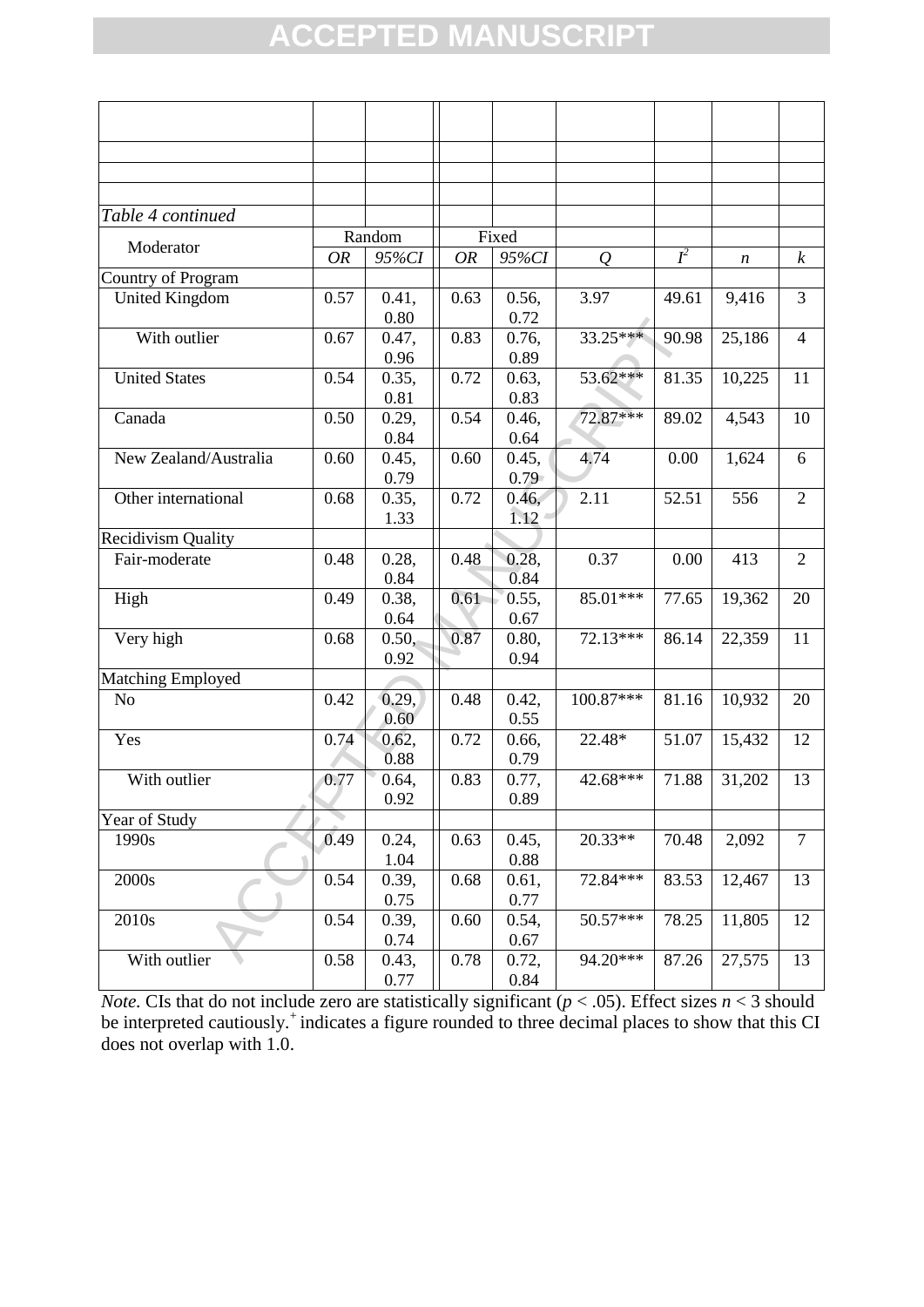| Moderator                   |           | Random        |           | Fixed         |                |       |                  |                  |
|-----------------------------|-----------|---------------|-----------|---------------|----------------|-------|------------------|------------------|
|                             | <b>OR</b> | 95%CI         | <b>OR</b> | 95%CI         | $\overline{O}$ | $I^2$ | $\boldsymbol{n}$ | $\boldsymbol{k}$ |
| Overall                     | 0.66      | 0.58,         | 0.64      | 0.61,         | 132.16***      | 73.52 | 28,848           | 36               |
|                             |           | 0.76          |           | 0.68          |                |       |                  |                  |
| <b>Treatment Type</b>       |           |               |           |               |                |       |                  |                  |
| Sexual offense              | 0.66      | 0.55,         | 0.68      | 0.62,         | 107.72***      | 76.79 | 17,632           | 26               |
|                             |           | 0.79          |           | 0.73          |                |       |                  |                  |
| Domestic violence           | 0.69      | 0.56,         | 0.61      | 0.56,         | 18.05**        | 66.76 | 10,146           | $\overline{7}$   |
|                             |           | 0.86          |           | 0.67          |                |       |                  |                  |
| Violent offense             | 0.57      | 0.41,         | 0.57      | 0.44,         | 2.67           | 24.95 | 1,070            | $\overline{3}$   |
|                             |           | 0.79          |           | 0.74          |                |       |                  |                  |
| <b>Psychologist Present</b> |           |               |           |               |                |       |                  |                  |
| Inconsistent                | 0.64      | 0.54,         | 0.65      | 0.61,         | $60.98***$     | 75.40 | 17,961           | 16               |
|                             |           | 0.76          |           | 0.70          |                |       |                  |                  |
| Consistent                  | 0.67      | 0.50,         | 0.67      | 0.51,         | 3.39           | 11.58 | 1,326            | $\overline{4}$   |
|                             |           | 0.90          |           | 0.86          |                |       |                  |                  |
| None or unknown             | 0.70      | 0.54,         | 0.60      | 0.53,         | 66.07***       | 77.29 | 9,561            | 16               |
|                             |           | 0.91          |           | 0.67          |                |       |                  |                  |
| <b>Supervision Provided</b> |           |               |           |               |                |       |                  |                  |
| Yes                         | 0.68      | 0.58,<br>0.80 | 0.66      | 0.62,<br>0.71 | 55.81***       | 71.33 | 18,056           | 17               |
| None or unknown             | 0.66      | 0.52,         | $0.60 -$  | 0.54,         | 73.64***       | 75.56 | 10,792           | 19               |
|                             |           | 0.83          |           | 0.66          |                |       |                  |                  |
| <b>Supervision Provider</b> |           |               |           |               |                |       |                  |                  |
| Psychologist                | 0.61      | 0.49,         | 0.62      | 0.54,         | 15.84*         | 49.50 | 5,779            | 9                |
|                             |           | 0.76          |           | 0.72          |                |       |                  |                  |
| Non-psychologist            | 0.53      | 0.27,         | 0.57      | 0.52,         | $10.54**$      | 81.03 | 7,050            | 3                |
|                             |           | 1.04          |           | 0.64          |                |       |                  |                  |
| Psychologist and non-       | 0.71      | 0.53,         | 0.76      | 0.67,         | 16.76**        | 76.14 | 5,378            | 5                |
| psychologist                |           | 0.94          |           | 0.85          |                |       |                  |                  |
| Unknown                     | 0.67      | 0.52,         | 0.61      | 0.55,         | 63.99***       | 76.56 | 9,745            | 16               |
|                             |           | 0.86          |           | 0.68          |                |       |                  |                  |
| <b>Staff Delivery</b>       |           |               |           |               |                |       |                  |                  |
| Individually facilitated    | 0.83      | 0.65,         | 0.85      | 0.69,         | 4.62           | 13.50 | 1,525            | 5                |
|                             |           | 1.06          |           | 1.05          |                |       |                  |                  |
| Co-facilitated              | 0.61      | 0.52,         | 0.60      | 0.56,         | $32.63*$       | 63.23 | 14,119           | 13               |
|                             |           | 0.72          |           | 0.65          |                |       |                  |                  |
| Unknown                     | 0.68      | 0.54,         | 0.67      | 0.61,         | 84.55***       | 79.89 | 13,024           | 18               |
|                             |           | 0.86          |           | 0.73          |                |       |                  |                  |
| Service Quality             |           |               |           |               |                |       |                  |                  |
| Weaker                      | 0.75      | 0.57,         | 0.83      | 0.73,         | 14.04*         | 64.38 | 5,809            | 6                |
|                             |           | 0.99          |           | 0.94          |                |       |                  |                  |
| Unspecified                 | 0.71      | 0.53,         | 0.63      | 0.56,         | 64.52***       | 81.40 | 9,193            | 13               |
|                             |           | 0.96          |           | 0.71          |                |       |                  |                  |
| Promising                   | 0.57      | 0.47,         | 0.57      | 0.52,         | 21.02**        | 52.42 | 10,100           | 11               |
|                             |           | 0.69          |           | 0.62          |                |       |                  |                  |
| Most promising              | 0.69      | 0.53,         | 0.66      | 0.57,         | 10.50          | 52.39 | 3,746            | 6                |
|                             |           | 0.90          |           | 0.77          |                |       |                  |                  |
|                             |           |               |           |               |                |       |                  |                  |
|                             |           |               |           |               |                |       |                  |                  |
|                             |           |               |           |               |                |       |                  |                  |
| Table 5 continued           |           |               |           |               |                |       |                  |                  |
| Moderator                   |           | Random        |           | Fixed         |                |       |                  |                  |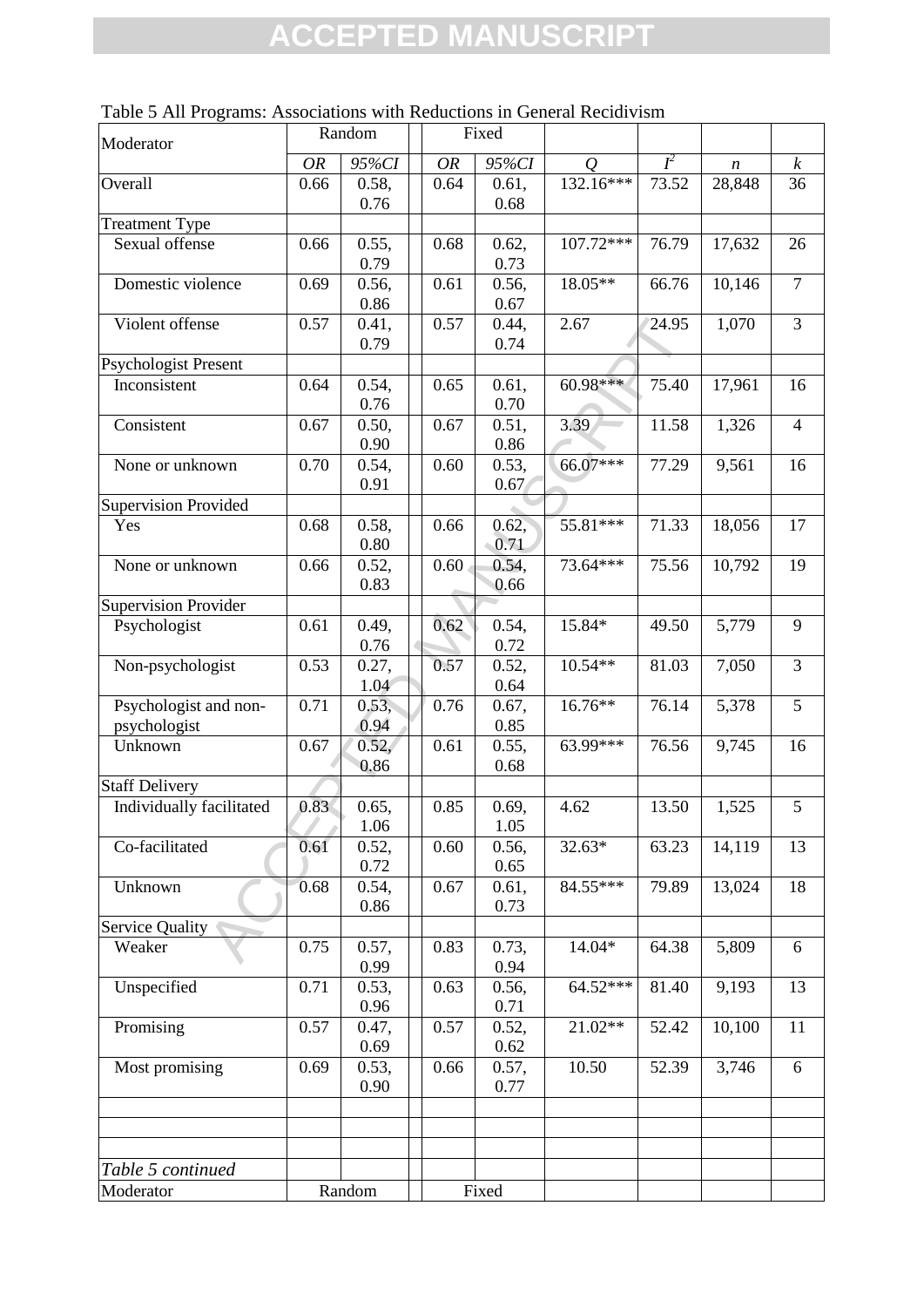|                                 | <b>OR</b> | 95%CI             | <b>OR</b> | 95%CI         | Q          | $I^2$ | $\boldsymbol{n}$ | $\boldsymbol{k}$ |
|---------------------------------|-----------|-------------------|-----------|---------------|------------|-------|------------------|------------------|
| Program Intensity               |           |                   |           |               |            |       |                  |                  |
| $< 100$ hours                   | 0.75      | $\overline{0.62}$ | 0.64      | 0.59,         | 24.76**    | 67.69 | 10,971           | 9                |
|                                 |           | 0.92              |           | 0.69          |            |       |                  |                  |
| 100-200 hours                   | 0.61      | 0.41,             | 0.67      | 0.56,         | $13.11*$   | 69.48 | 3,657            | 5                |
|                                 |           | 0.89              |           | 0.81          |            |       |                  |                  |
| 200-300 hours                   | 0.59      | 0.39,             | 0.57      | 0.44,         | 9.89*      | 59.56 | 1,201            | 5                |
|                                 |           | 0.89              |           | 0.73          |            |       |                  |                  |
| $300+ hours$                    | 0.67      | 0.40,             | 0.80      | 0.69,         | 16.85***   | 77.49 | 3,249            | $\overline{4}$   |
|                                 |           | 1.10              |           | 0.94          |            |       |                  |                  |
| Therapeutic Community           |           |                   |           |               |            |       |                  |                  |
| No                              | 0.71      | 0.60,             | 0.65      | 0.61,         | $62.35***$ | 67.92 | 17,126           | 21               |
|                                 |           | 0.83              |           | 0.70          |            |       |                  |                  |
| Yes                             | 0.66      | 0.42,             | 0.79      | 0.68,         | 25.32***   | 84.20 | 3,347            | $\overline{5}$   |
|                                 |           | 1.04              |           | 0.91          |            |       |                  |                  |
| Unknown                         | 0.58      | 0.45,             | 0.51      | 0.45,         | $24.90***$ | 63.86 | 8,375            | 10               |
|                                 |           | 0.74              |           | 0.58          |            |       |                  |                  |
| Setting                         |           |                   |           |               |            |       |                  |                  |
| Institution                     | 0.68      | 0.56,             | 0.72      | 0.65,         | 54.82***   | 65.34 | 10,038           | 20               |
|                                 |           | 0.81              |           | 0.79          |            |       |                  |                  |
| Community                       | 0.65      | 0.53,             | 0.60      | 0.56,         | 69.38***   | 78.38 | 18,810           | 16               |
|                                 |           | 0.79              |           | 0.65          |            |       |                  |                  |
| Modality                        |           |                   |           |               |            |       |                  |                  |
| Group                           | 0.68      | 0.57,             | 0.67      | 0.61,         | $30.14*$   | 56.87 | 8,703            | 14               |
|                                 |           | 0.81              |           | 0.75          |            |       |                  |                  |
| Mixed                           | 0.71      | 0.56,             | 0.67      | 0.62,         | 66.69***   | 80.51 | 12,956           | 14               |
|                                 |           | 0.89              |           | 0.73          |            |       |                  |                  |
| Unknown                         | 0.57      | 0.42,             | 0.49      | 0.43,         | 19.94**    | 69.91 | 7,057            | $\overline{7}$   |
|                                 |           | 0.78              |           | 0.57          |            |       |                  |                  |
| Program Format                  |           |                   |           |               |            |       |                  |                  |
|                                 |           | 0.41,             | 0.64      | 0.59,         | 36.06***   | 88.91 | 9,359            | 5                |
| Rolling group                   | 0.60      | 0.89              |           | 0.70          |            |       |                  |                  |
|                                 | 0.72      | 0.63,             | 0.71      | 0.64,         | 21.38      | 29.83 | 9,309            | 16               |
| Closed group                    |           | 0.83              |           |               |            |       |                  |                  |
| Both                            | 0.16      | 0.06,             | 0.16      | 0.79<br>0.06, | 0.00       | 0.00  | 324              | $\mathbf{1}$     |
|                                 |           | 0.41              |           | 0.41          |            |       |                  |                  |
|                                 |           |                   |           |               | 59.57***   | 78.18 |                  | 14               |
| Unknown                         | 0.67      | 0.51,<br>0.86     | 0.58      | 0.52,<br>0.65 |            |       | 9,856            |                  |
|                                 |           |                   |           |               |            |       |                  |                  |
| Program Roll Out<br>Single site | 0.68      | 0.53,             | 0.65      | 0.57,         | 46.23***   | 65.39 | 5,092            | 17               |
|                                 |           | 0.88              |           | 0.76          |            |       |                  |                  |
|                                 | 0.65      |                   | 0.65      |               | 27.76***   | 78.39 | 14,303           | $\overline{7}$   |
| Multiple sites                  |           | 0.54,             |           | 0.60,         |            |       |                  |                  |
|                                 |           | 0.79              |           | 0.70          | 57.75***   |       |                  |                  |
| Unknown                         | 0.66      | 0.49,             | 0.62      | 0.55,         |            | 80.95 | 9,453            | 12               |
|                                 |           | 0.87              |           | 0.70          |            |       |                  |                  |
| Country of Program              |           |                   |           |               |            |       |                  |                  |
| <b>United Kingdom</b>           | 0.46      | 0.31,             | 0.58      | 0.53,         | 18.50***   | 78.38 | 9,881            | 5                |
|                                 |           | 0.69              |           | 0.64          |            |       |                  |                  |
| <b>United States</b>            | 0.70      | 0.56,             | 0.67      | 0.62,         | 80.75***   | 78.95 | 13,095           | 18               |
|                                 |           | 0.87              |           | 0.74          |            |       |                  |                  |
| Canada                          | 0.83      | 0.60,             | 0.82      | 0.68,         | 11.40*     | 56.16 | 2,151            | 6                |
|                                 |           | 1.13              |           | 0.98          |            |       |                  |                  |
| New Zealand/Australia           | 0.63      | 0.51,             | 0.62      | 0.54,         | 6.75       | 25.91 | 3,431            | 6                |
|                                 |           | 0.78              |           | 0.73          |            |       |                  |                  |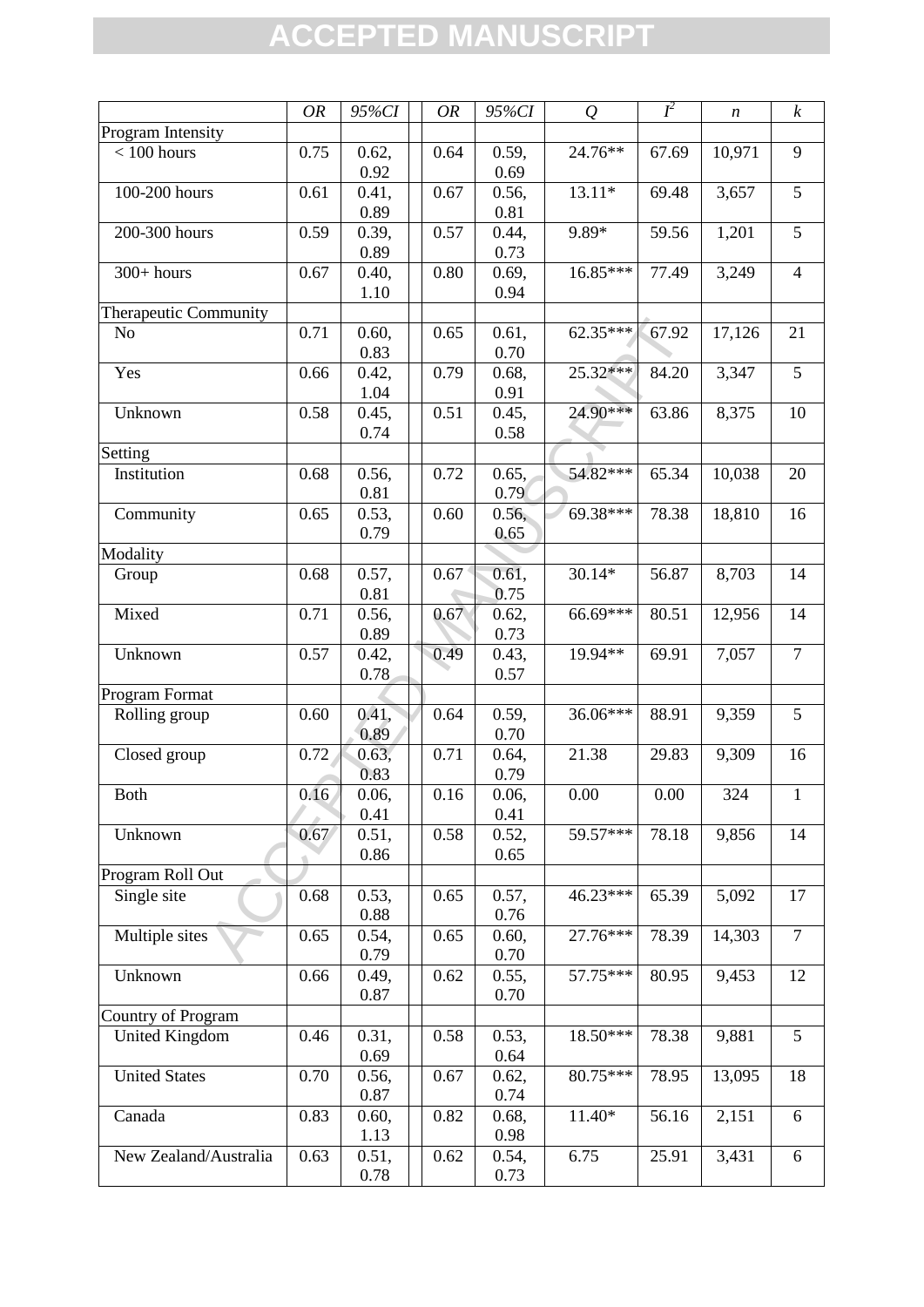| Other international       | 0.41      | 0.24,<br>0.70 | 0.41      | 0.24,<br>0.70 | 0.00       | 0.00  | 290              | $\mathbf{1}$     |
|---------------------------|-----------|---------------|-----------|---------------|------------|-------|------------------|------------------|
|                           |           |               |           |               |            |       |                  |                  |
| Table 5 continued         |           |               |           |               |            |       |                  |                  |
| Moderator                 |           | Random        |           | Fixed         |            |       |                  |                  |
|                           | <b>OR</b> | 95%CI         | <b>OR</b> | 95%CI         | Q          | $I^2$ | $\boldsymbol{n}$ | $\boldsymbol{k}$ |
| <b>Recidivism Quality</b> |           |               |           |               |            |       |                  |                  |
| Fair-moderate             | 0.81      | 0.60,         | 0.82      | 0.67,         | 12.24      | 50.97 | 1,823            | $\overline{7}$   |
|                           |           | 1.10          |           | 1.00          |            |       |                  |                  |
| High                      | 0.56      | 0.48,         | 0.57      | 0.54,         | $62.42***$ | 71.16 | 21,736           | 19               |
|                           |           | 0.65          |           | 0.61          |            |       |                  |                  |
| Very high                 | 0.82      | 0.66,         | 0.87      | 0.76,         | 15.44      | 48.19 | 5,003            | 9                |
|                           |           | 1.03          |           | 0.99          |            |       |                  |                  |
| <b>Matching Employed</b>  |           |               |           |               |            |       |                  |                  |
| No                        | 0.61      | 0.49,         | 0.59      | 0.53,         | 86.19***   | 76.80 | 11,942           | 21               |
|                           |           | 0.77          |           | 0.65          |            |       |                  |                  |
| Yes                       | 0.72      | 0.62,         | 0.67      | 0.62,         | 41.32***   | 66.11 | 16,906           | 15               |
|                           |           | 0.84          |           | 0.72          |            |       |                  |                  |
| Year of Study             |           |               |           |               |            |       |                  |                  |
| 1980s                     | 0.88      | 0.44,         | 0.88      | 0.44,         | 0.87       | 0.00  | 270              | $\overline{2}$   |
|                           |           | 1.75          |           | 1.75          |            |       |                  |                  |
| 1990s                     | 0.63      | 0.45,         | 0.60      | 0.51,         | 35.30***   | 74.50 | 4,245            | 10               |
|                           |           | 0.90          |           | 0.70          |            |       |                  |                  |
| 2000s                     | 0.72      | 0.57,         | 0.72      | 0.66,         | 73.50***   | 79.59 | 13,352           | 16               |
|                           |           | 0.89          |           | 0.79          |            |       |                  |                  |
| 2010s                     | 0.60      | 0.52,         | 0.59      | 0.54,         | 10.04      | 30.27 | 10,981           | 8                |
|                           |           | 0.68          |           | 0.64          |            |       |                  |                  |

*Note.* CIs that do not include zero are statistically significant ( $p < .05$ ). Effect sizes  $n < 3$  should be interpreted cautiously.

ROCKETTE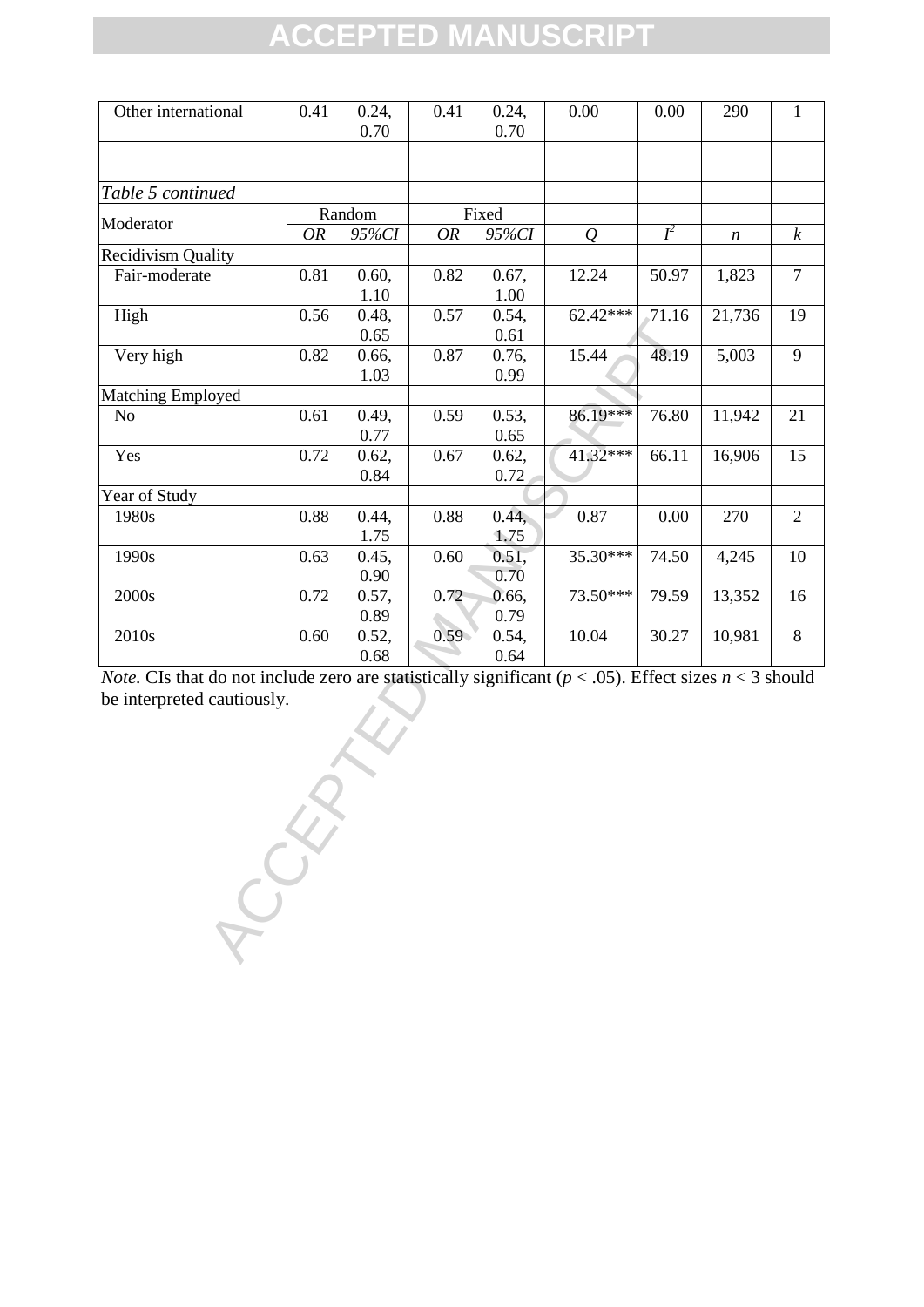| $\boldsymbol{k}$ | <b>OR</b> | 95% CI | Failsafe N<br>(z) | Trim and<br>fill (studies | <b>OR</b> | 95% CI   |
|------------------|-----------|--------|-------------------|---------------------------|-----------|----------|
|                  |           |        |                   |                           |           |          |
| 16               | 0.63      | 0.52,  | 50 (3.96)         | $\mathbf{1}$              | 0.63      | 0.52,    |
| 21               | 0.74      | 0.63,  | 33(3.13)          | $\mathbf{1}$              | 0.74      | 0.63,    |
| 17               | 0.82      | 0.71,  | 6(2.27)           | $\boldsymbol{0}$          | 0.82      | 0.71,    |
| 14               | 0.52      | 0.43,  | 127(6.19)         | $\cdot$ 1                 | 0.51      | 0.42,    |
| 18               | 0.66      | 0.56,  | 113(5.27)         | $\overline{4}$            | 0.72      | 0.61,    |
| 16               | 0.73      | 0.60,  | 18 (2.82)         | $\mathbf{1}$              | 0.72      | 0.60,    |
| 21               | 0.78      | 0.69,  | 45(3.45)          | $\overline{0}$            | 0.78      | 0.68,    |
|                  |           |        |                   |                           |           |          |
| 12               | 0.64      | 0.54,  | 91 (5.73)         | 3                         | 0.72      | 0.61,    |
| 17               | 0.64      | 0.58,  | 253 (7.80)        | 5                         | 0.66      | 0.60,    |
| 14               | 0.68      | 0.61,  | 112(5.86)         | 3                         | 0.69      | 0.63,    |
| 13               | 0.69      | 0.59,  | 58 (4.58)         | $\mathbf{1}$              | 0.71      | 0.61,    |
|                  |           |        |                   |                           |           |          |
| 11               | 0.57      | 0.52,  | 255(9.63)         | $\boldsymbol{0}$          | 0.57      | 0.52,    |
| 16               | 0.71      | 0.64,  | 122(5.74)         | $\boldsymbol{0}$          | 0.71      | 0.64,    |
|                  |           |        |                   |                           |           |          |
|                  |           | E      | Observed          |                           | added)    | Adjusted |

Table 6 Summary of Publication Bias Analyses on Program Moderators Meeting Criteria of Appropriateness for Asymmetry Tests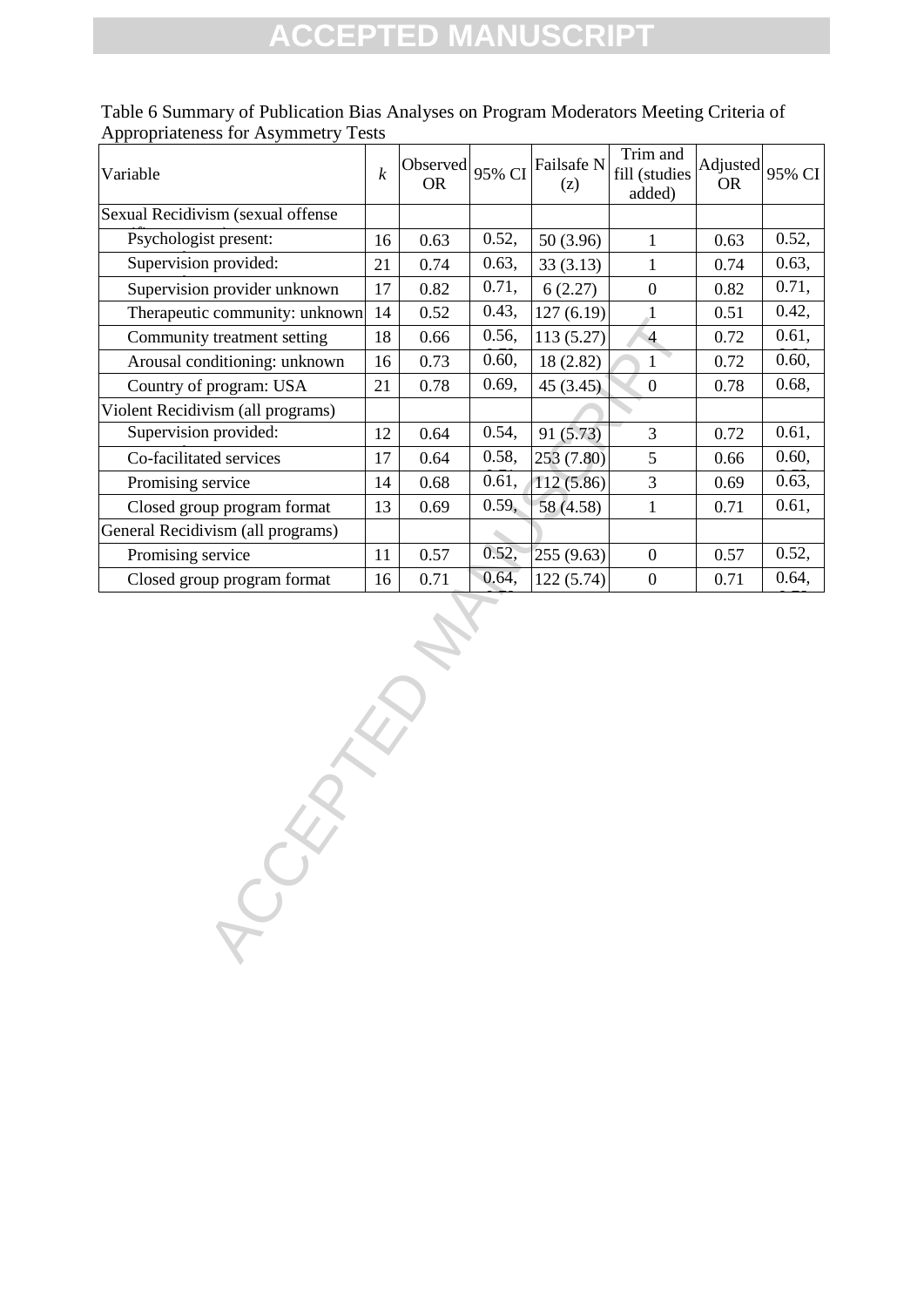#### **Appendix A** Studies Included in Meta-analysis

References

- Abracen, J., & Looman, J. (2017, October). *Community management of sexual offenders*. Paper presented at the Association for the Treatment of Sexual Abuser's 36<sup>th</sup> Annual Conference, Missouri, USA.
- Abracen, J., Looman, J., Ferguson, M., Harkins, L., & Mailloux, D. (2011). Recidivism among treated sexual offenders and comparison subjects: Recent outcome data from the Regional Treatment Centre (Ontario) high-intensity sex offender treatment programme. *Journal of Sexual Aggression, 17*, 142-152. doi:10.1080/13552600903511980
- Allam, J. (2000). *Community-based treatment for sex offenders: An evaluation*. (Unpublished doctoral dissertation). University of Birmingham, Birmingham, UK.
- Aytes, K., Olsen, S. S., Zakrajsek, T., Murray, P., & Ireson, R. (2001). Cognitive/behavioral treatment for sexual offenders: an examination of recidivism. *Sexual Abuse: A Journal of Research and Treatment, 13,* 223-231. doi:1079-0632/01/1000-0223
- sexual offenders and comparison subjects: Recent outcome data that Treatment Centre (Ontario) high-intensity sex offender treatment of *Sexual Aggression*, 17, 142-152. doi:10.1080/1355260090351<br>OD. Community-based treatme Babcock, J. C., & Steiner, R. (1999). The relationship between treatment, incarceration, and recidivism of battering: A program evaluation of Seattle's coordinated community response to domestic violence. *Journal of Family Psychology, 13*, 46-59. doi:10.1037/0893-3200.13.1.46
- Bakker, L., Hudson, S., Wales., D., & Riley, D. (1998). *And there was light… Evaluating the Kia Marama Treatment Programme for New Zealand sex offenders against children.* Wellington, NZ: Department of Corrections.
- Barbaree, H. E., & Seto, M. C. (1998). *The ongoing follow-up of sex offenders treated at the Warkworth Sexual Behaviour Clinic.* Toronto: Centre for Addiction and Mental Health.
- Barnes, J. M. (2000). *Recidivism in sex offenders: A follow-up comparison of treated and untreated sex offenders released to the comminity in Kentucky* (Unpublished doctoral dissertation). University of Louisville, Kentucky, USA.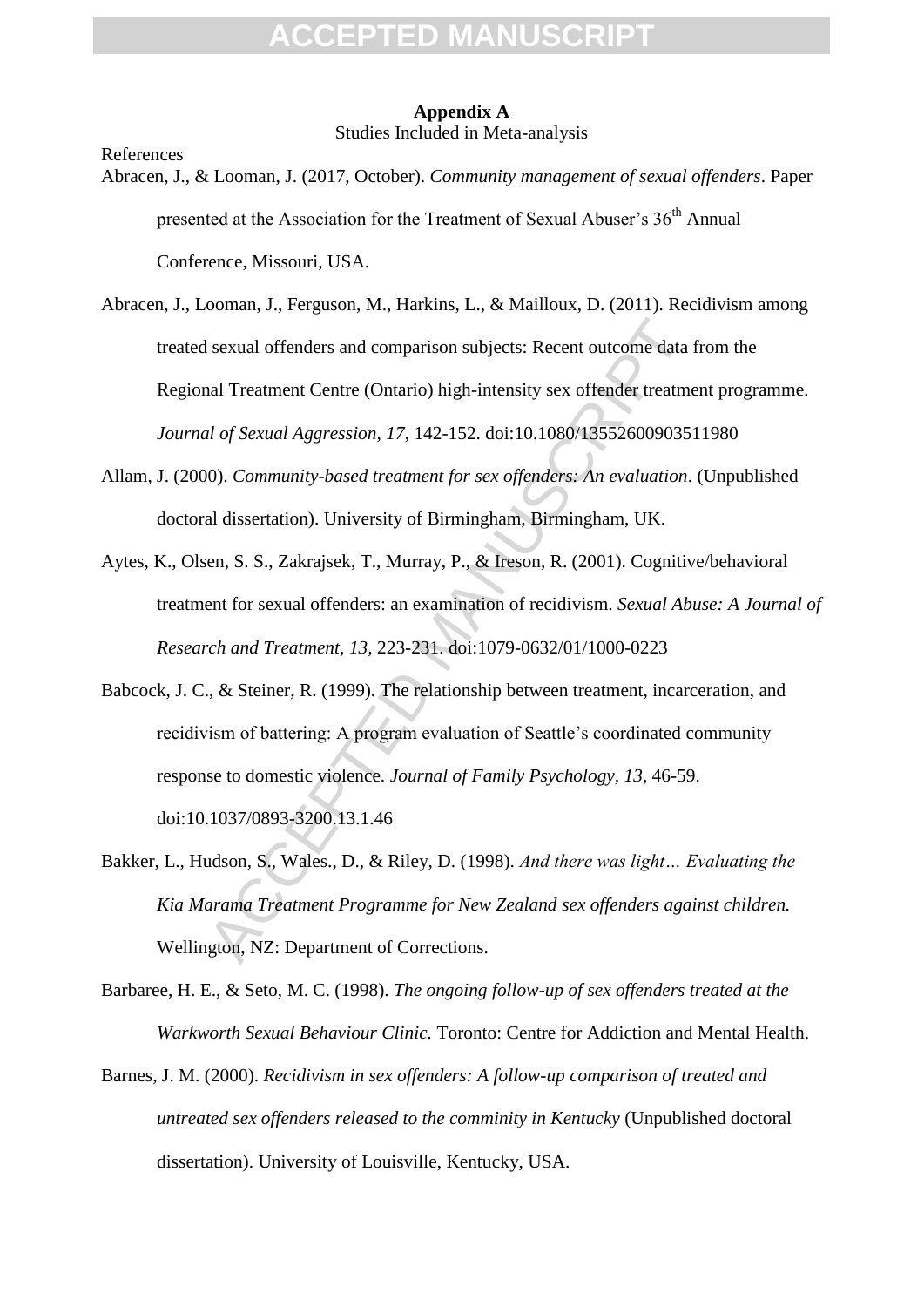- Berry, S. (2003). Stopping violent offending in New Zealand: Is treatment an option? *New Zealand Journal of Psychology, 32,* 92-100.
- Blatch, C., O'Sullivan, K., Delaney, J. J., van Doom, G., & Sweller, T. (2016). Evaluation of an Australian domestic abuse program for offending males. *Journal of Aggression, Conflict and Peace Research, 8*, 4-20. doi:10.1108/JACPR-10-2015-0194
- Bloomfield, S., & Dixon, L. (2015). *An outcome evaluation of the Integrated Domestic Abuse Programme (IDAP) and Community Domestic Violence Programme (CDVP).* London, UK: National Offender Management Service.
- Buttars, A., Huss, M. T., & Brack, C. (2016). An analysis of an intensive supervision program for sex offenders using propensity scores. *Journal of Offender Rehabilitation, 55*, 51-68. doi:10.1080/10509674.2015.1107003
- Chen, H., Bersani, C., Myers, S. C., & Denton, R. (1989). Evaluating the effectiveness of a court sponsored abuser treatment program. *Journal of Family Violence, 4*, 309-322. doi:10.1007/bf00978573
- Cortoni, F., Nunes, K., & Latendresse, M. (2006). *An examination of the effectiveness of the violence prevention program.* Research report. Ottowa, Ontario: Correctional Service of Canada. Retrieved from http://www.csc-scc.gc.ca/research/092/r178\_e.pdf
- ., & Dixon, L. (2015). An outcome evaluation of the Integrated De<br>
amme (IDAP) and Community Domestic Violence Programme (CI<br>
ational Offender Management Service.<br>
uss, M. T., & Brack, C. (2016). An analysis of an intensiv Dobash, R., Dobash, R. E., Cavanagh, K., & Lewis, R. (1996). Re-education programmes for violent men – An evaluation. *Home Office Research and Statistics Directorate Research Findings No. 46*. (pp.1-4). London, UK: Home Office.
- Dunford, F. W. (2000). The San Diego Navy experiment: An assessment of interventions for men who assault their wives. *Journal of Consulting and Clinical Psychology, 68*, 468- 476. doi:10.1037/0022-006X.68.3.468
- Dutton, D. G. (1986). The outcome of court-mandated treatment for wife assault: A quasiexperimental evaluatino. *Violence and Victims, 1*, 163-175.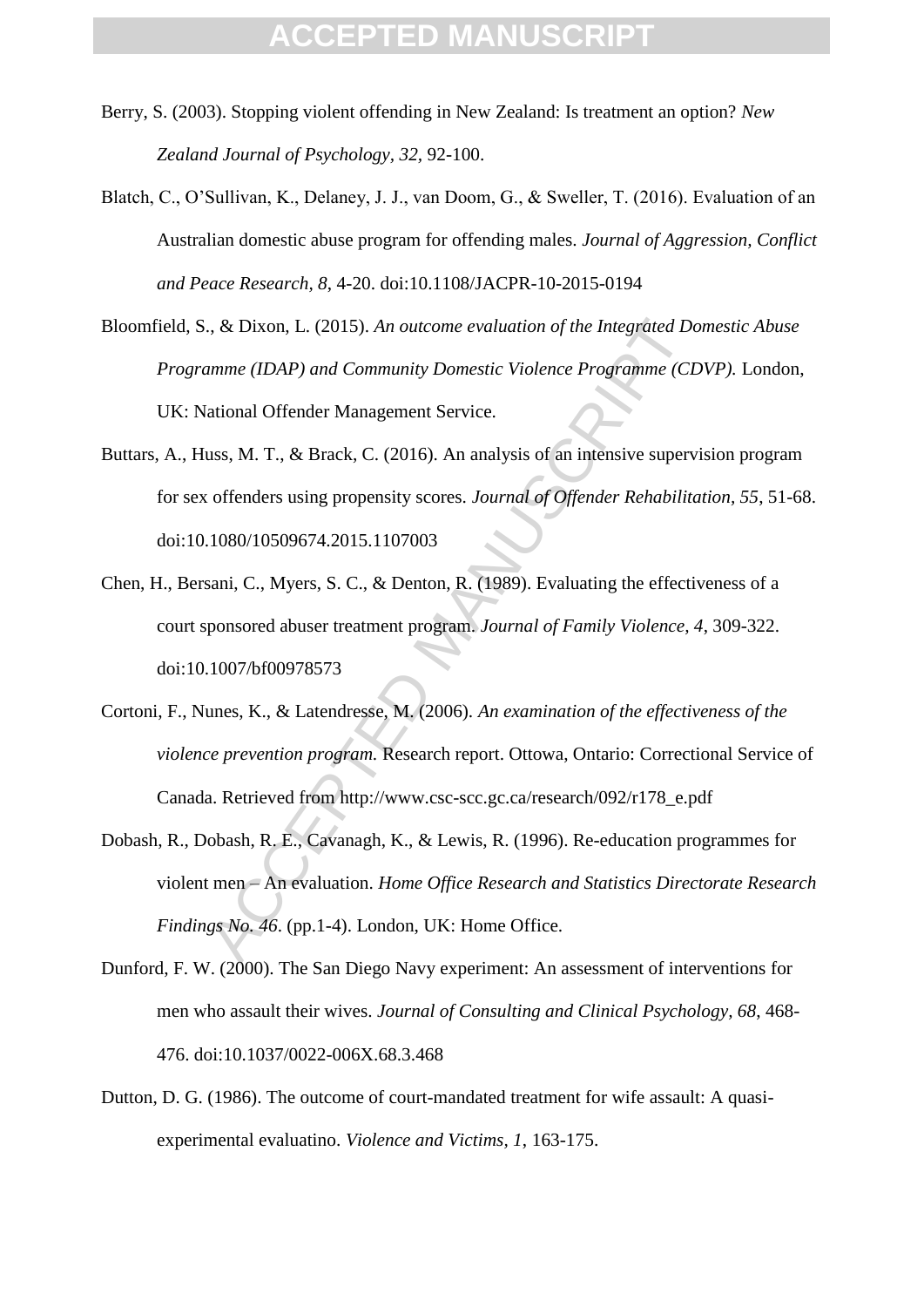- Dutton, D. G., Bodnarchuk, M., Kropp, R., Hart, S. D., & Ogloff, J. R. P. (1997). Wife assault treatment and criminal recidivism: An 11-year follow-up. *International Journal of Offender Therapy and Comparative Criminology, 41*, 9-23. doi:10.1177/0306624x9704100102
- Duwe, G., & Goldman, R. A. (2009). The impact of prison-based treatment on sex offender recidivism: Evidence from Minnesota. *Sexual Abuse: A Journal of Research and Treatment, 21*, 279-307. doi:10.1177/1079063209338490
- Feder, L., & Dugan, L. (2002). A test of the efficacy of court-mandated counseling for domestic violence offenders: The broward experiment. *Justice Quarterly, 19*, 343-375. doi: 10.1080/07418820200095271
- Friendship, C., Mann, R. E., & Beech, A. R. (2003). Evaluation of a national prison-based treatment program for sexual offenders in England and Wales. *Journal of Interpersonal Violence, 18*, 744-759. doi:10.1177/0886260503253236
- Goodman-Delahunty, J., & O'Brien, K. (2014). Parental sexual offending: Managing risk through diversion. *Trends and Issues in Crime and Criminal Justice, 482*, 1-9.
- vism: Evidence from Minnesota. *Sexual Abuse: A Journal of Reset*<br> *Neart, 21, 279-307.* doi:10.1177/1079063209338490<br>
Dugan, L. (2002). A test of the efficacy of court-mandated counsel:<br>
ce offenders: The broward experim Grady, M. D., Edwards, D., Pettus-Davis, C., & Abramson, J. (2012). Does volunteering for sex offender treatment matter? Using propensity score analysis to understand the effects of volunteerism and treatment on recidivism. *Sexual Abuse: A Journal of Research and Treatment, 25*, 319-346. doi: 10.1177/1079063212459085
- Hanson, R. K., Broom, I., & Stephenson, M. (2004). Evaluating community sex offender treatment programs: A 12-year follow-up of 724 offenders. *Canadian Journal of Behavioural Science, 36*, 87-96. doi:10.1037/h0087220
- Hanson, R. K., Steffy, R. A., & Gauthier, R. (1992). Long term recidivism of child molesters. *Journal of Consulting and Clinical Psychology, 61*, 646-652. doi:10.1037/0022- 006x.61.4.646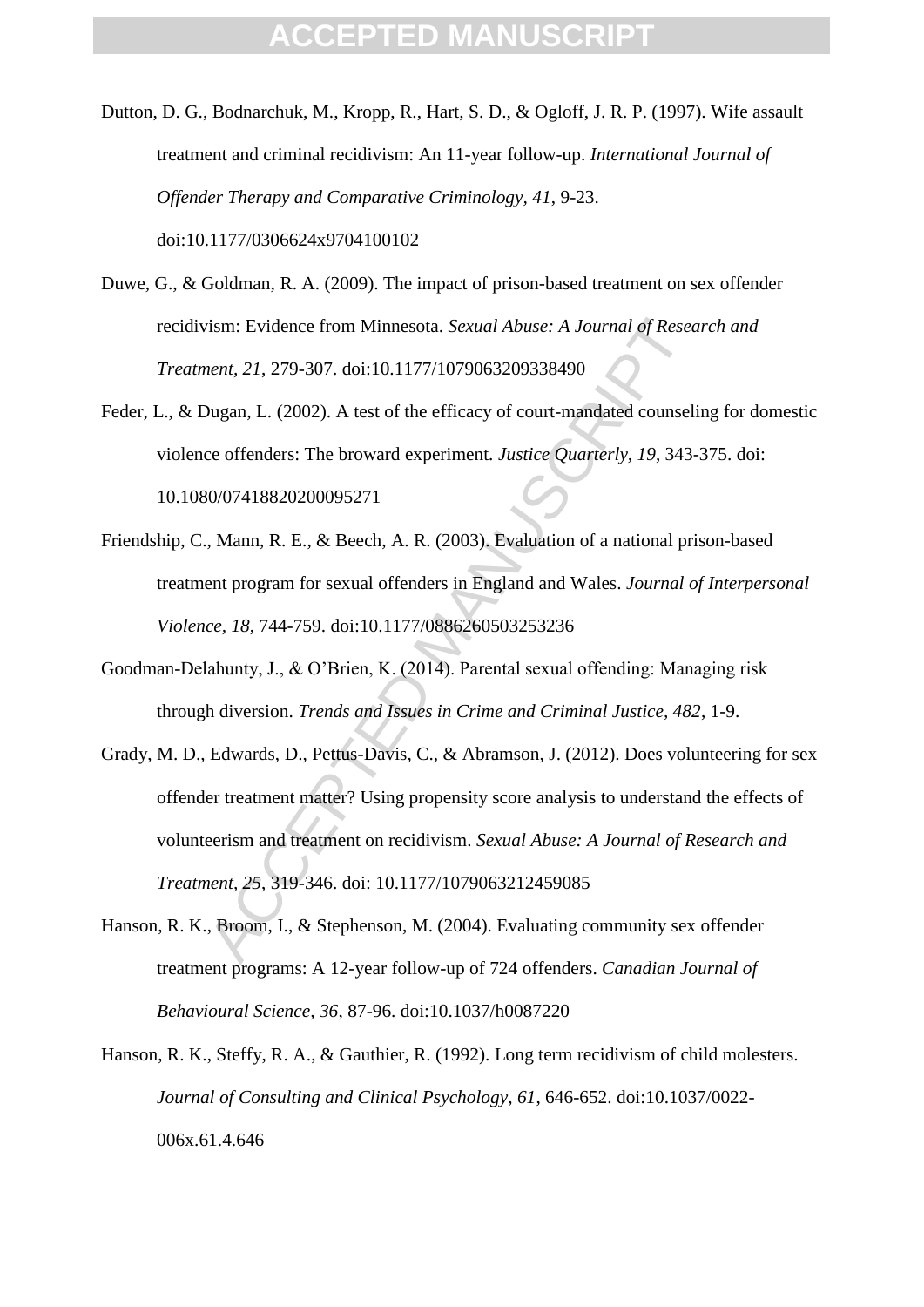- Harrell, A. (1991). *Evaluation of court-ordered treatment for domestic violence offenders.* Project report prepared for the State Justice Institute. Washington, USA: The Urban Institute.
- Hasisi, B., Shoham, E., Weisburd, D., Haviv, N., & Zelig, A. (2016). The "care package," prison domestic violence programs and recidivism: a quasi-experimental study. *Journal of Experimental Criminology, 12*, 563-586. doi:10.1007/s11292-016-9266-y
- Hedderman, C., & Sugg, D. (1996). Does treating sex offenders reduce reoffending? *Home Office Research and Statistics Directorate Research Findings No. 45*. (pp.1-4). London, UK: Home Office.
- Labriola, M., Rempel, M., & Davis, R. C. (2008). Do batterer programs reduce recidivism? Results from a randomized trial in the Bronx. *Justice Quarterly, 25,* 252-282. doi:10.1080/07418820802024945
- erimental Criminology, 12, 563-586. doi:10.1007/s11292-016-926<br>
2., & Sugg, D. (1996). Does treating sex offenders reduce reoffend<br>
Research and Statistics Directorate Research Findings No. 45. (p<br>
[ome Office.<br>
Rempel, M. Lambie, I., & Stewart, M. W. (2012). Community solutions for the community's problem: An evaluation of three New Zealand community-based treatment programs for child sexual offenders. *International Journal of Offender Therapy and Comparative Criminology, 56*, 1022-1036. doi: 10.1177/0306624X11420099
- La Macaza Clinic (2002). *Criterion 8 – Program follow-up and ongoing assessment.* Unpublished manuscript. La Macaza, Quebec, Canada.
- Lin, S.-C., Su, C.-Y., Chou, F. H.-C., Chen, S.-P., Huang, J.-J., Wu, G. T.-E. … & Chen, C.-C. (2009). Domestic violence recidivism in high-risk Taiwanese offenders after the completion of violence treatment programs. *The Journal of Forensic Psychiatry & Psychology, 20*, 458-472. doi:10.1080/14789940802638341
- Looman, J., Abracen, J., Nicholaichuk, T. P. (2000). Recidivism among treated sexual offenders and matched controls. Data from the Regional Treatment Centre (Ontario). *Journal of Interpersonal Violence, 15*, 279-290. doi: 10.1177/088626000015003004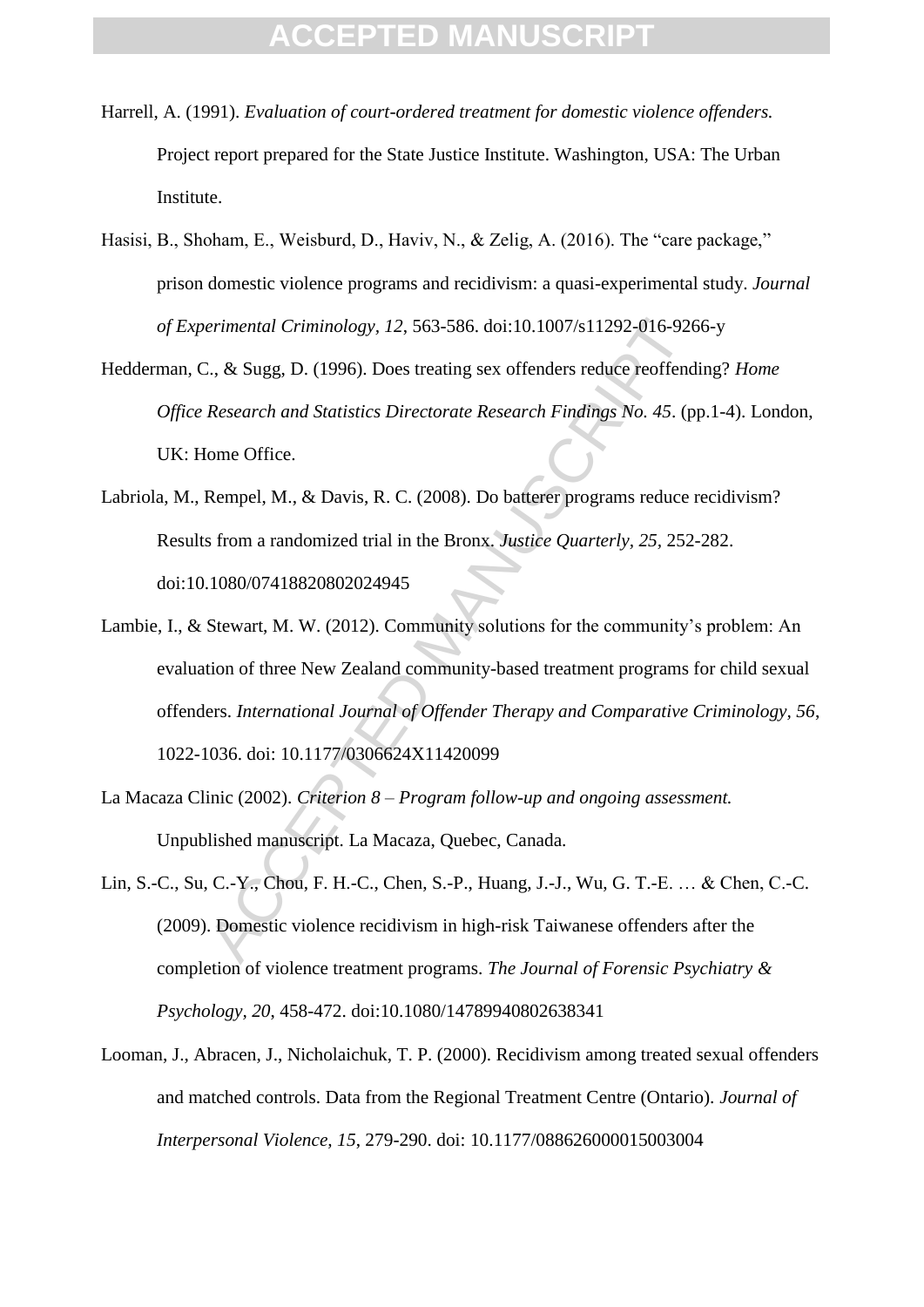- Mander, A. M., Atrops, M. E., Barnes, A. R., & Munafo, R. (1996). *Sex offender treatment program: Intitial recidivism study.* Anchorage, Alaska: Department of Corrections and Alaska Justice Statistical Analysis Unit.
- Marques, J. K., Wiederanders, M., Day, D. M., Nelson, C., & van Ommeren, A. (2005). Effects of a relapse prevention program on sexual recidivism: Final results from California's Sex Offender Treatment and Evaluation Project (SOTEP). *Sexual Abuse: A Journal of Research and Treatment, 17*, 79-107. doi:10.1007/s11194-005-1212-x
- Marshall, W. L., & Barbaree, H. E. (1988). The long-term evaluation of a behavioral treatment program for child molesters. *Behaviour Research and Therapy, 26*, 499-511. doi:10.1016/0005-7967(88)90146-5
- McGrath, R. J., Cumming, G., Livingston, J. A., & Hoke, S. E. (2003). Outcome of a treatment program for adult sex offenders: From prison to community. *Journal of Interpersonal Violence, 18*, 3-17. doi:10.1177/0886260502238537
- McGrath, R. J., Hoke, S. E., & Vojtisek, J. E. (1998). Cognitive-behavioral treatment of sex offenders: A treatment comparison and long-term follow-up study. *Criminal Justice and Behavior, 25*, 203-225. doi:10.1177/0093854898025002004
- ler Treatment and Evaluation Project (SOTEP). *Sexual Abuse: A J*<br>rch and Treatment, 17, 79-107. doi:10.1007/s11194-005-1212-x<br>L., & Barbaree, H. E. (1988). The long-term evaluation of a behav<br>m for child molesters. *Behav* Mennicke, A. M., Tripodi, S. J., Vehh, C. A., Wike, D. J., & Kennedy, S. C. (2015). Assessing attitude and reincarceration outcomes associated with in-prison domestic violence treatment program completion. *Journal of Offender Rehabilitation, 54*, 465-485. doi: 10.1080/10509674.2015.1076103
- Menton, P. C. (1998). *The effect of a domestic violence program on incarcerated batterers.* (Unpublished doctoral dissertation). Boston University, Massachusetts, USA.
- Mews, A., Di Bella, L., & Purver, M. (2017). *Impact evaluation of the prison-based Core Sex Offender Treatment Programme.* Ministry of Justice Analytical Series. London: Author.
- Minnesota Department of Corrections (1999). *Community-based sex offender program evaluation project: 1999 report to the legislature.* St Paul, MN: Author.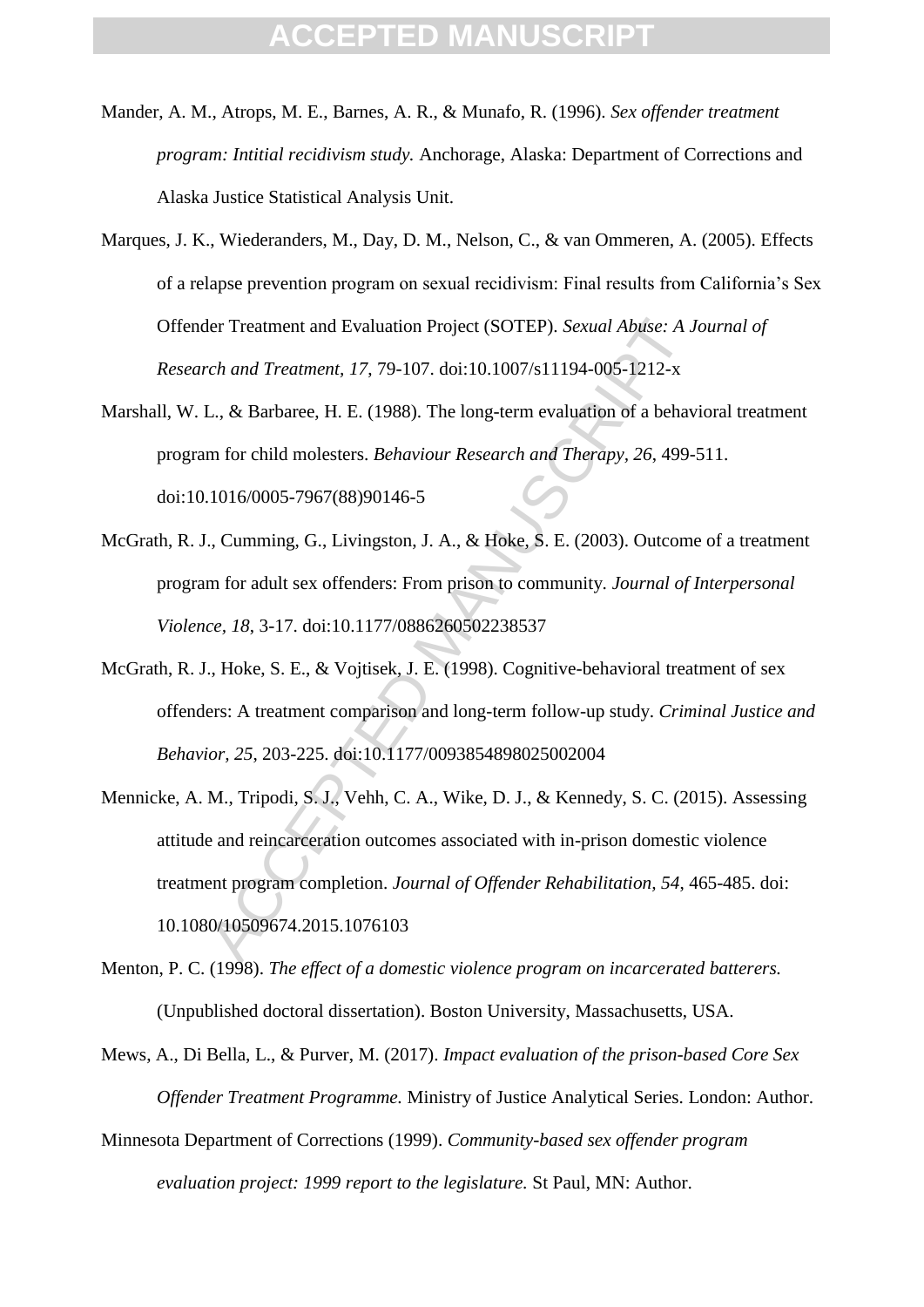- Mulloy, R., & Smiley, W. C. (1996, August). *Recidivism and treated sexual offenders.* Paper presented at the International Congress of Psychology, Montreal, Canada.
- Nathan, L., Wilson, N. J., & Hilman, D. (2003). *Te Whakakotahitanga: An evaluation of the Te Piriti Special Treatment Programme for child sex offenders in New Zealand.* New Zealand: Department of Corrections.
- Ohio Department of Rehabilitation and Correction (1996). *Five year recidivism follow-up of sex offender releases.* Ohio: Author.
- Olver, M. E., Marshall, L. E., Marshall, W. L., & Nicholaichuk, T. P. (2018). A long-term outcome assessment of the effects on subsequent re-offense rates of a strengths-based RNR treatment program for sex offenders. *Sexual Abuse* [Online First]. doi:10.1177/1079063218807486
- ent of Rehabilitation and Correction (1996). *Five year recidivism*<br> *er releases.* Ohio: Author.<br>
Marshall, L. E., Marshall, W. L., & Nicholaichuk, T. P. (2018). A<br>
me assessment of the effects on subsequent re-offense ra Olver, M. E., Nicholaichuk, T. P., Gu, D., & Wong, S. C. P. (2013). Sex offender treatment outcome, actuarial risk, and the aging sex offender in Canadian corrections: A long-term follow-up. *Sexual Abuse: A Journal of Research and Treatment, 25*, 396-422. doi:10.1177/1079063212464399
- Olver, M. E., Wong, S. C. P., & Nicholaichuk, T. P. (2009). Outcome evaluation of a highintensity inpatient sex offender treatment program. *Journal of Interpersonal Violence, 24*, 522-536. doi:10.1177/0886260508317196
- Palmer, S. E., Brown, R. A., & Barrera, M. E. (1992). Group treatment program for abusive husbands: Long-term evaluation. *American Journal of Orthopsychiatry, 62,* 276-283. doi:10.1037/h0079336
- Pellegrini, K. L. (1999). *Analysis of a violence intervention program: Population, treatment compliance, and recidivism.* (Unpublished doctoral dissertation). George Fox University, Newberg, Oregon, USA.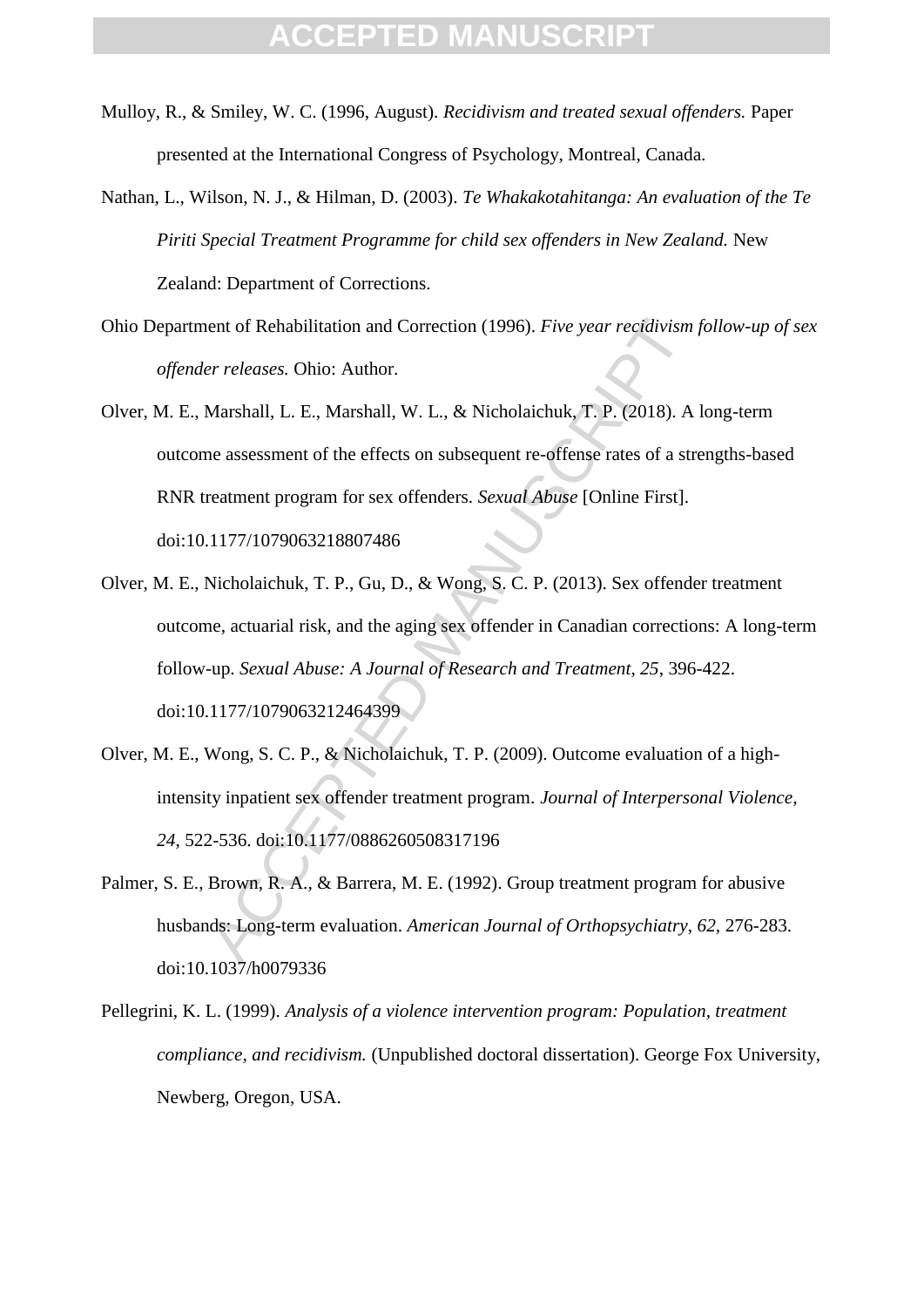- Pérez, D. M. (2007). *An outcome evaluation of the Brunswick Correctional Center Sex Offender Residential Treatment (SORT) Program.* (Unpublished doctoral dissertation). University of Maryland, College Park, Maryland, USA.
- Perkins, D. (1987). A psychological treatment programme for sex offenders. In B. J. Macgurk & D. M. Thornton (Eds.), *Applying psychology to imprisonment: Theory and practice* (pp. 191-217). London: Her Majesty's Stationary Office Books.
- Polaschek, D. L. L. (2006). Cognitive-behavioral rehabilitation for high-risk violence offenders: An outcome evaluation of the Violence Prevention Unit. *Journal of Interpersonal Violence, 26*, 664-682. doi:10.1177/0886260510365854
- 17). London: Her Majesty's Stationary Office Books.<br>
L. L. (2006). Cognitive-behavioral rehabilitation for high-risk vio<br>
tcome evaluation of the Violence Prevention Unit, Journal of Inter<br>
cc, 26, 664-682. doi:10.1177/08 Polaschek, D. L. L., Yesberg, J. A., Bell, R. K., Casey, A. R., & Dickson, S. R. (2015). Intensive psychological treatment of high-risk violence offenders: Outcomes and prerelease mechanisms. *Psychology, Crime & Law, 22*, 344-365. doi:10.1080/1068316X.2015.1109088
- Proctor, E. (1996). A five-year outcome evaluation of a community-based treatment programfor convicted sexual offenders run by the probation service. *Journal of Sexual Aggression, 2*, 3-16. doi:10.1080/13552609608413253
- Rattenbury, F. R. (1986). *The outcomes of hospitalized and incarcerated sex offenders: A study of offender types, recidivism rates, and identifying characteristics of the repeat offender.* (Unpublished doctoral dissertation). Loyola University of Chicago, IL, USA.
- Scalora, M. J., & Garbin, C. (2003). A multivariate analysis of sex offender recidivism. *International Journal of Offender Therapy and Comparative Criminology, 47*, 309-323, doi:10.1177/0306624X03252396
- Schweitzer, R., & Dwyer, J. (2003). Sex crime recidivism: Evaluation of a sexual offender treatment program. *Journal of Interpersonal Violence, 18*, 1292-1310. doi: 10.1177/0886260503256658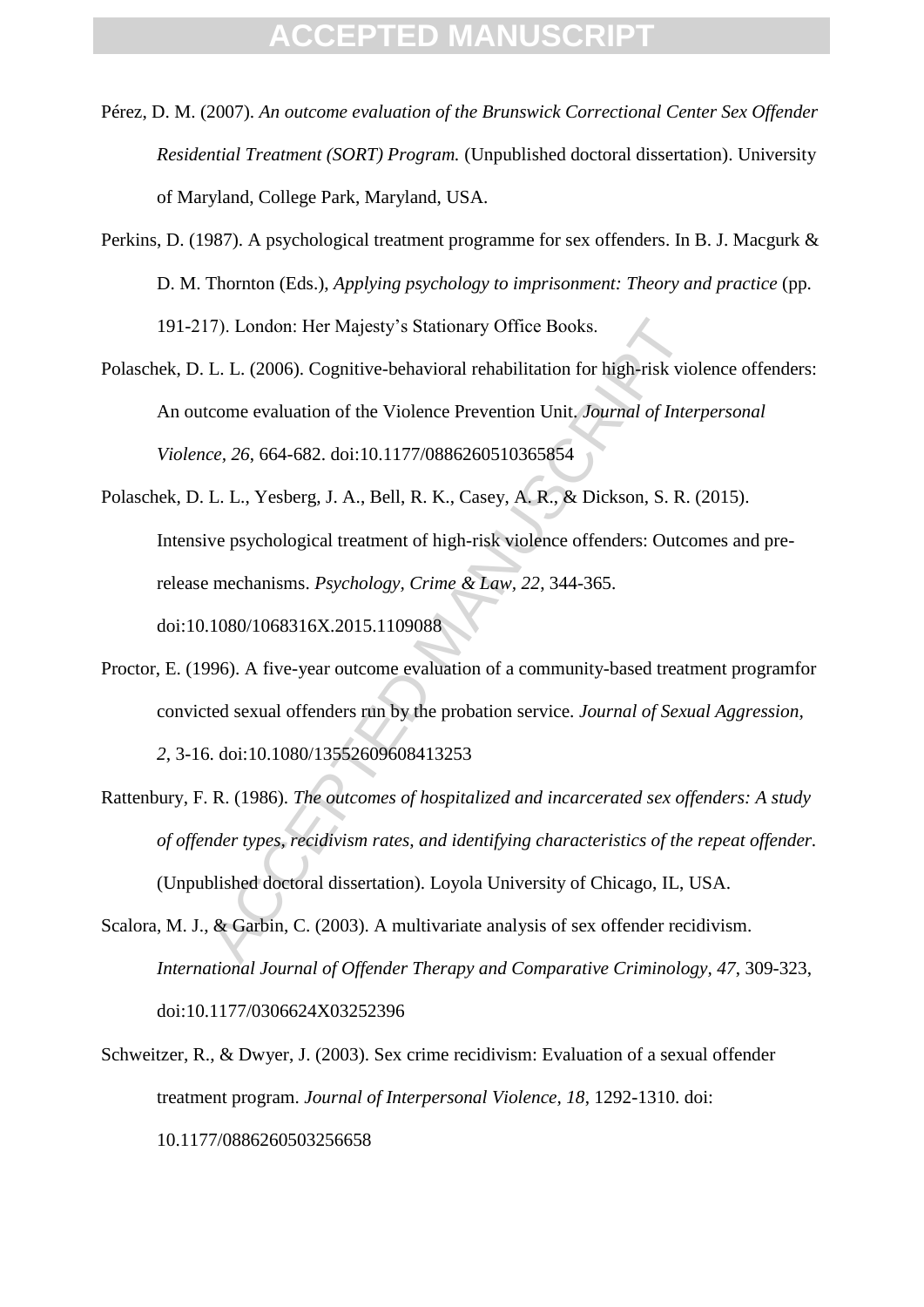- Seager, J. A., Jellicoe, D., & Dhaliwal, G. K. (2004). Refusers, dropouts, and completers: Measuring sex offender treatment efficacy. *International Journal of Offender Therapy and Comparative Criminology, 48*, 600-612. doi:10.1177/030662X04263885
- Smallbone, S., & McHugh, M. (2010). *Outcomes of Queensland corrective services sex offender treatment programs.* Brisbane: Griffith University.
- Smid, W. J., Kamphuis, J. H., Wever, E. C., & Van Beck, D. J. (2014). A quasi-experimental evaluation of high-intensity inpatient sex offender treatment in the Netherlands. *Sexual Abuse: A Journal of Research and Treatment, 28*, 469-485. doi:10.1177/1079063214535817
- Song, L., & Lieb, R. (1995). *Washington state sex offenders: Overview of recidivism studies.* Document No. 95-02-1101. Olympia, WA: Washington State Institute for Public Policy.
- Camphuis, J. H., Wever, E. C., & Van Beck, D. J. (2014). A quasi-<br>tion of high-intensity inpatient sex offender treatment in the Nether<br>
A Journal of Research and Treatment, 28, 469-485.<br>
1177/1079063214535817<br>
ieb, R. (19 Stalans, L. J., Seng, M., Yarnold, P., Lavery, T. & Swartz, J. (2001). *Process and initial impact evaluation of the Cook County Adult Probation Department's Sex Offender Program: final and summary report for the period of June, 1997 to June, 2000.* Chicago, IL: Illinois Department of Corrections.
- Syers, M., & Edleson, J. L. (1992). The combined effects of coordinated criminal justice intervention in woman abuse. *Journal of Interpersonal Violence, 7*, 490-502. doi: 10.1177/088626092007004005
- Taylor, B. G., Davis, R. C., & Maxwell, C. D. (2001). The effects of a group batterer treatment program: A randomised experiment in Brooklyn. *Justice Quarterly, 18*, 171-201. doi:10.1080/07418820100094861
- Washington State Institute for Public Policy (1998). *Sex offenses in Washingon state: 1998 update.* Olympia, WA: Author.
- Washington State Institute for Public Policy (2005). *Sex offender sentencing in Washingon state: Recidivism rates.* Olympia, WA: Author.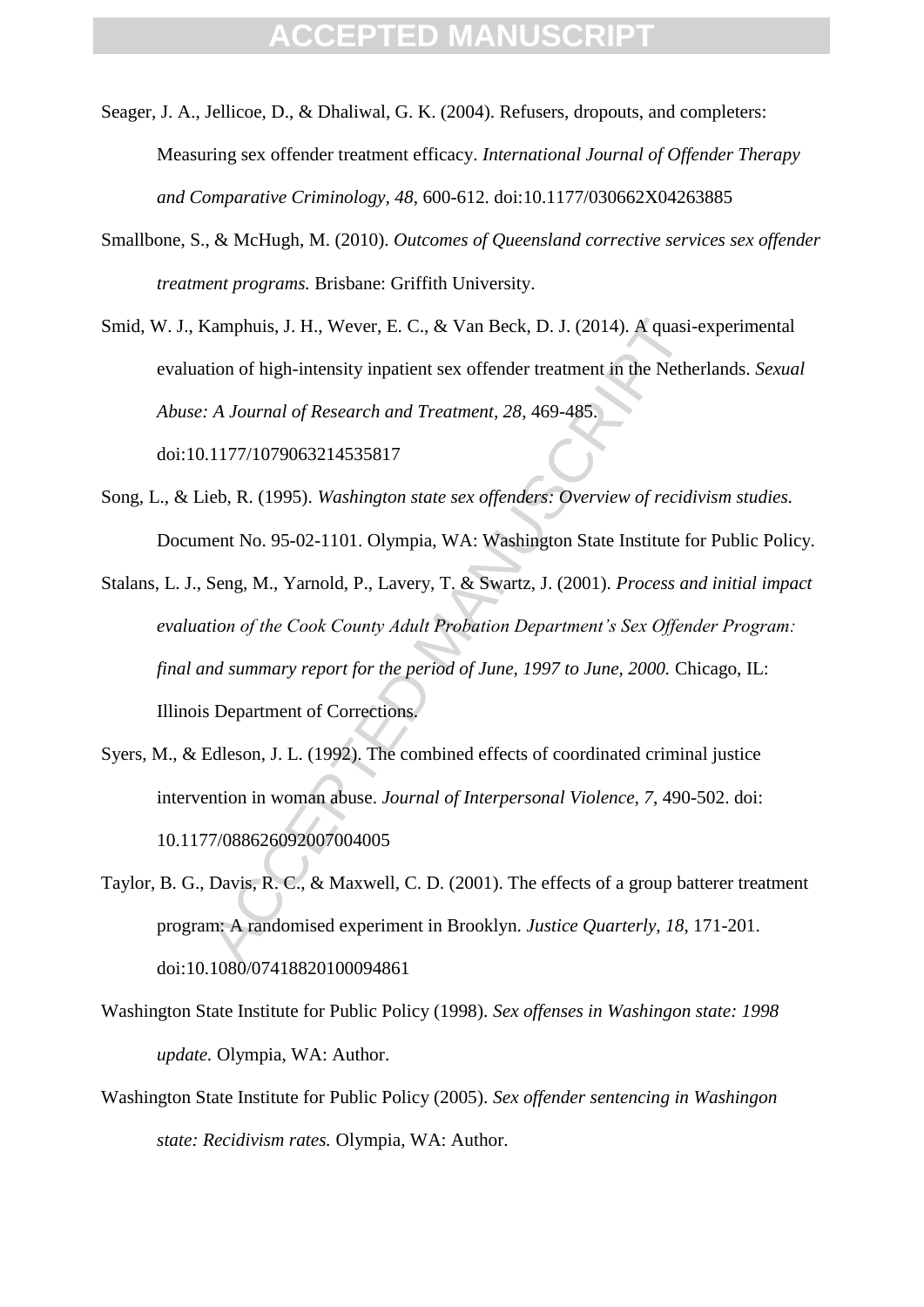Zgoba, K. M., & Simon, L. M. J. (2005). Recidivism rates of sexual offenders up to 7 years later: Does treatment matter? *Criminal Justice Review, 30*, 155-173. doi: 10.1177/0734016805284146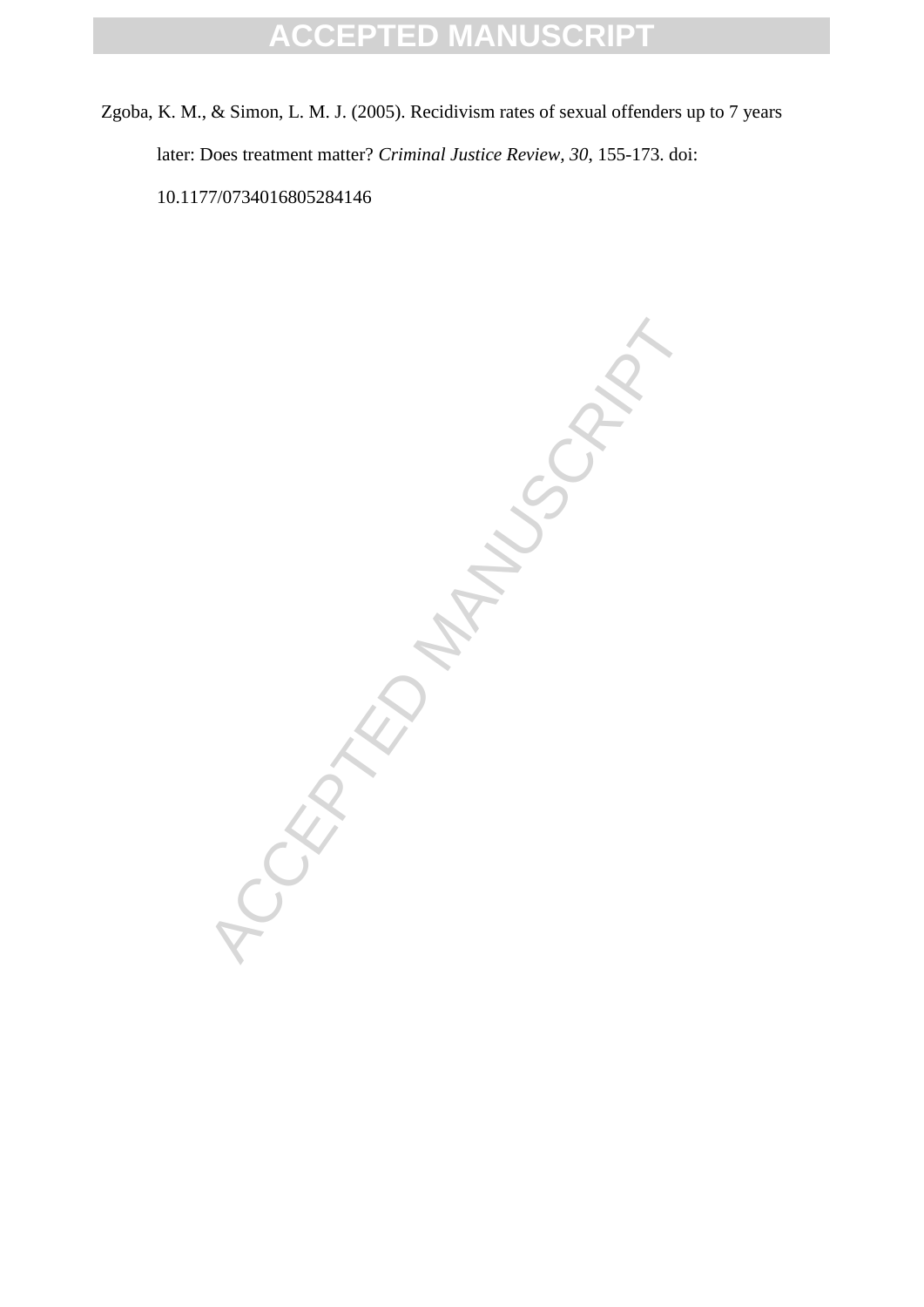#### Author Biographies

Professor Theresa A. Gannon is a Registered Forensic Psychologist who specialises in rehabilitation for individuals who have offended. Professor Gannon is Director of the Centre of Research and Education in Forensic Psychology at the University of Kent, UK and Consultant Forensic Psychologist for the Forensic Care Group within Kent and Medway Social Care and Partnership Trust.

rust.<br>
Accel B. Olver is a Registered Clinical Psychologist who specialises in<br>
Itreatment for those who have offended. Professor Olver is Direct<br>
am at the University of Saskatchewan and has held practitioner po<br>
alth Reg Professor Mark E. Olver is a Registered Clinical Psychologist who specialises in recidivism prediction and treatment for those who have offended. Professor Olver is Director of the Clinical Program at the University of Saskatchewan and has held practitioner positions at the Saskatoon Health Region, and Stony Mountain Institution.

Jaimee S. Mallion is a PhD candidate in forensic-clinical psychology at the University of Kent, UK. Her thesis examines the association between mental health and violence in gang members.

Dr. Mark James is a Lecturer in Forensic Psychology at the University of Kent, UK. His research examines gang membership, risk and protective factors associated with offending, and public and professional reactions to crime.